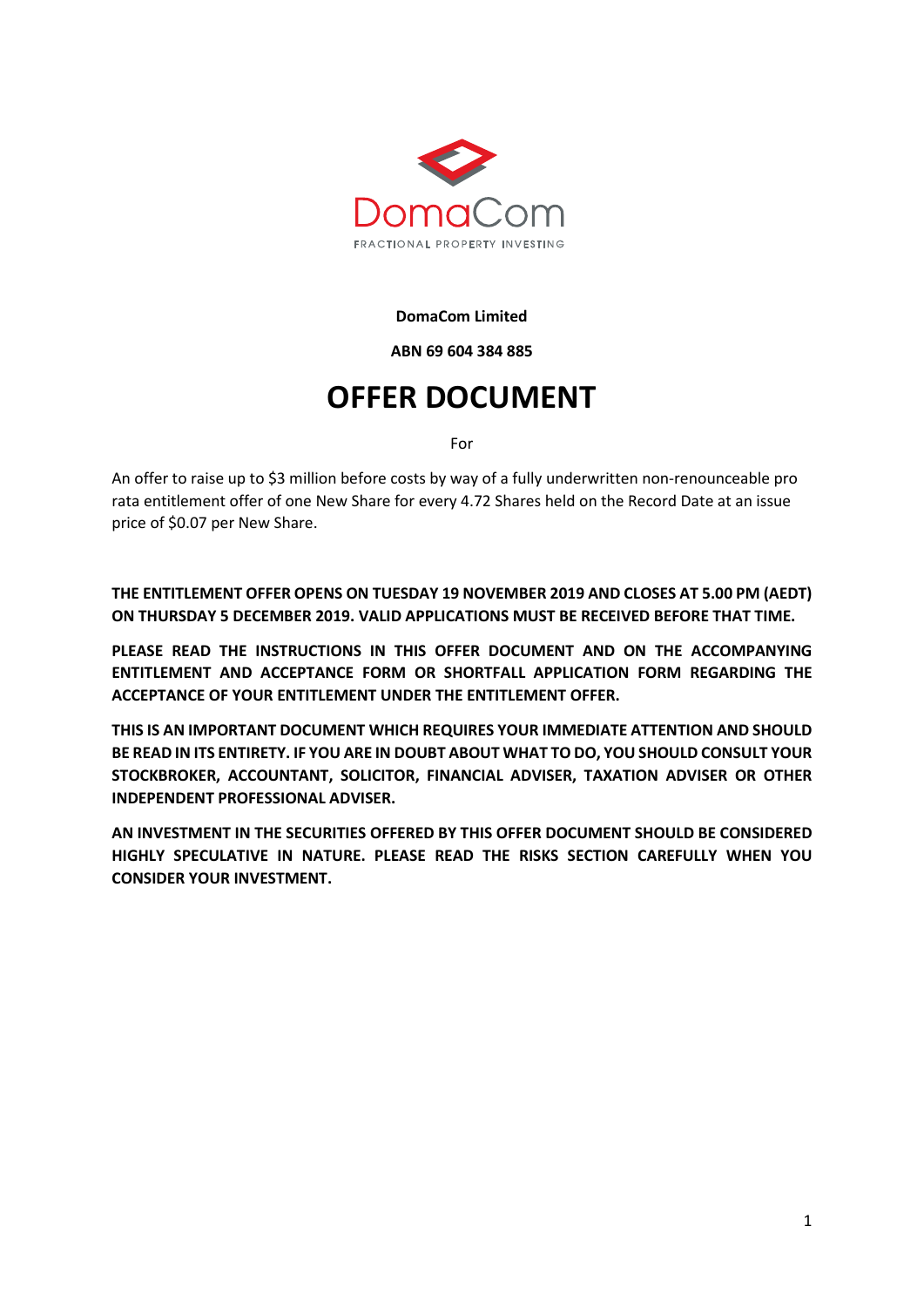# **TABLE OF CONTENTS**

|    | <b>IMPORTANT INFORMATION</b>             | 3  |
|----|------------------------------------------|----|
|    | <b>CORPORATE DIRECTORY</b>               | 6  |
|    | <b>INDICATIVE TIMETABLE</b>              | 7  |
| 1. | DETAILS OF THE ENTITLEMENT OFFER         | 8  |
| 2. | FURTHER DETAILS OF THE ENTITLEMENT OFFER | 10 |
| 3. | <b>ACTION REQUIRED BY APPLICANTS</b>     | 22 |
| 4. | <b>RISKS</b>                             | 26 |
| 5. | <b>ASX ANNOUNCEMENT</b>                  | 33 |
| 6. | <b>GLOSSARY</b>                          | 37 |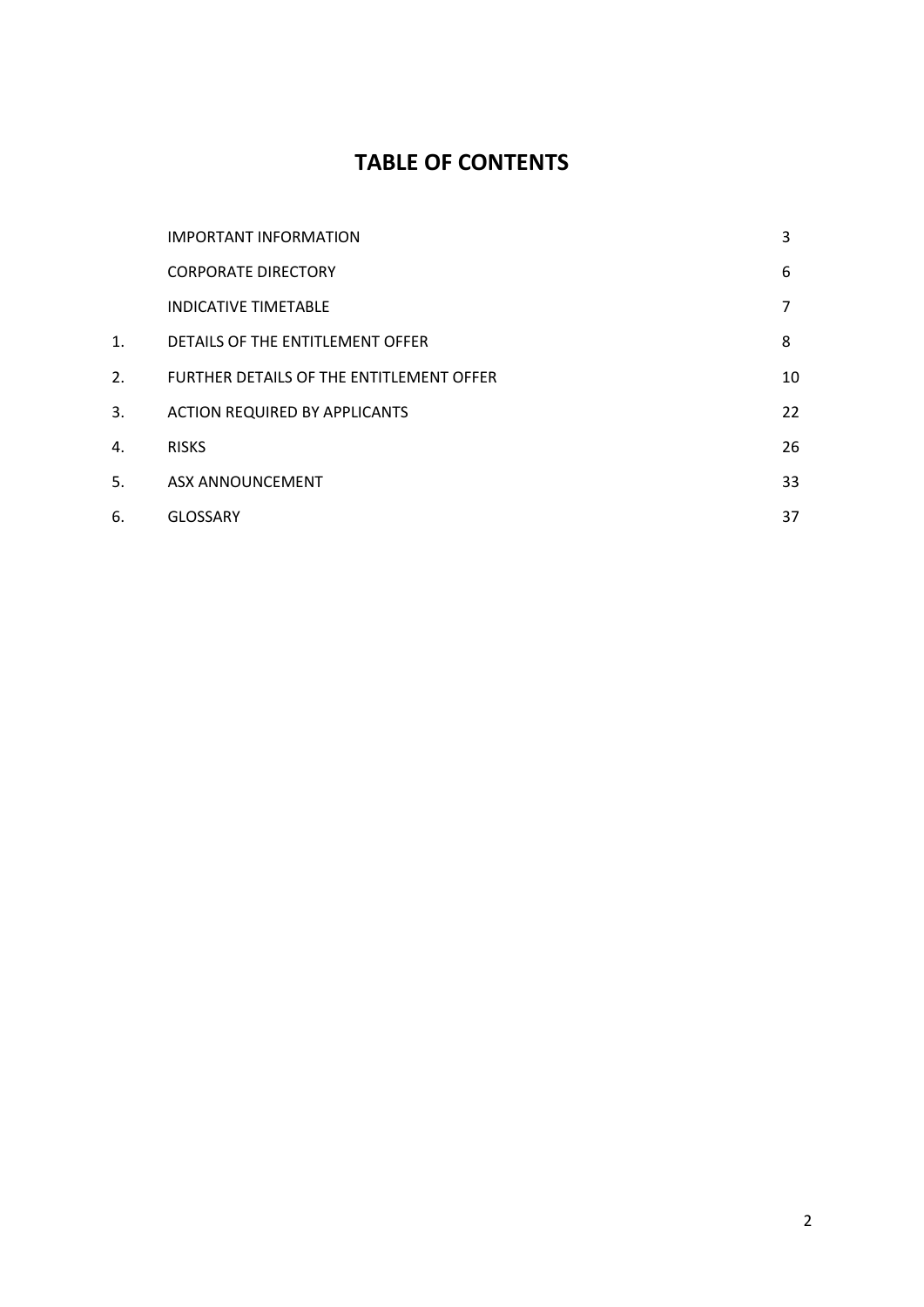# **IMPORTANT INFORMATION**

### **General**

This offer document (**Offer Document**) is issued pursuant to section 708AA of the Corporations Act (as modified by ASIC Corporations (Non-Traditional Rights Issues) Instrument 2016/84) and ASIC Corporations (Disregarding Technical Relief) Instrument 2016/73 for the offer of New Shares without disclosure to investors under Part 6D.2 of the Corporations Act. This Offer Document has been prepared by DomaCom Limited ACN 604 384 885 and was lodged with ASX on 19 November 2019.

Neither ASIC nor ASX, nor any of their officers or employees takes responsibility for this Offer Document.

This Offer Document is not a prospectus and does not contain all of the information that an investor would find in a prospectus or which may be required by an investor in order to make an informed investment decision regarding, or about the rights attaching to, New Shares. Nevertheless, this Offer Document contains important information and requires your immediate attention. It should be read in its entirety. If you are in any doubt as to how to deal with this Offer Document, you should consult your independent professional adviser as soon as possible.

### **No updates to Offer Document**

The information in this Offer Document may not be complete and may be changed, modified or amended at any time by the Company, and is not intended to, and does not, constitute representations and warranties of the Company. Except as required by law or regulation, neither the Company, nor any other adviser of the Company intends to update this Offer Document or accepts any obligation to provide the recipient with access to information or to correct any additional information or to correct any inaccuracies that may become apparent in the Offer Document or in any other information that may be made available concerning the Company.

### **Application Forms**

The Application Forms accompanying this Offer Document are important. An Application for New Shares under an Offer can only be submitted on an Application Form. If acceptance is by BPAY® there is no need to return an Application Form. The Entitlement and Acceptance Form sets out an Eligible Shareholder's Entitlement. Please refer to the instructions in Section 3 regarding the acceptance of your Entitlement and completion of the Entitlement and Acceptance Form.

By returning an Application Form or making a payment by BPAY®, you acknowledge that you have received and read this Offer Document and you have acted in accordance with the terms of the Offers detailed in this Offer Document.

### **International Offer Restrictions**

The distribution of this Offer Document and the Entitlement and Acceptance Form, or any other material relating to the Entitlement Offer, in other jurisdictions outside Australia and New Zealand may also be restricted by law and any such restrictions should be observed. Any failure to comply with such restrictions may constitute a violation of applicable securities laws.

### **Speculative investment**

An investment in New Shares should be considered highly speculative. Refer to Section 4 for details of the key risks applicable to an investment in the Company.

Persons wishing to apply for New Shares should read this Offer Document in its entirety in order to make an informed assessment of the financial position of the Company and the rights and liabilities attaching to New Shares.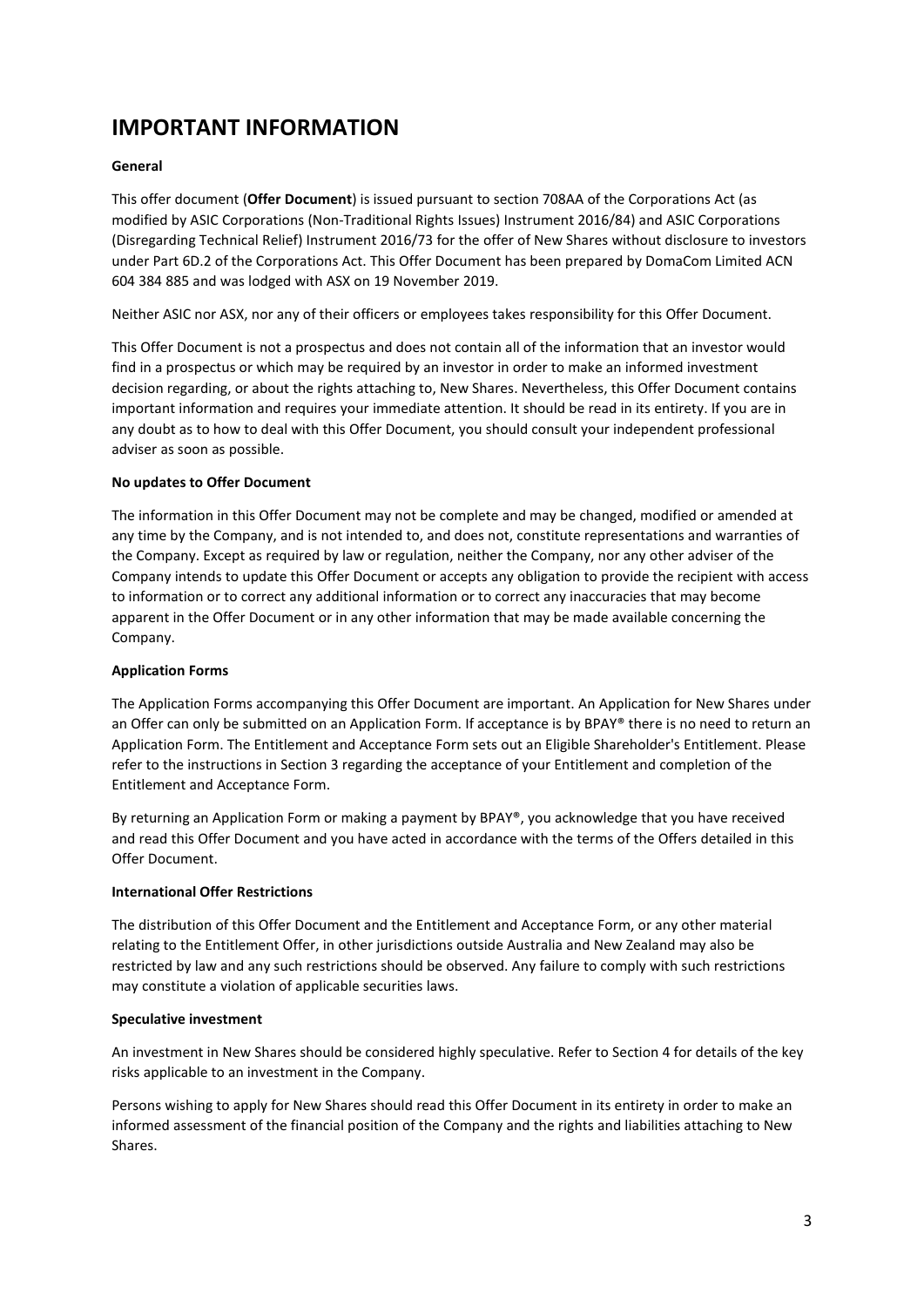The information in this Offer Document is not financial product advice or investment advice and does not take into account each Applicant's investment objectives, financial situation or particular needs (including financial and taxation issues). Each Applicant should carefully consider all of the risks that could affect the performance of New Shares. Risks identified in relation to investing in New Shares that an Applicant should consider include those described in section 4. There may be risk factors in addition to these that should be considered in light of each Applicant's personal circumstances. Applicant's should carefully consider these risks and their own personal investment objectives, financial situation or particular needs (including financial and taxation issues) and seek professional guidance from their stockbroker, solicitor, accountant or other independent professional adviser before deciding whether to apply for New Shares.

### **Future performance and forward-looking statements**

This Offer Document contains certain "forward looking statements" which can generally be identified by words such as "may", "could", "believes", "estimates", "expects", "intends", "likely", "should", "predict", "propose", "will", "forecast", "target", "outlook", "guidance" and other similar expressions within the meaning of securities laws of applicable jurisdictions and include, but are not limited to, indications of, or guidance or outlook on, future earnings or financial position or performance of the Company, the outcome and effects of the Offer and the use of proceeds. To the extent that certain statements contained in this Offer Document may constitute "forward looking statements" or statements about "future matters", the information reflects the Company's intent, belief or expectations as at the date of this Offer Document. Any forward-looking statements are provided as a general guide only and should not be relied upon as an indication or guarantee of future performance. Forward-looking statements are subject to various risk factors that could cause the Company's actual results, performance or achievements to differ materially from the results, performance or achievements expressed or anticipated in these statements. Forward-looking statements involve known and unknown risks, uncertainties, assumptions and other important factors, many of which are beyond the control of the Company, the Directors of the Company and management of the Company. A number of important factors could cause actual results or performance to differ materially from the forward-looking statements. Applicants should consider the forward-looking statements contained in this Offer Document in light of those disclosures and not place reliance on such statements. Any forward-looking statements, opinions and estimates in this Offer Document are based on assumptions and contingencies which are subject to change without notice, as are statements about market and industry trends, which are based on interpretations of current market conditions.

Neither the Company, the Underwriter nor their respective related bodies corporate or affiliates nor their respective directors, officers, partners, employees and agents give any warranty, representation, assurance or guarantee that the occurrence of the events expressed or implied in any of the forward-looking statements in this Offer Document will actually occur. In addition, please note that past performance should not be relied upon as (and is not) an indication or guarantee of future performance.

Except as required by law or regulation (including the Listing Rules), the Company undertakes no obligation to provide any additional or updated information whether as a result of new information, future events or results or otherwise. Indications of, or guidance or outlook on, future earnings or financial position or performance are also forward-looking statements.

#### **Disclaimer**

No person or entity is authorised to give any information, or to make any representation, in connection with the Offers not contained in this Offer Document. Any information or representation not contained in this Offer Document may not be relied on as having been authorised by the Company, or its related bodies corporate, in connection with the Offers. Neither the Company, nor any other person or entity, warrants the future performance of the Company or any return on any investment made under the Offers.

None of the Company's advisers nor any of their respective affiliates or related bodies corporate nor any of their respective directors, officers, partners, employees, representatives or agents have authorised or caused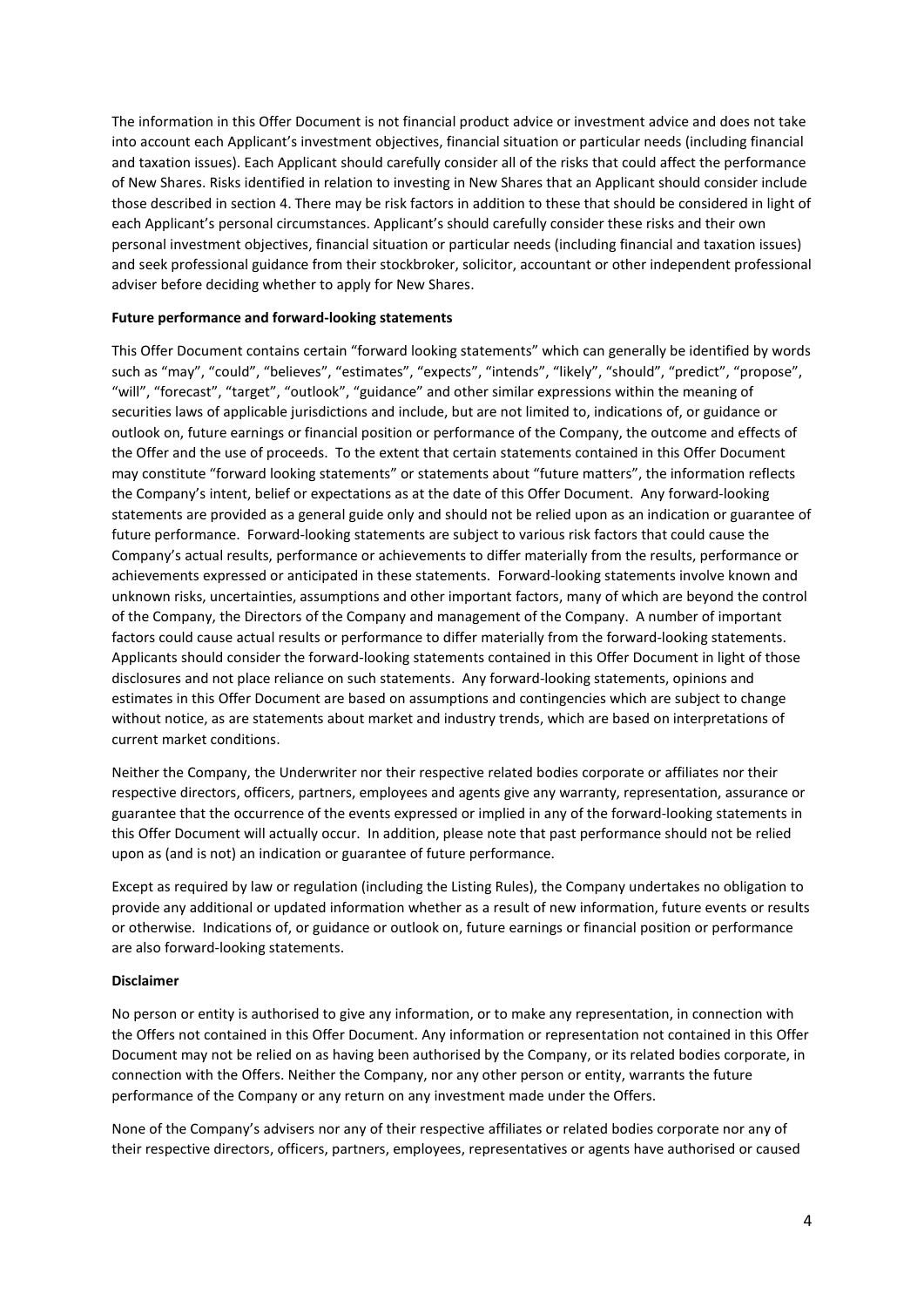the issue of this Offer Document and they do not take any responsibility for the information set out in this Offer Document or any action taken by you on the basis of such information.

To the maximum extent permitted by law, the Company's advisers and their respective affiliates or related bodies corporate and any of their respective directors, officers, partners, employees, representatives or agents exclude and disclaim all liability for any expenses, losses, damages or costs incurred by you as a result of your participation in the Offers or this Offer Document being inaccurate or incomplete in any way for any reason, whether by negligence or otherwise.

None of the Company's advisers nor any of their respective affiliates or related bodies corporate nor any of their respective directors, officers, partners, employees, representatives or agents make any recommendations as to whether you or your related parties should participate in the Offers, nor do they make any representations or warranties to you concerning the Offers, or any information contained in the Offer Document and you represent, warrant and agree that you have not relied on any statements made by any of the Company's advisers or any of their respective affiliates or related bodies corporate or any of their respective directors, officers, partners, employees, representatives or agents in relation to the New Shares, Shortfall Shares or the Offers generally. Statements made in this Offer Document are made only as at the date of this Offer Document. The information in this Offer Document remains subject to change without notice.

### **Website**

No document or information included on the Company's website is incorporated by reference into this Offer Document.

#### **Diagrams**

Any diagrams used in this Offer Document are illustrative only and may not be drawn to scale. Unless otherwise stated, all data contained in charts, graphs and tables is based on information available at the date of this Offer Document.

#### **Currency**

All financial amounts contained in this Offer Document are expressed as Australian dollars unless otherwise stated.

#### **Rounding**

Any discrepancies between totals and sums and components in tables contained in this Offer Document are due to rounding.

#### **Time**

All references to time in this Offer Document are references to Melbourne, Australia time, unless otherwise stated.

#### **Glossary**

Defined terms and abbreviations used in this Offer Document are detailed in the glossary of terms in Section 6.

### **Offer Document intended to be read in conjunction with publicly available information**

This Offer Document is intended to be read in conjunction with the publicly available information in relation to the Company which has been notified to ASX and does not include all of the information that would be included in a prospectus for an initial public offering of securities in an entity that is not already listed on a stock exchange. Investors should therefore have regard to the other publicly available information in relation to the Company before making a decision whether or not to invest, including the announcements made by the Company on 8 November 2019. All announcements made by the Company are available from its website [www.domacom.com.au](http://www.domacom.com.au/) or the ASX websit[e www.asx.com.au.](http://www.asx.com.au/)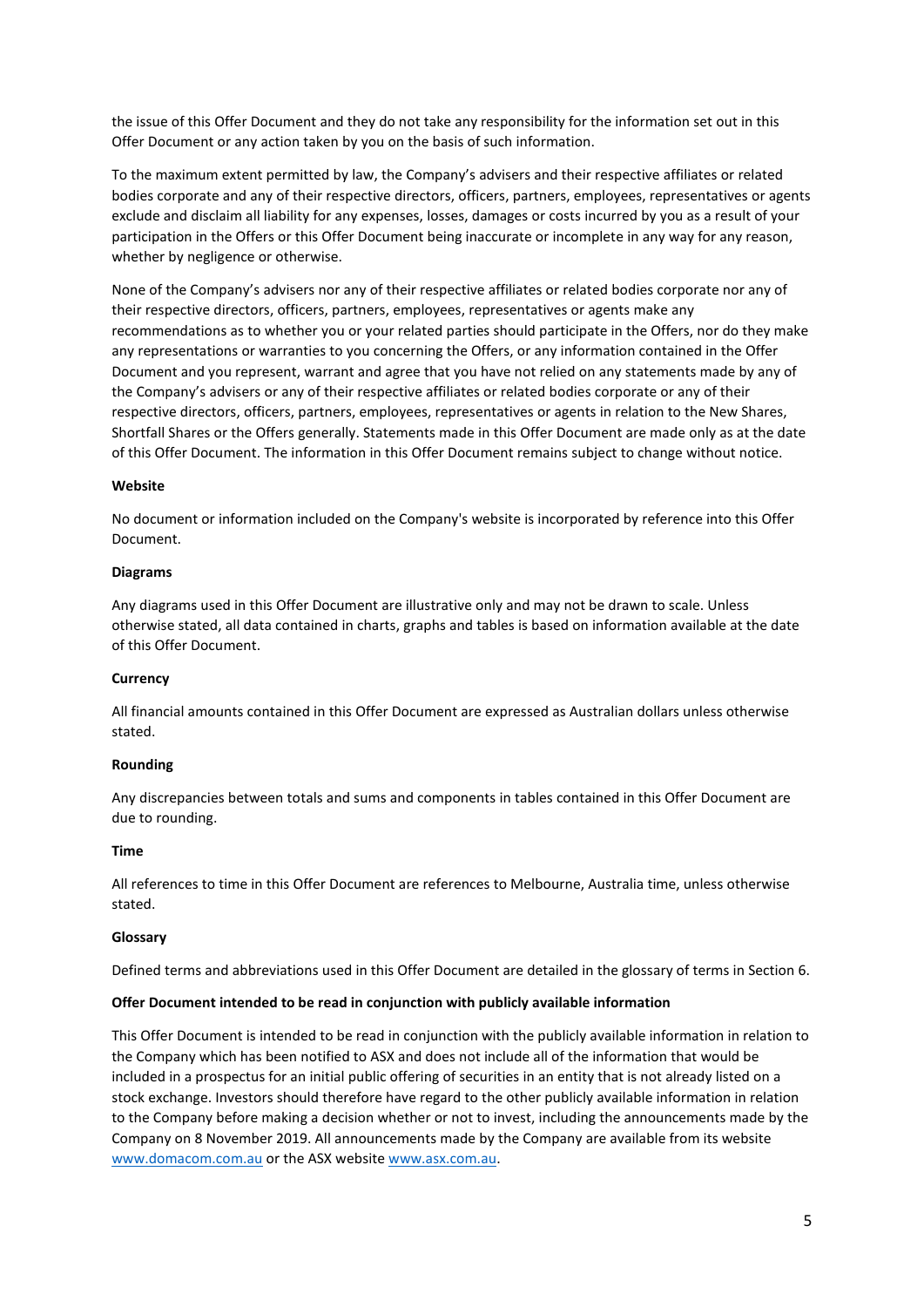# **CORPORATE DIRECTORY**

## **REGISTERED OFFICE AND PRINCIPAL PLACE OF BUSINESS**

Level 6 99 Queen Street Melbourne VIC 3000 Tel: 1300 365 930

### **DIRECTORS**

Grahame D Evans (Chairman) David H Archbold Graeme A Billings Peter C Church OAM Ross A Laidlaw Arthur Naoumidis George Paxton Matthew Roberts

### **COMPANY SECRETARY**

Philip JR Chard

### **SHARE REGISTRY**

Boardroom Pty Limited Level 12, 225 George Street Sydney NSW 2000

### **LAWYERS**

Hall & Wilcox Level 11, Rialto South Tower 525 Collins Street Melbourne VIC 3000

## **UNDERWRITER**

Ascot Securities Pty Ltd Level 21, 133 Castlereagh Street Sydney NSW 2000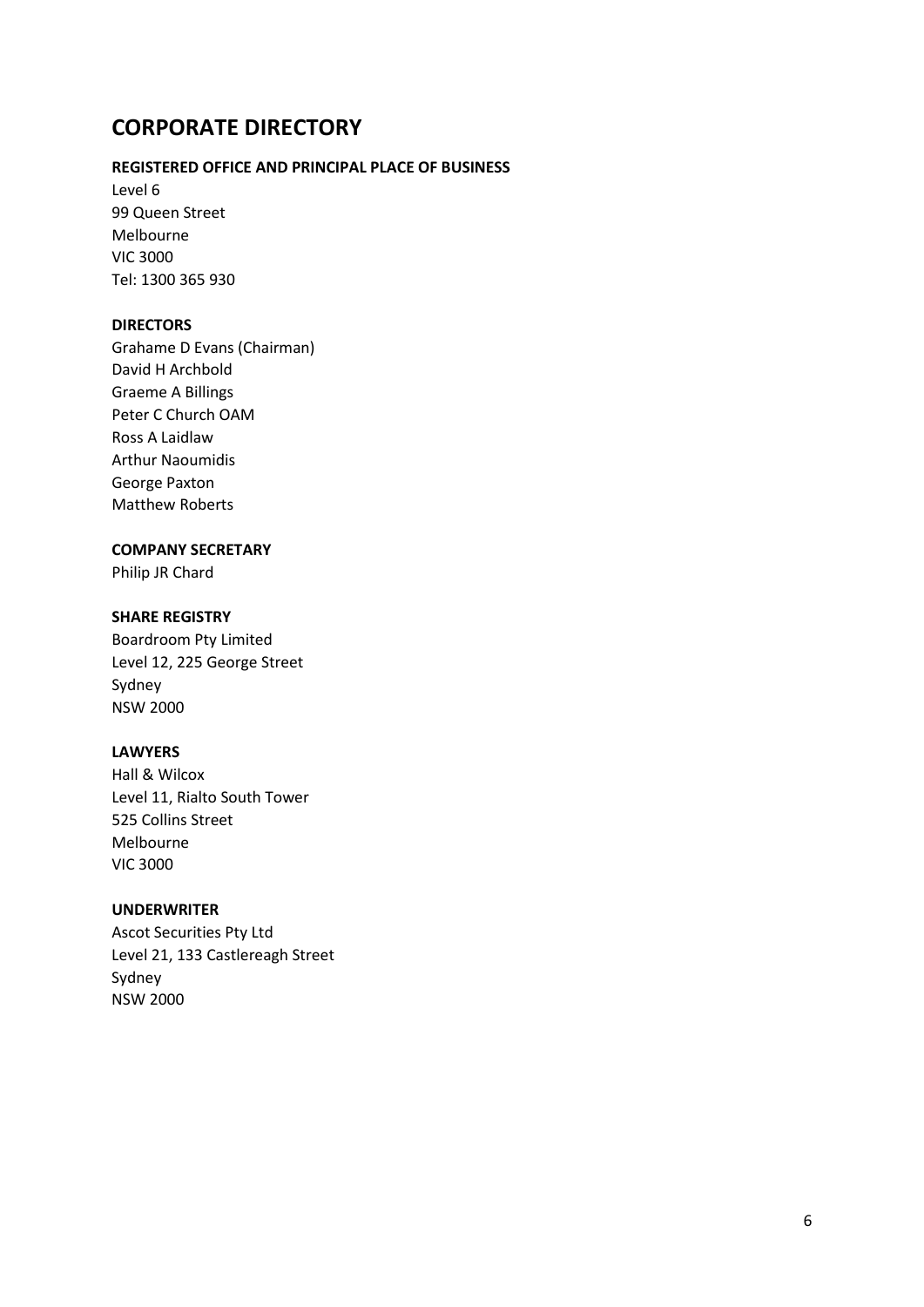# **INDICATIVE TIMETABLE**

| Event                                                                | Date                     |
|----------------------------------------------------------------------|--------------------------|
| Execute Underwriting Agreement, announce Offer, deliver              | Friday 8 November 2019   |
| Appendix 3B to ASX                                                   |                          |
| Notice sent to Eligible Shareholders containing information          | Monday 11 November 2019  |
| required by Appendix 3B and details of the timetable (in particular, |                          |
| the "ex" date and offer close date)                                  |                          |
| 'Ex' date (date from which securities commence trading without       | Thursday 14 November     |
| the entitlement to participate in the Offer)                         | 2019                     |
| Record Date for Entitlement Offer                                    | Friday 15 November 2019  |
| Dispatch of Offer Document and personalised Entitlement and          | Tuesday 19 November 2019 |
| Acceptance Forms to Eligible Shareholders and Entitlement Offer      |                          |
| opens                                                                |                          |
| <b>Release of Offer Document</b>                                     |                          |
| Closing date of Entitlement Offer (5.00pm AEDT)                      | Thursday 5 December 2019 |
| New shares quoted on deferred settlement basis                       | Friday 6 December 2019   |
| Notify ASX of undersubscriptions and announcement of Shortfall       | Tuesday 10 December 2019 |
| Offer (if applicable)                                                |                          |
| Issue date                                                           | Wednesday 11 December    |
|                                                                      | 2019                     |

Dates are indicative only and are subject to change. DomaCom reserves the right, subject to the Listing Rules, to amend this indicative Timetable

The Directors reserve the right not to proceed with the whole or part of the Offer any time prior to allotment and issue of the New Shares. In that event, any payments received for Applications will be returned in full without interest.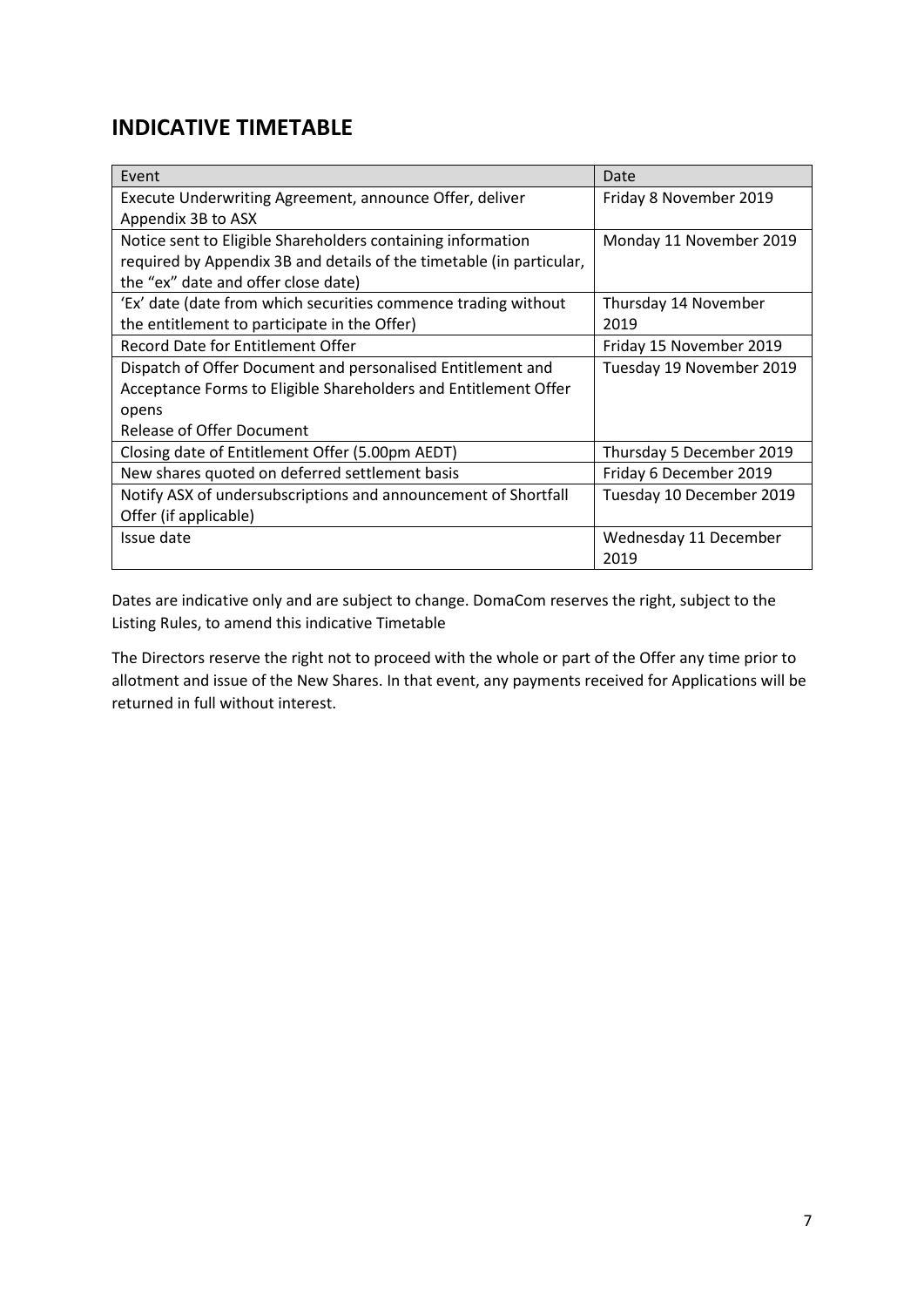# **1 DETAILS OF ENTITLEMENT OFFER**

# **1.1 Background**

On 8 November 2019, the Company announced that it was undertaking a fundraising initiative to raise a total of approximately \$3 million (before costs). Details of the Entitlement Offer are set out below. The key purpose of the Entitlement Offer is to fund DomaCom's continued development in its investment platform and growth in sales in both the Superannuation and Retirements markets.

# **1.2 Entitlement Offer**

The Company is making a non-renounceable pro rata entitlement offer to Eligible Shareholders of New Shares at an issue price of \$0.07 each, on the basis of one New Share for every 4.7 Shares held on the Record Date, to raise approximately \$3 million (before costs) (**Entitlement Offer**).

The Entitlement Offer is being made pursuant to section 708AA of the Corporations Act (as modified by ASIC Corporations (Non-Traditional Rights Issues) Instrument 2016/84) and ASIC Corporations (Disregarding Technical Relief) Instrument 2016/73.

At the Record Date, the Company expects to have 202,224,379 Shares on issue. Approximately 42,844,148 New Shares may be issued under the Entitlement Offer (subject to rounding).

All of the New Shares will rank equally with the Shares on issue at the date of this Offer Document. Refer to Section 2 for a summary of the rights attaching to New Shares.

Where the determination of the Entitlement of any Eligible Shareholder results in a fraction of a New Share, such fraction will be rounded up to the nearest whole New Share.

This Offer Document is also for the offer of New Shares that are not applied for under the Entitlement Offer. Refer to Section 2 for further details of the Shortfall Offer and the shortfall allocation policy.

# **1.3 Reason for the Entitlement Offer**

The purpose of the Entitlement Offer is to raise funds to:

- Increase investment in the DomaCom platform
- To support growth in sales in both the superannuation and retirement markets via its innovative products
- General working capital requirements

The Company intends to apply the funds raised from the Entitlement Offer as follows: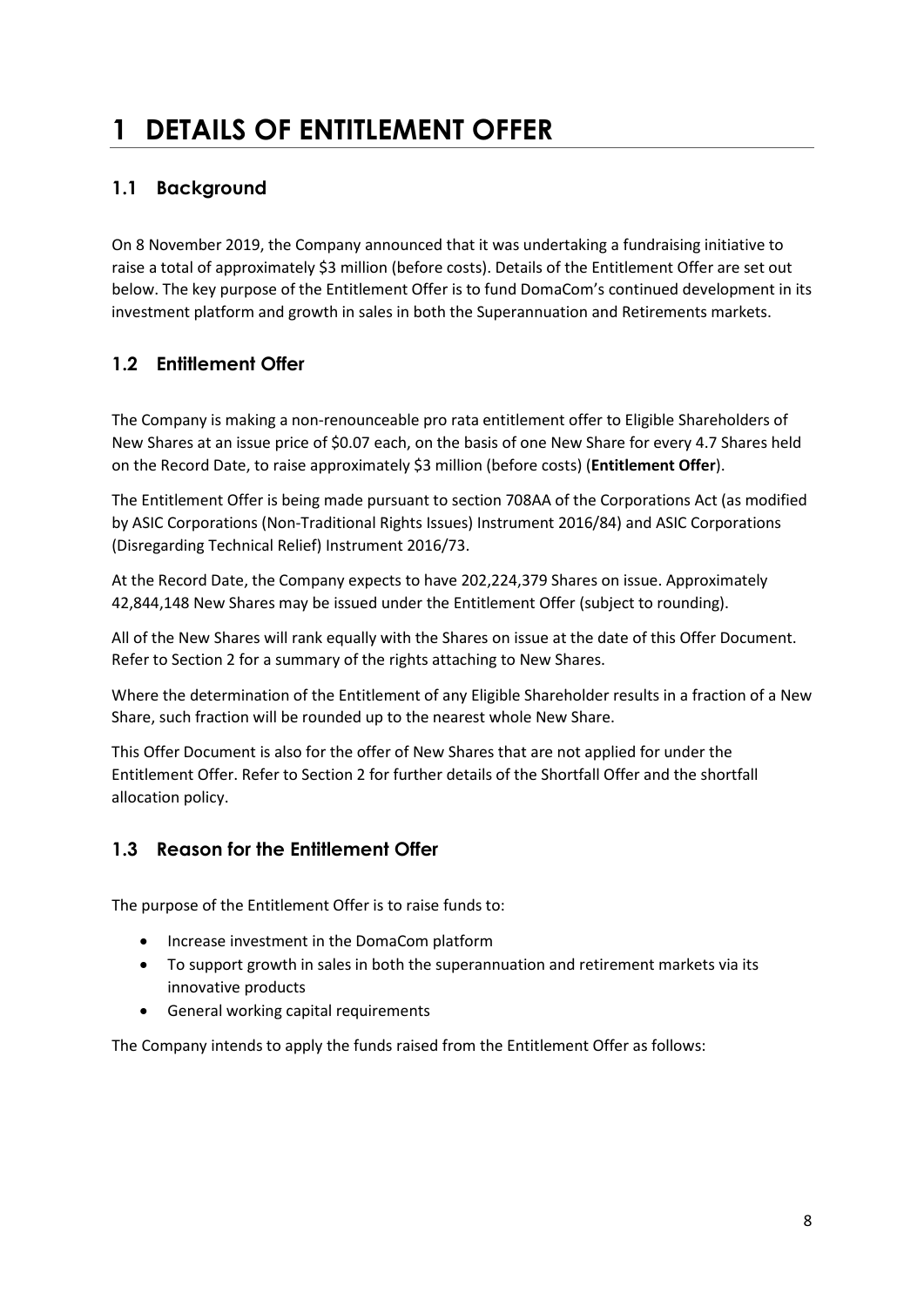| <b>Description</b>                                                                                                        |               |
|---------------------------------------------------------------------------------------------------------------------------|---------------|
| Investment in DomaCom Platform                                                                                            | Up to 700,000 |
| Sales and marketing of product offerings into targeted<br>markets                                                         | Up to 940,000 |
| Working capital $1$                                                                                                       | Up to 940,000 |
| Estimated underwriting costs of the Entitlement Offer and<br>other associated costs of the Entitlement Offer <sup>2</sup> | 420,000       |
| <b>Total</b>                                                                                                              | 3,000,000     |

1: Working capital includes costs associated with staffing, office, corporate, service providers and administration.

2: Includes underwriting fees payable by the Company to the underwriter of 10% of the New Issue, legal costs and regulatory costs. In addition, a further amount of up to \$150,000 may be payable to the Underwriter. This has not been included in the above table as the amount is dependent on the amount of shares to be taken up by the Underwriter and therefore is unknown.

The above table is a statement of the Board's intentions as at the date of this Offer Document. The allocation of funds set out in the above table may change depending on a number of factors, including the outcome of sales and marketing activities, investment activities, regulatory change, market and general economic conditions and environmental factors.

In light of this, the Board reserves the right to alter the way the funds are applied. In the event that the Offers result in the Company raising an amount lower than the targeted raising amount of approximately \$3.0 million (for example due to termination of the Underwriting Agreement), the total amounts detailed in the table above will be scaled back at the Board's discretion.

## **1.4 Capital Structure**

On the basis that the Company completes the Entitlement Offer, the Company's indicative capital structure will be as follows:

|                               | Number of     | Number of | Convertible  | Performance |
|-------------------------------|---------------|-----------|--------------|-------------|
|                               | <b>Shares</b> | Options   | <b>Notes</b> | Rights      |
| Balance at the date of this   | 202,224,379   | 5,550,000 | 3,600,000    | 725,288     |
| <b>Offer Document</b>         |               |           |              |             |
| To be issued under the Offers | 42,844,148    |           |              |             |
| <b>Total following Offers</b> | 245,068,527   | 5,550,000 | 3,600,000    | 725,288     |

## **1.5 ASX Announcement**

Further information in relation to the Entitlement Offer and the Company was announced to the ASX on 8 November 2019. Please refer to the ASX announcement in Section 5 of this Offer Document.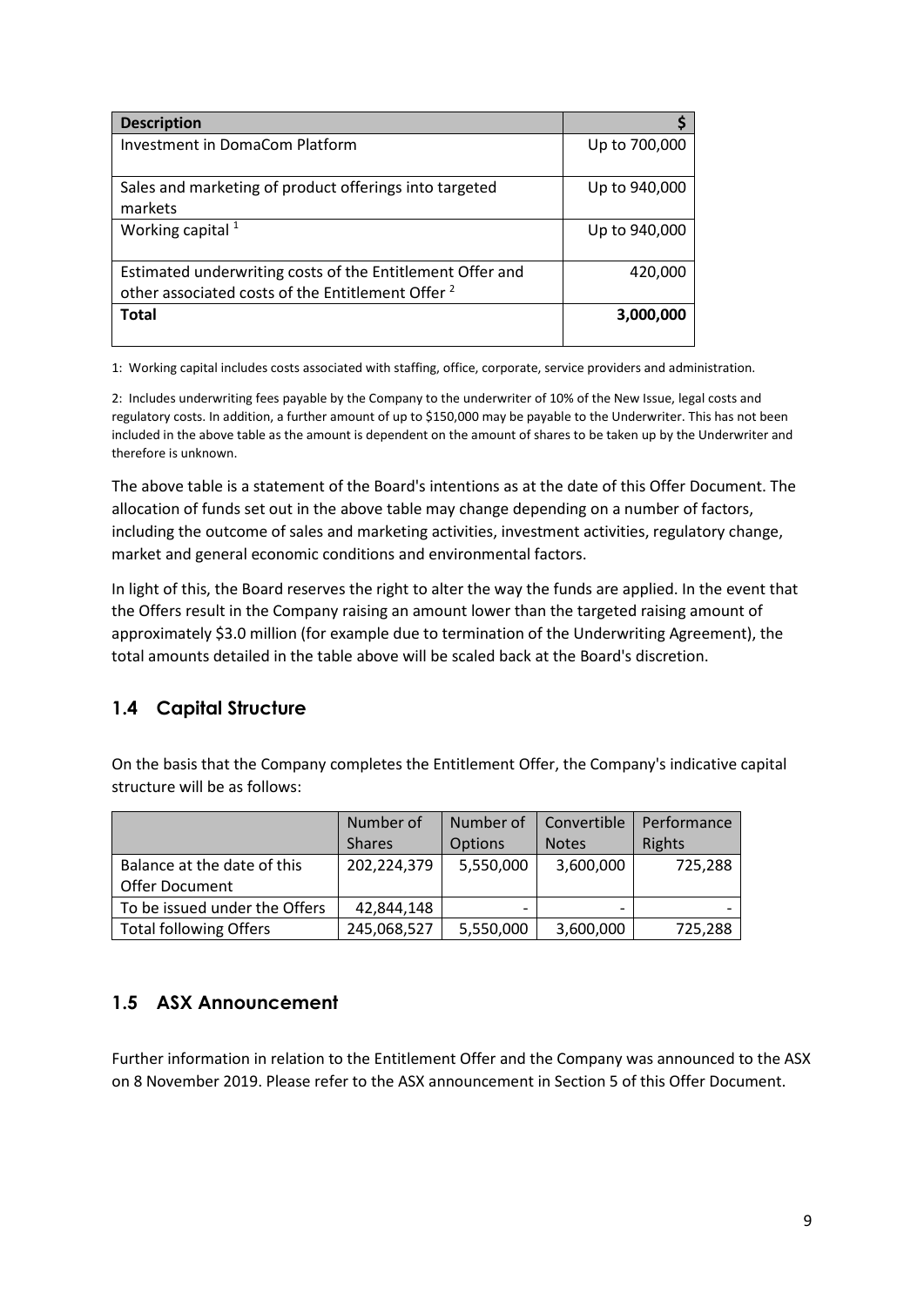# **2 FURTHER DETAILS OF THE ENTITLEMENT OFFER**

# **2.1 Minimum subscription**

There is no minimum subscription for the Entitlement Offer. The Entitlement Offer is fully underwritten on the terms detailed in this Section.

# **2.2 Entitlements and acceptance**

The Entitlement of Eligible Shareholders to participate in the Entitlement Offer is determined on the Record Date. Your Entitlement is shown on the Entitlement and Acceptance Form accompanying this Offer Document.

Acceptance of a completed Entitlement and Acceptance Form and Application Monies by the Company creates a legally binding contract between the Applicant and the Company for the number of New Shares accepted by the Company. The Entitlement and Acceptance Form does not need to be signed to be a binding acceptance of New Shares.

If an Entitlement and Acceptance Form is not completed correctly it may still be treated as valid. The Directors' decision as to whether to treat the acceptance as valid and how to construe, amend or complete the Entitlement and Acceptance Form is final.

# **2.3 No rights trading**

The rights to New Shares under the Entitlement Offer are non-renounceable. Accordingly, there will be no trading of rights on the ASX and you may not dispose of your rights to subscribe for New Shares under the Entitlement Offer to any other party. If you do not take up your Entitlement by the Closing Date, the Entitlement Offer to you will lapse.

# **2.4 Pro-forma financial information**

To demonstrate the indicative impact of the Entitlement, offer on the financial position of the Company, a pro-forma statement of financial position has been provided below. The audited statement of financial position as at 30 June 2019, as set out in the 30 June 2019 Annual Report (announced to the ASX on 21 August 2019) has been used for the purposes of the pro-forma statement. Certain other pro-forma events are also displayed (in addition to completion of the Entitlement Offer) as listed in the notes set out below the pro-forma statement of financial position.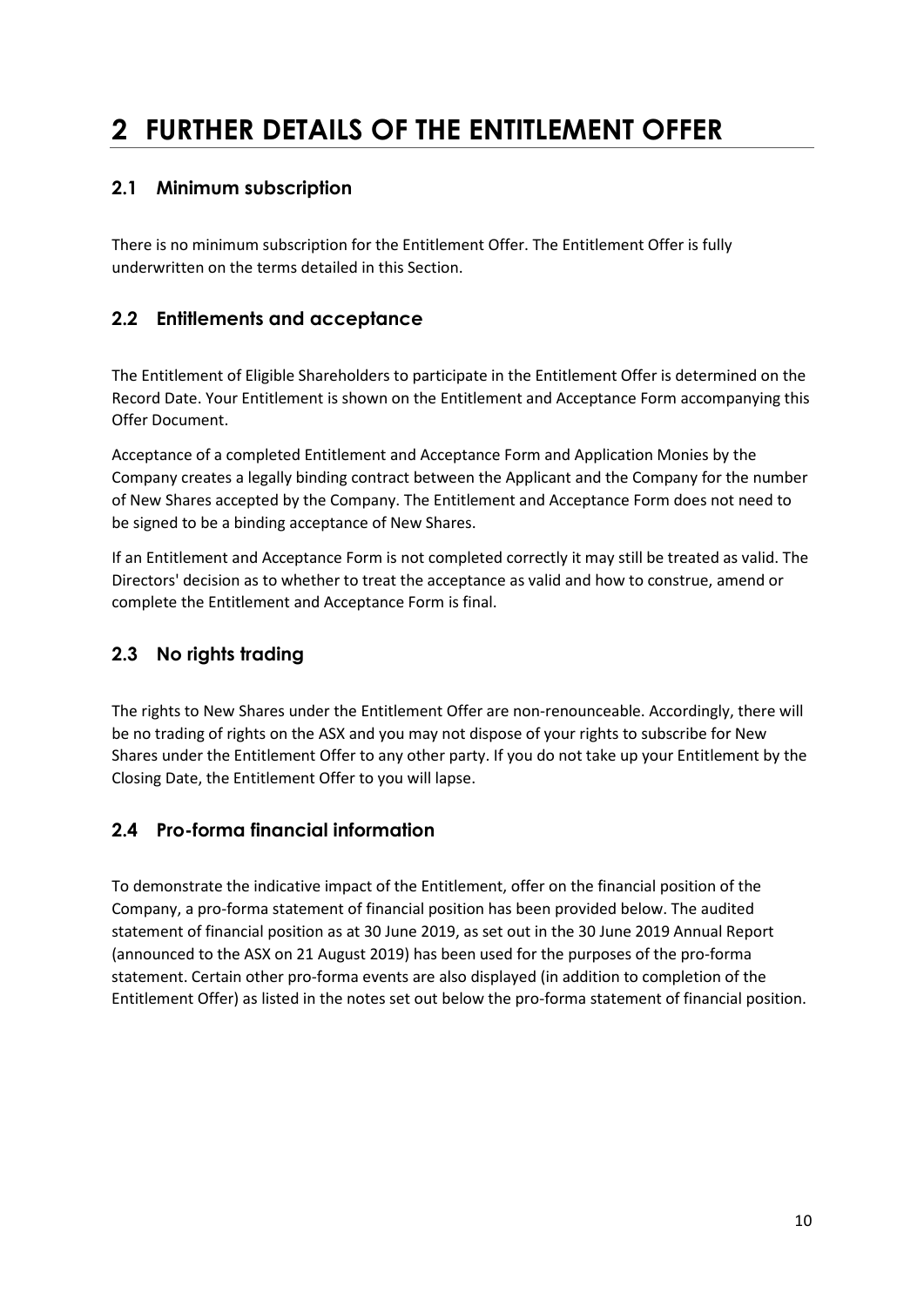|                                                | <b>Actual</b><br>30 June<br>2019 | Pro-forma<br><b>Adjustments</b> | Pro-forma<br>30 June<br>2019 |
|------------------------------------------------|----------------------------------|---------------------------------|------------------------------|
|                                                | \$                               | \$                              | \$                           |
| <b>CURRENT ASSETS</b>                          |                                  |                                 |                              |
| Cash and cash equivalents                      | 769,210                          | 4,415,000                       | 5,184,210                    |
| Receivables                                    | 471,476                          | 0                               | 471,476                      |
| Prepayments and other assets                   | 140,845                          | 0                               | 140,845                      |
| <b>TOTAL CURRENT ASSETS</b>                    | 1,381,531                        | 4,415,000                       | 5,796,531                    |
|                                                |                                  |                                 |                              |
| <b>NON-CURRENT ASSETS</b>                      |                                  |                                 |                              |
| Property, plant and equipment                  | 2,178                            | 0                               | 2,178                        |
| Intangible assets                              | 2,041,736                        | 0                               | 2,041,736                    |
| <b>TOTAL NON-CURRENT ASSETS</b>                | 2,043,914                        | 0                               | 2,043,914                    |
|                                                |                                  |                                 |                              |
| <b>TOTAL ASSETS</b>                            | 3,425,445                        | 4,415,000                       | 7,840,445                    |
| <b>CURRENT LIABILITIES</b>                     |                                  |                                 |                              |
| Payables                                       | 385,988                          | 0                               | 385,988                      |
| Provisions                                     | 294,643                          | 0                               | 294,643                      |
| <b>Borrowings</b>                              | 200,000                          | 0                               | 200,000                      |
| <b>TOTAL CURRENT LIABILITIES</b>               | 880,631                          | 0                               | 880,631                      |
|                                                |                                  |                                 |                              |
| <b>NON-CURRENT LIABILITIES</b>                 |                                  |                                 |                              |
| Provisions                                     | 96,379                           | 0                               | 96,379                       |
| <b>Borrowings</b>                              | 2,981,232                        | 0                               | 2,981,232                    |
| <b>TOTAL NON-CURRENT</b><br><b>LIABILITIES</b> | 3,077,611                        | 0                               | 3,077,611                    |
|                                                |                                  |                                 |                              |
| <b>TOTAL LIABILITIES</b>                       | 3,958,242                        | 0                               | 3,958,242                    |
|                                                |                                  |                                 |                              |
| <b>NET ASSETS</b>                              | (532,797)                        | 4,415,000                       | 3,882,203                    |
|                                                |                                  |                                 |                              |
| <b>EQUITY</b>                                  |                                  |                                 |                              |
| <b>Issued Capital</b>                          | 28,070,423                       | 5,465,000                       | 33,535,423                   |
| Reserves                                       | 1,481,916                        | 0                               | 1,481,916                    |
| <b>Accumulated Losses</b>                      | (30,085,136)                     | (1,050,000)                     | (31, 135, 136)               |
| <b>TOTAL EQUITY</b>                            | (532, 797)                       | 4,415,000                       | 3,882,203                    |

Pro-forma adjustments included in the pro-forma statement of financial position comprise:

1. Cash to be raised under the Offers of approximately \$3,000,000 (before costs) via the issue of approximately 42,844,148 Shares under the Entitlement Offer at an issue price of 7.0 cents per Share.

2. Underwriting costs of the Offers calculated at 10% of the total equity raised (estimated as \$300,000).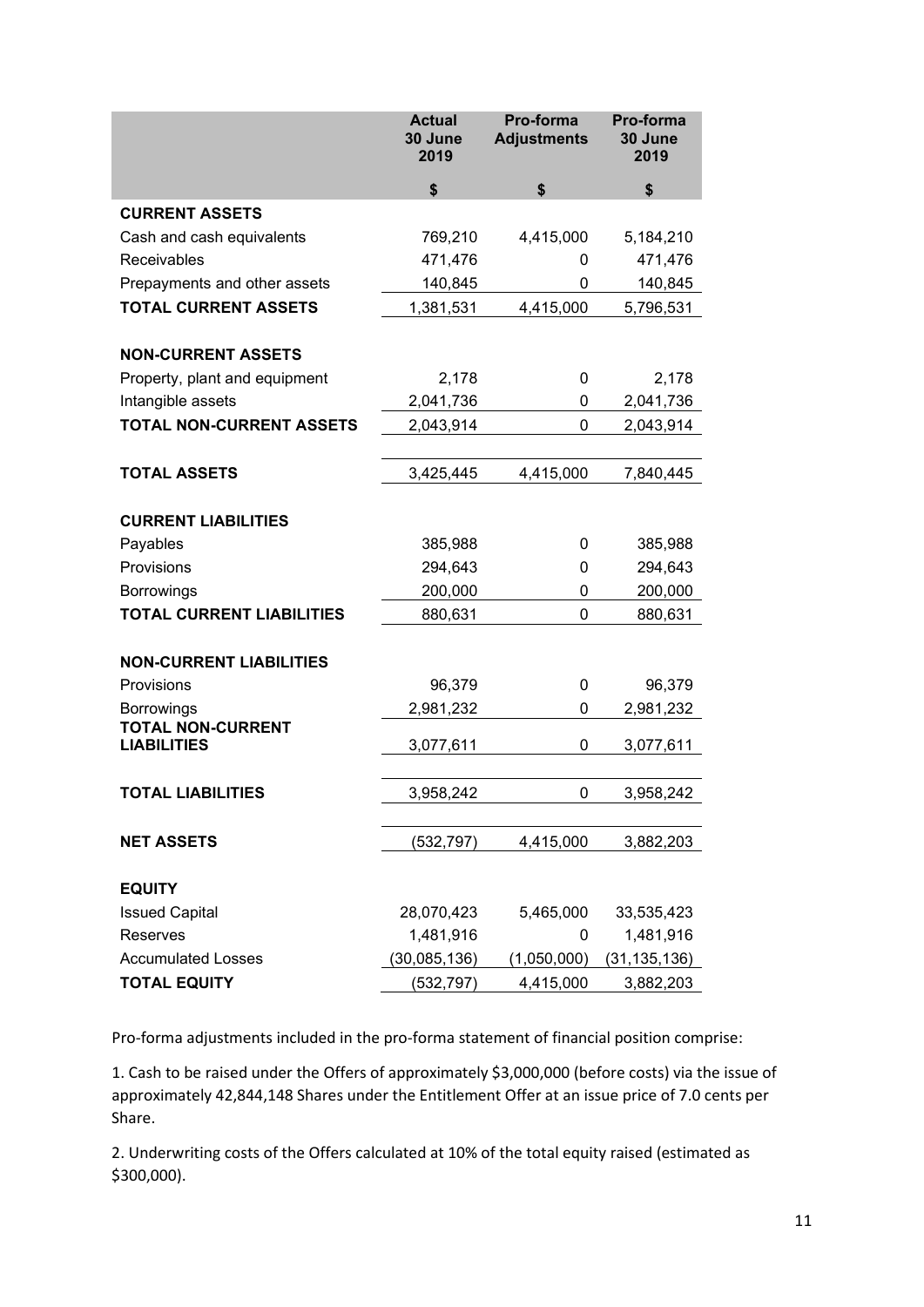3. Other issue costs of the Offers are indicatively estimated to total of \$120,000, of which part is charged to profit and loss and part to Equity according to the nature of the costs. In addition a further amount of up to \$150,000 may be payable to the Underwriter. This has not been included as a pro-forma adjustment as the amount is dependent on the amount of shares to be taken up by the Underwriter and therefore is unknown.

4. Capital raised of \$3,000,000 less issue costs through the Placements made on 13<sup>th</sup> September 2019 and 30<sup>th</sup> September 2019.

5. Estimated operating expenses for the period from 1 July 2019 to 30 September 2019.

The pro-forma balance sheet has not been audited or reviewed and, other than the estimated costs of the Offers, it does not include the indicative expenditure of the proceeds of the Entitlement Offer referred to in Section 1.

## **2.5 Shortfall Offer**

Any New Shares under the Entitlement Offer that are not applied for will form the Shortfall Shares. The offer to issue Shortfall Shares is a separate offer under this Offer Document **(Shortfall Offer**).

Under this Offer Document, subject to the Shortfall allocation policy described below, the Company offers to issue the Shortfall Shares to certain investors as described in that Section at \$0.07 cents each, being the same price as the New Shares being offered under the Entitlement Offer.

The Shortfall Offer is currently scheduled to close on the Closing Date but the Directors (subject to the agreement of the Underwriter) reserve the right to extend the date that the Shortfall Offer closes by up to three months after the closing date of the Entitlement Offer, without prior notice.

Eligible Shareholders may apply for Shortfall Shares by completing the relevant section of their Entitlement and Acceptance Form (refer to Section 3 for further details). See below for further details on the Shortfall allocation policy.

An Application for Shortfall Shares accompanied by payment of Application Monies does not guarantee the allotment of any Shortfall Shares.

It is an express term of the Entitlement Offer that an Applicant for Shortfall Shares will be bound to accept a lesser number of Shortfall Shares allocated to them than applied for, if so allocated. If a lesser number of Shortfall Shares is allocated to an Applicant than applied for, excess Application Monies will be refunded without interest to the Applicant.

Shortfall Shares will be allocated in priority to Eligible Shareholders who apply for Shortfall Shares under the Shortfall Offer in consultation with the Underwriter. All decisions regarding the allocation of Shortfall Shares will be made by the Underwriter and will be final and binding on all Eligible Shareholders.

Directors, their associates and any other related party of the Company are ineligible to participate in the Shortfall Offer.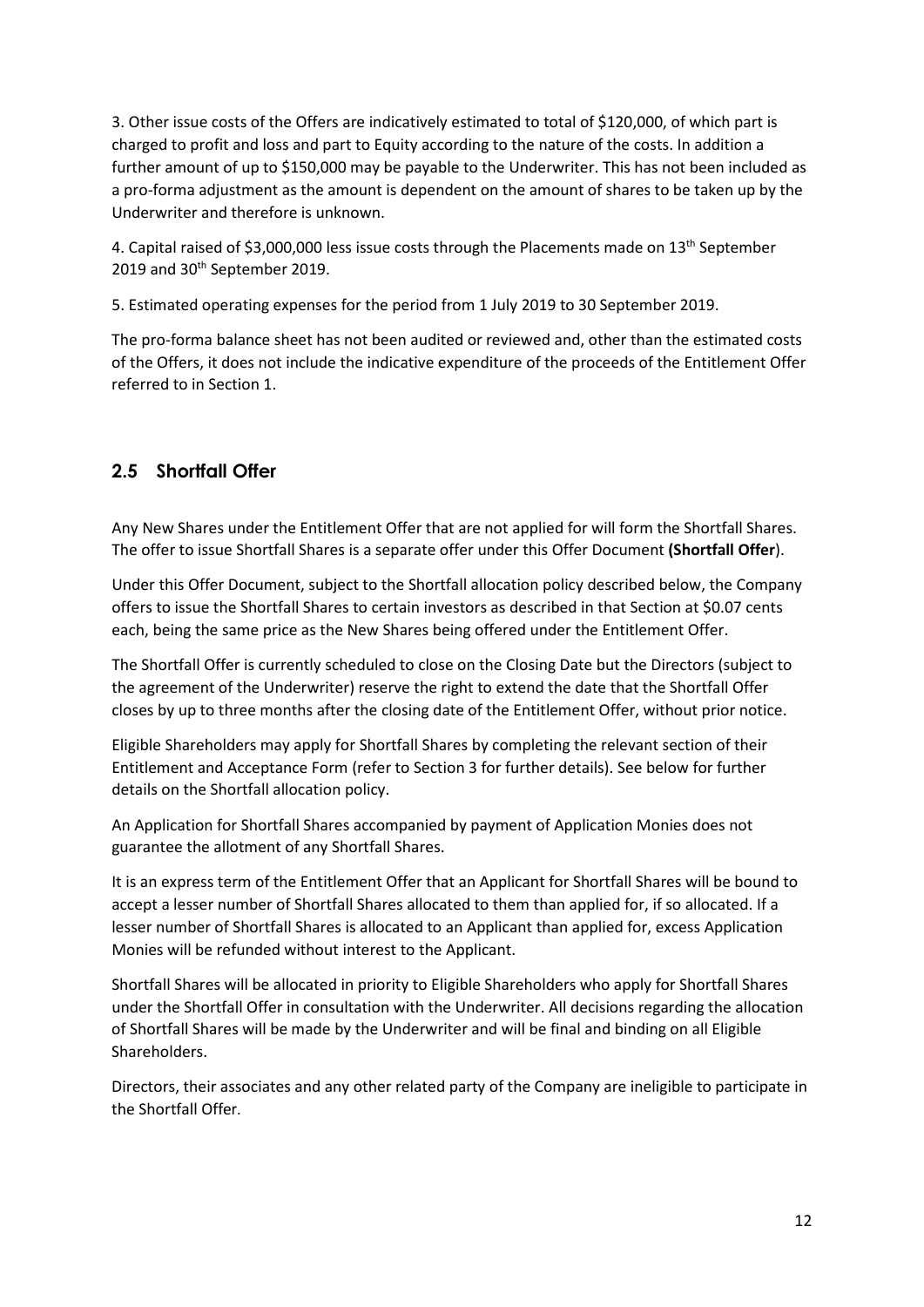## **2.6 Underwriting Agreement**

Settlement of the Offer is underwritten by Ascot Securities Pty Ltd (**Underwriter**) pursuant to an underwriting agreement between the Company and the Underwriter entered into on or about 8 November 2019. Under the Underwriting Agreement, the Underwriter has agreed to fully underwrite the Offer.

## **2.6.1 Fees and expenses**

The Company has agreed to pay:

- an underwriting fee of 10.0% of the Underwritten Amount being \$3 million; and
- a capital raising fee of 5.0% of the amount the Underwriter is required to take up as shares.

### **2.6.2 Underwriter's rights and obligations**

### • **To Underwrite the Offer**

On the conditions and for the consideration appearing in this Agreement, the Underwriter agrees to underwrite the subscription of the shares under the Offer.

### • **Sub-underwriters**

- The Underwriter may at any time in its absolute discretion appoint subunderwriters to sub-underwrite the Offer.
- The Underwriter must ensure that neither, the Underwriter, its associates or any sub-underwriter, or any other person will acquire through participation in underwriting or sub-underwriting the Offer a relevant interest in shares that results in a person's voting power increasing from 19.99% or from a starting point that is above 20% to a greater percentage on completion of the Offer, without the prior written consent of the Company.
- Subject to disclosure in the Offer Document and compliance with all applicable laws, sub-underwriters must not be a related party of the Company as defined in Section 228 of the Corporations Act.
- The Underwriter must pay all fees and commissions due to sub-underwriters of the Offer.
- The appointment of any such sub-underwriters will not limit the Underwriter's obligations to underwrite the Offer.

## **2.6.3 Termination**

The Underwriter may terminate the Underwriting Agreement in writing to the Company given on or at any time before 5:00pm (AEST) on the issue date, without cost or liability to itself if any of the following events occur: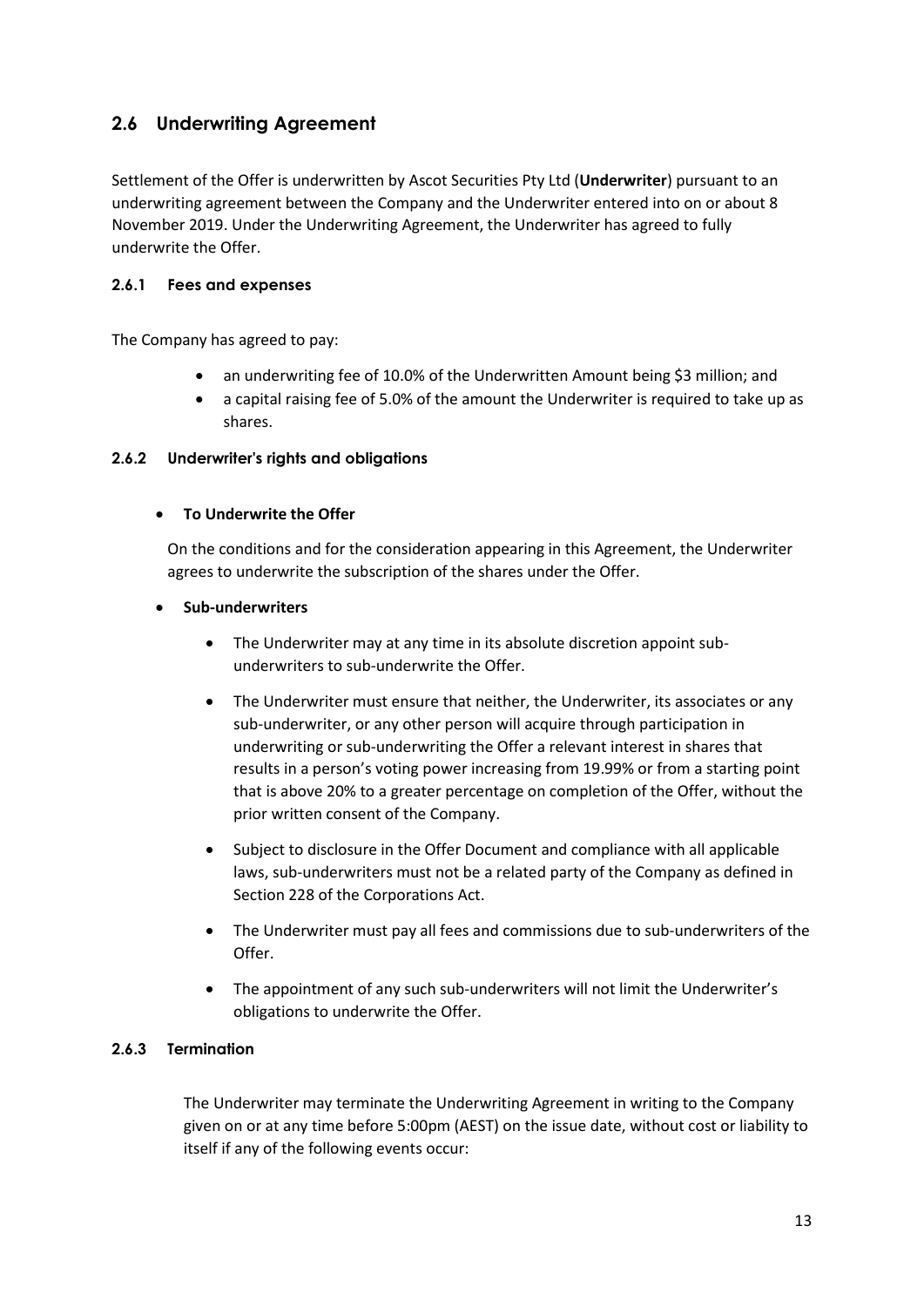- (**Non-compliance with disclosure requirements**): it transpires that the Offer Document does not contain all the information required by the Corporations Act;
- (**Misleading Offer Document**): it transpires that there is a statement in the Offer Document that is misleading or deceptive or likely to mislead or deceive; or
- (**proceedings**): ASIC or any other person proposes to conduct any enquiry, investigation or proceedings, or to take any regulatory action or to seek any remedy, in connection with the Offer or the Offer Document, or publicly foreshadows that it may do so; or
- (**Unable to issue shares**): the Company is prevented from issuing the shares within the time required by, the Underwriting Agreement, the Corporations Act, the Listing Rules, any statute, regulation or order of a court of competent jurisdiction by ASIC, ASX or any court of competent jurisdiction or any governmental or semi-governmental agency or authority; or
- (**No quotation approval**): The Company fails to lodge an Appendix 3B in relation to the offer by the time required by the Listing Rules, the Corporations Act or any other regulations; or
- (**ASIC application**): an application is made by ASIC for an order under Section 1324B or any other provision of the Corporations Act in relation to the Offer Document, and that application has not been dismissed or withdrawn; or
- (**ASIC hearing**): ASIC gives notice of its intention to hold a hearing under Section 739 of the Corporations Act in relation to the Offer Document to determine if it should make a stop order in relation to the Offer Document or ASIC makes an interim or final stop order in relation to the Offer Document under Section 739 of the Corporations Act; or
- (**Takeovers Panel**): The Takeovers Panel makes a declaration that circumstances in relation to the affairs of the Company are unacceptable circumstances under Pt 6.10 of the Corporations Act, which in the Underwriter's reasonable opinion has a material adverse effect; or
- (**Authorisation**): any authorisation which is material to anything referred to in the Offer Document is repealed, revoked or terminated or expires, or is modified or amended in a manner unacceptable to the Underwriter acting reasonably; or
- (**Indictable offence**): a director or senior manager of the DomaCom Group is charged with an indictable offence; or
- (**Termination events subject to materiality**): Any of the following events occurs:
	- (**Default**): Material default or material breach by the Company under this Agreement of any material terms, conditions, covenants or undertakings;
	- (**Incorrect or untrue representation**): Any representation, warranty or undertaking given by the Company in the Underwriting Agreement is or becomes untrue or incorrect in a material respect;
	- (**Contravention of constitution or Act**): A material contravention by the DomaCom Group of any provision of its constitution, the Corporations Act, the Listing Rules or any other applicable legislation or any policy or requirement of ASIC or ASX;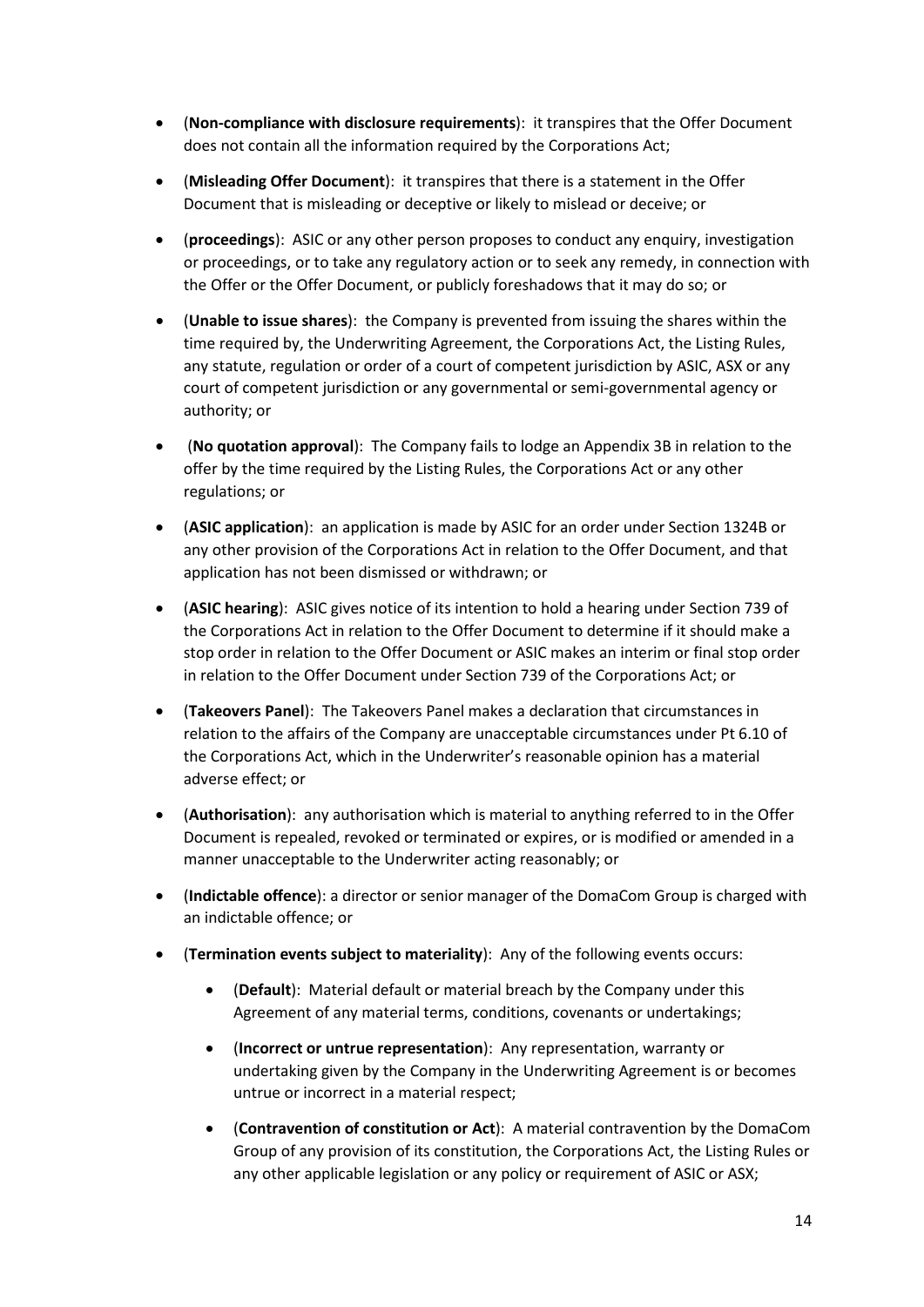- (**Adverse change**): An event occurs which gives rise to a Material Adverse Effect or any development including a likely Material Adverse Effect after the date of this Agreement in the assets, liabilities, financial position, trading results, profits, forecasts, losses, prospects, business or operations of the DomaCom Group;
- (**Significant change**): A "new circumstance" as referred to in Section 719(1) of the Corporations Act arises that is materially adverse from the point of view of an investor;
- (**Misleading information**): Any information supplied at any time by the Company or any person on its behalf to the Underwriter in respect of any aspect of the Offer or the affairs of the DomaCom Group is or becomes misleading or deceptive or likely to mislead or deceive;
- (**Change in Act or policy**): There is introduced, or there is a public announcement of a proposal to introduce, into the Parliament of Australia or any of its States or Territories, any Act or prospective Act or budget or the Reserve Bank of Australia, or any Commonwealth or State authority adopts or announces a proposal to adopt any new, or any major change in, existing, monetary, taxation, exchange or fiscal policy that has not been publicly disclosed or proposed as at the date of this Agreement and which prohibits the Offer or requires a change to the terms of the Offer set out in the Offer Document;
- (**Prescribed Occurrence**):A Prescribed Occurrence occurs, other than as disclosed in the Offer Document;
- (**Suspension of debt payments**): The Company suspends payment of its debts generally;
- (**Event of Insolvency**): An Event of Insolvency occurs in respect of the Company;
- (**Judgment against the DomaCom Group**): a judgment in an amount exceeding \$50,000 is obtained against the DomaCom Group and is not set aside or satisfied within 7 days;
- (**Litigation**): litigation, arbitration, administrative or industrial proceedings are after the date of this Agreement commenced against the Company except as disclosed in the Offer Document;
- (**Board and senior management composition**): subject to as disclosed in the Offer Document, there is a change in the composition of the Board or a change in the senior management of the Company before the date of issue of the New Shares without the prior written consent of the Underwriter (not to be unreasonably withheld or delayed);
- (**Change in shareholdings**): there is a material change in the major or controlling shareholdings of the Company (other than as a result of the Offer or a matter disclosed in the Offer Document or as the result of any actions taken by the Underwriter or any of its Associates) or a takeover offer or scheme of arrangement pursuant to Chapter 5 or 6 of the Corporations Act is publicly announced in relation to the DomaCom Group;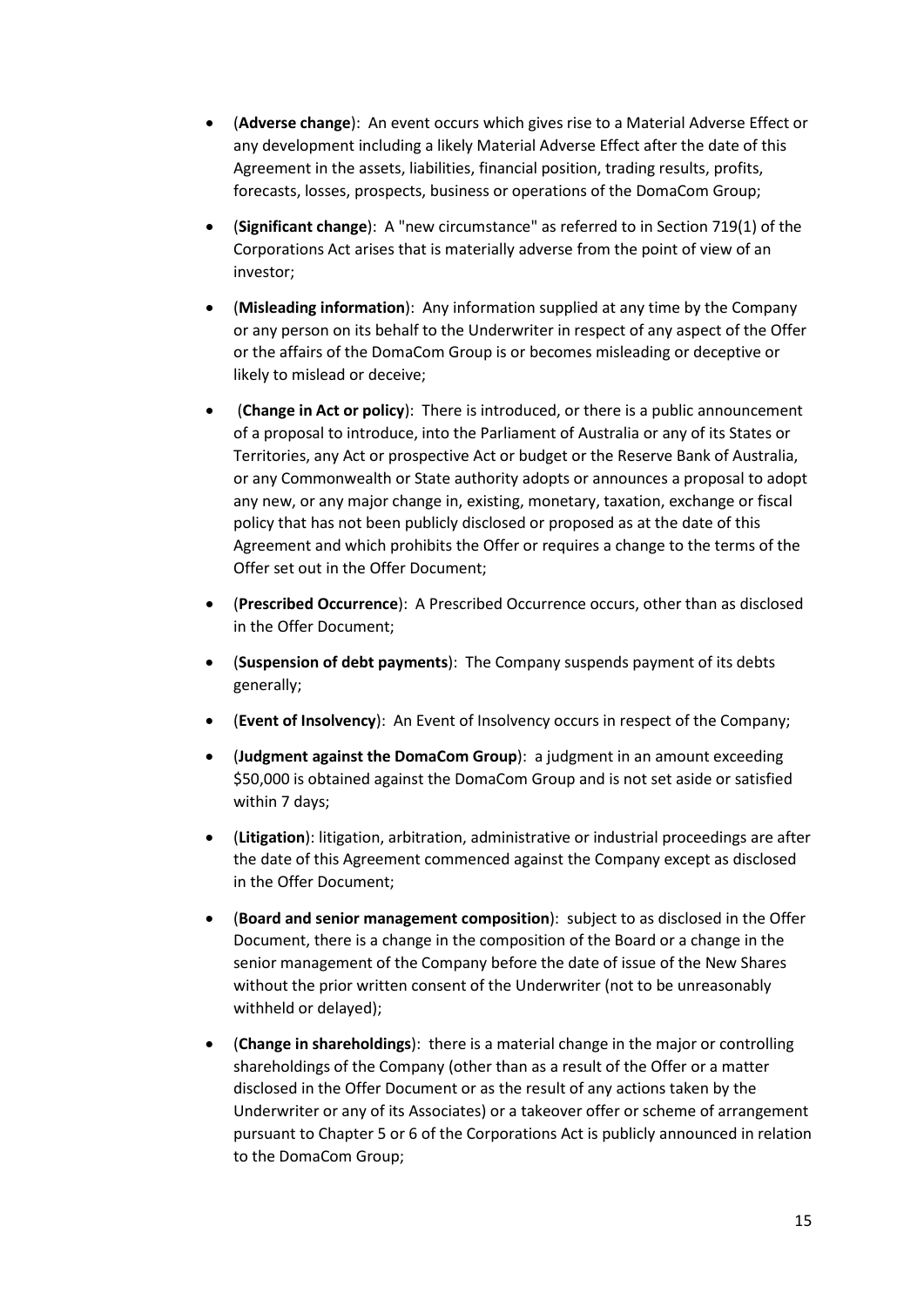- (Indicative **Timetable**): there is a delay in any specified date in the Indicative Timetable, which is greater than 5 Business Days, without the written consent of the Underwriter (such consent not to be unreasonably withheld or delayed);
- (**Force Majeure**): an event of Force Majeure affecting the Company's business or any obligation under the Agreement which lasts in excess of 7 days;
- (**Certain resolutions passed**): the DomaCom Group passes or takes any steps to pass a resolution under Section 254N, Section 257A or Section 260B of the Corporations Act or a resolution to amend its constitution without the prior written consent of the Underwriter (not to be unreasonably withheld or delayed);
- (**Capital Structure**): the DomaCom Group alters its capital structure in any manner not contemplated by the Offer Document;
- (**Breach of Material Contracts**): subject to as disclosed in the Offer Document, any of contract announced to the ASX is terminated or substantially modified; or
- (**Market Conditions**): a suspension or material limitation in trading generally on ASX occurs or any material adverse change or disruption occurs in the existing financial markets, political or economic conditions of Australia, Japan, the United Kingdom, the United States of America or other international financial markets.

## **2.6.4 Conditions, warranties, undertakings and other terms**

The Underwriting Agreement contains certain standard representations, warranties and undertakings by the Company to the Underwriter.

The warranties relate to matters such as conduct by the Company and information provided by the Company and the conduct of the Offer.

Subject to certain exclusions relating to, among other things, wilful default, fraud or negligence of an indemnified party the Company agrees to keep the Underwriter and certain affiliated parties indemnified from losses suffered in connection with the Offer.

## **2.7 Dilution and effect on the control of the Company**

Shareholders should note that if they do not participate in the Entitlement Offer, following settlement of the Offers their holdings are expected to be diluted by approximately 21% (as compared to their holdings and number of Shares on issue as at the date of this Offer Document).

No New Shares will be issued to any Applicant if, in the view of the Directors, to do so would result in a breach of the Listing Rules, the Corporations Act or any other applicable law.

## **2.8 Potential Control Implications of the Entitlement Offer**

The Entitlement Offer is fully underwritten by the Underwriter.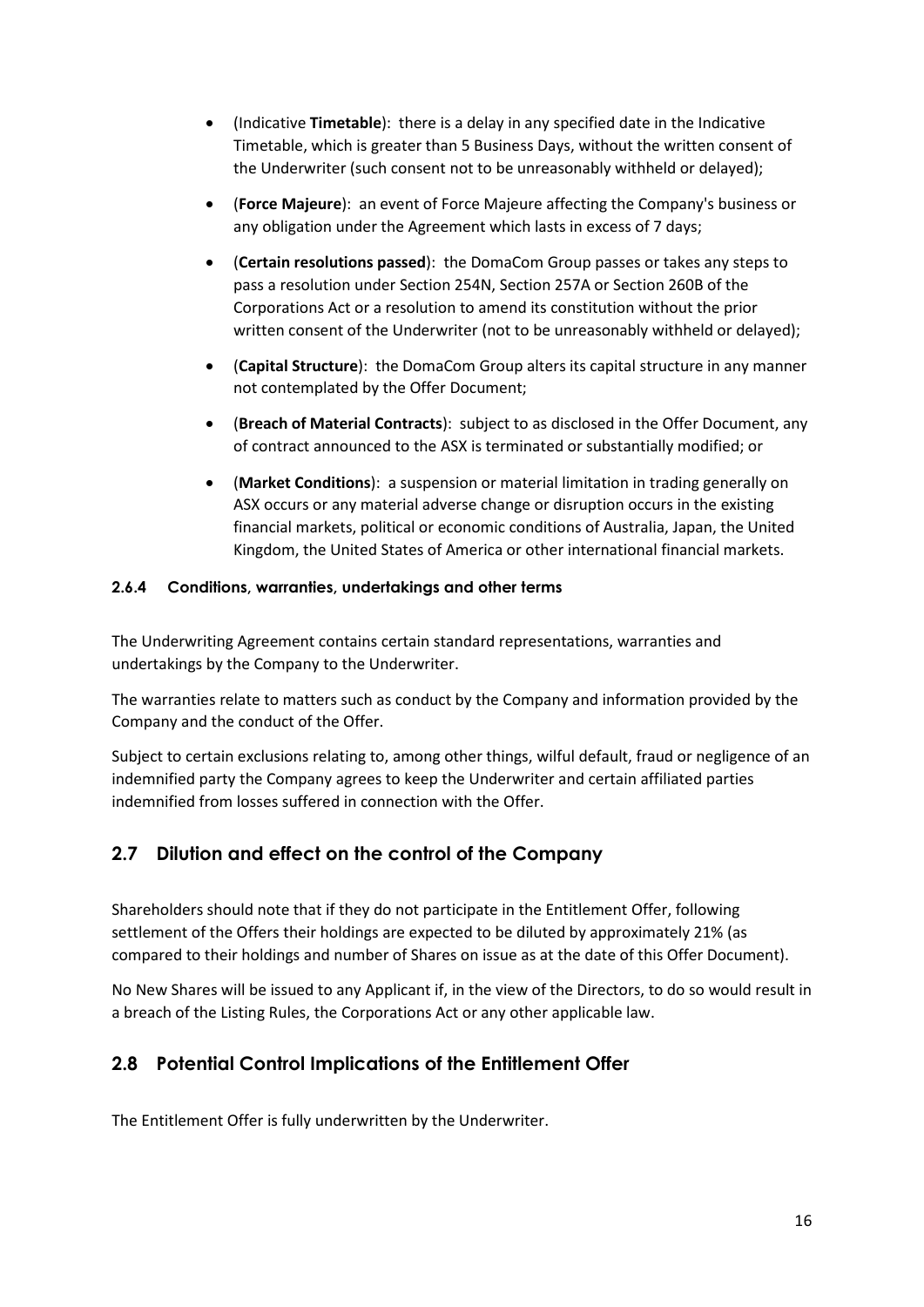The effect of these underwriting arrangements is that, depending on the extent Eligible Shareholders take up their entitlement and apply for any Shortfall Shares (and in consequence the extent to which the Underwriter and any sub underwriter are required to subscribe for any shortfall):

- the voting power of the Underwriter could increase within a range from 0% to 17.5%; and
- the aggregate voting power of HALO Technologies Pty Ltd and its associates could increase within a range from 19.9% to 34.0%.

## **2.9 Directors' Interests**

Each Director's interest including their related parties in the securities of the Company as at the date of this Offer Document and their Entitlement is detailed in the table below.

| Director                        | <b>Shares</b> | Entitlement |
|---------------------------------|---------------|-------------|
| Mr. Grahame Evans               | 1,017,403     | 215,551     |
| Mr. Arthur Naoumidis            | 17,701,094    | 3,750,231   |
| Mr. David H Archbold            | 383,335       | 81,215      |
| Mr. Graeme A Billings           | 508,335       | 107,698     |
| Mr. Peter C Church OAM          | 183,335       | 38,842      |
| Mr. Ross A Laidlaw              | 2,165,309     | 458,751     |
| Mr Matthew Roberts <sup>1</sup> |               |             |
| Mr George D Paxton              |               |             |

No options were held by any of the Directors at the date of this Offer Document.

<sup>1</sup> *Mr Roberts is deemed to have an interest in the 40,431,267 ordinary shares held by Halo Investment Co Pty Limited*

## **2.10 Notice to nominees and custodians**

The Entitlement Offer is being made to all Eligible Shareholders.

Nominees and custodians should note that the Entitlement Offer is not available to beneficiaries on whose behalf they hold Shares who would not satisfy the criteria for an Eligible Shareholder; prevent that breach by deferring the issue of the portion of New Shares which would breach that section until the time of issue of New Shares under the Entitlement Offer and Shortfall Shares.

The Company is not required to determine whether or not any registered Shareholder or investor is acting as a nominee or custodian or the identity or residence of any beneficial owners of existing Shares. Where any person is acting as a nominee or custodian for a foreign person that person in dealing with its beneficiary will need to assess whether indirect participation in the Entitlement Offer by the beneficiary, complies with applicable foreign laws.

# **2.11 Opening and closing dates**

The Company will accept Entitlement and Acceptance Forms in respect of the Entitlement Offer from Eligible Shareholders from the Opening Date until 5.00pm (AEDT) on the Closing Date or such other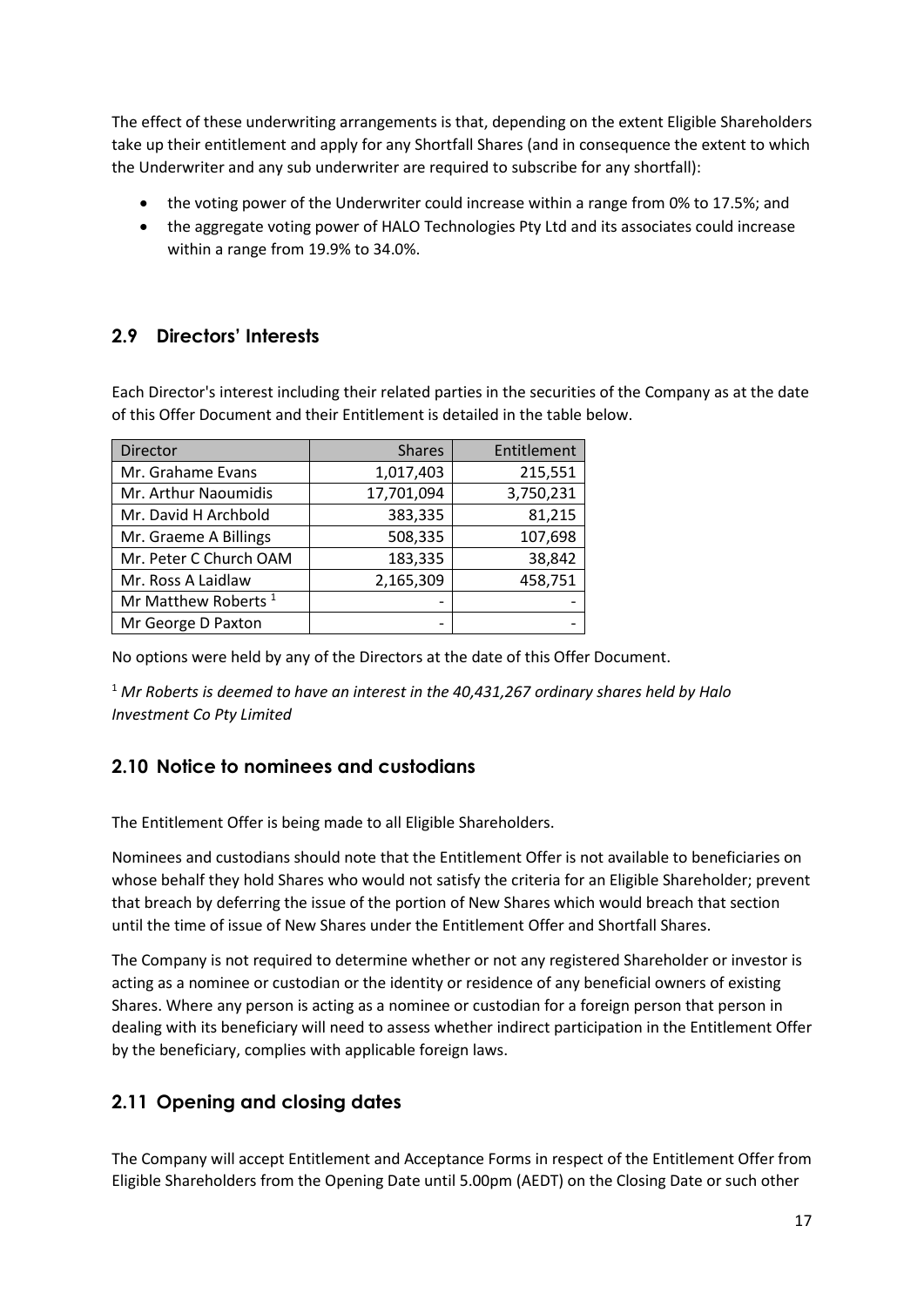date as the Directors (subject to the agreement of the Underwriter) shall determine, subject to the Listing Rules.

A completed Application Form, or payment made by BPAY®, must be received no later than 5.00pm (AEDT) on the Closing Date. It is the responsibility of all Eligible Shareholders to ensure that their Application Form or BPAY® payments are received by the Company on or before the Closing Date.

The Shortfall Offer is currently scheduled to close on the Closing Date, but the Directors reserve the right (subject to the agreement of the Underwriter) to extend the date that the Shortfall Offer closes by up to three months after the Closing Date, without prior notice.

## **2.12 Issue and Despatch**

It is the responsibility of Applicants to determine their allocation prior to trading in New Shares. Applicants who sell New Shares before they receive their holding statements will do so at their own risk.

The issue of New Shares and despatch of holding statements are expected to occur on the dates specified in the Indicative Timetable.

## **2.13 Application Monies held on trust**

All Application Monies will be held on trust in a bank account maintained solely for the purpose of depositing Application Monies received pursuant to this Offer Document until the New Shares are issued. All Application Monies will be returned without interest in accordance with the Corporations Act if the New Shares are not issued.

# **2.14 Application Forms and BPAY® payments**

Acceptance of a completed Application Form, or alternatively, a BPAY® payment, by the Company creates a legally binding contract between the Applicant and the Company for the number of New Shares accepted by the Company. The Application Form does not need to be signed to be a binding acceptance of New Shares.

If the Application Form is not completed correctly it may still be treated as valid. The Directors' decision whether to treat a completed Application Form as valid and how to construe, amend or complete the Application Form is final.

## **2.15 Rights and liabilities attaching to New Shares**

The New Shares will rank equally in respect of dividends and have the same rights in all other respects (e.g. voting, bonus issues) as existing Shares.

Details of the rights and liabilities attaching to Shares are set out in the Constitution, a copy of which is available for inspection at the Company's registered office during normal business hours.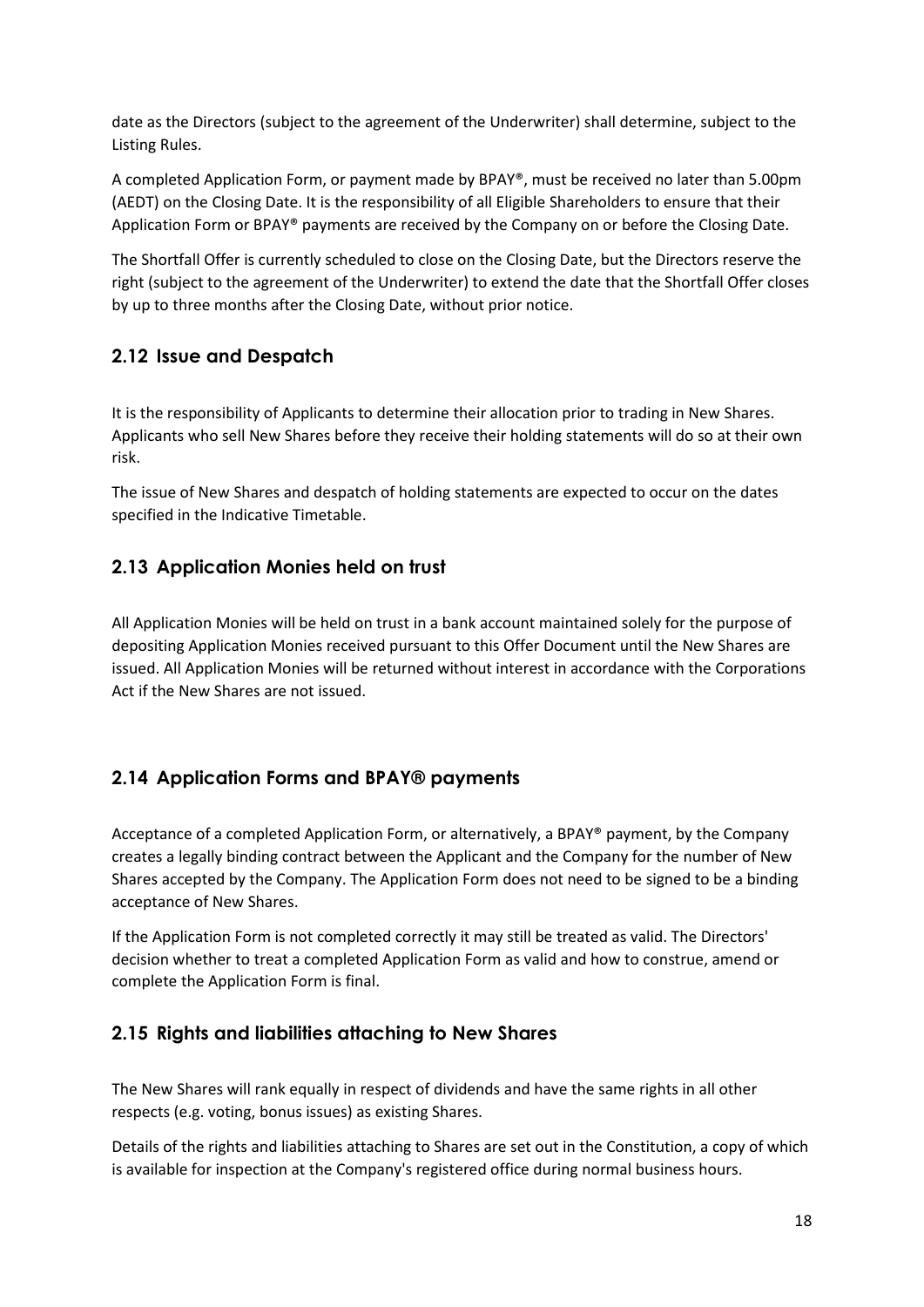The Company does not currently intend to pay any dividends. Payment of dividends by the Company will be at the discretion of the Board after taking into account many factors, including, but not limited to, the Company's operating results, financial condition and current and anticipated cash needs.

# **2.16 ASX quotation**

The Company has applied to the ASX for Official Quotation of the New Shares in accordance with the Listing Rule requirements. ASX takes no responsibility for the contents of this Offer Document. The fact that ASX may grant Official Quotation is not to be taken in any way as an indication of the merits of the Company or the New Shares.

# **2.17 CHESS**

The Company participates in the Clearing House Electronic Sub Register System, known as CHESS. ASX Settlement, a wholly owned subsidiary of ASX, operates CHESS in accordance with the Listing Rules and Securities Clearing House Business Rules.

Under CHESS, Applicants will not receive a certificate but will receive a statement of their holding of New Shares.

If you are broker sponsored, ASX Settlement will send you a CHESS statement.

The CHESS statement will set out the number of New Shares issued under this Offer Document, provide details of your holder identification number, the participant identification number of the sponsor and the terms and conditions applicable to the New Shares.

If you are registered on the Issuer Sponsored subregister, your statement will be despatched by the Share Registry and will contain the number of New Shares issued to you under this Offer Document and your security holder reference number.

A CHESS statement or Issuer Sponsored statement will routinely be sent to Shareholders at the end of any calendar month during which the balance of their shareholding changes. Shareholders may request a statement at any other time; however, a charge may be made for additional statements.

## **2.18 Continuous disclosure obligations**

The Company is a 'disclosing entity' (as defined in section 111AC of the Corporations Act) and, as such, is subject to regular reporting and disclosure obligations. Specifically, like all listed companies, the Company is required to continuously disclose any information it has to the market which a reasonable person would expect to have a material effect on the price or the value of the Company's securities.

This Offer Document is intended to be read in conjunction with the publicly available information in relation to the Company which has been notified to ASX and does not include all of the information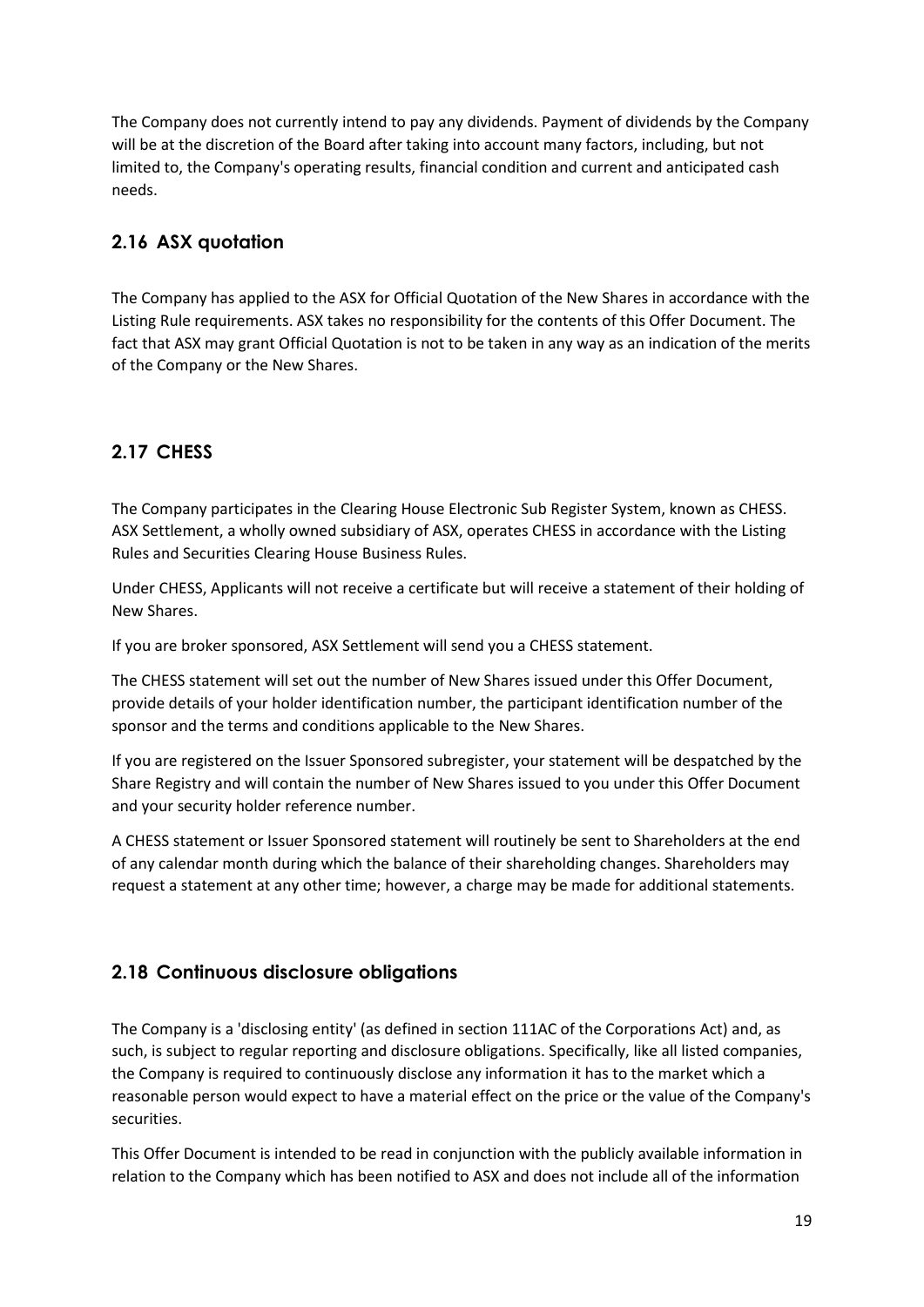that would be included in a prospectus, including for an initial public offering of securities in an entity that is not already listed on a stock exchange. Investors should therefore have regard to the other publicly available information in relation to the Company before making a decision whether or not to invest.

All announcements made by the Company are available from its website [www.domacom.com.au](http://www.domacom.com.au/) or the ASX websit[e www.asx.com.au.](http://www.asx.com.au/)

Additionally, the Company is required to prepare and lodge with ASIC yearly and half yearly financial statements accompanied by a directors' statement and report, and an audit report or review. These reports are released to ASX and published on the websites of the Company and ASX.

## **2.19 Risks of the Offer**

As with any securities investment, there are risks associated with investing in the Company. Having regard to the risks applicable to the Company detailed in Section 4, Eligible Shareholders should be aware that an investment in the New Shares should be considered highly speculative and there exists a risk that you may, in the future, lose some or all of the value of your investment.

Before deciding to invest in the Company, investors should read this Offer Document in its entirety, in particular the non-exhaustive risks associated with an investment in the Company (detailed in Section 4), and should consider all factors in light of their personal circumstances and seek appropriate professional advice.

## **2.20 Withdrawal**

The Directors may at any time decide to withdraw this Offer Document and the Offers, in which case, all Application Monies will be returned without interest in accordance with the Corporations Act.

## **2.21 Privacy**

The Company collects information about each Applicant provided on an Application Form for the purposes of processing the Application and, if the Application is successful, to administer the Applicant's security holding in the Company.

By submitting an Application Form, each Applicant agrees that the Company may use the information provided by an Applicant on the Application Form for the purposes detailed in this privacy disclosure statement and may disclose it for those purposes to the Share Registry, the Company's related bodies corporate, agents, contractors and third party service providers, including mailing houses and professional advisers, and to ASX and regulatory authorities.

If you do not provide the information required on Application Form, the Company may not accept or process your Application.

An Applicant has an entitlement to gain access to the information that the Company holds about that person subject to certain exemptions under law. A fee may be charged for access. Access requests must be made in writing to the Company's registered office.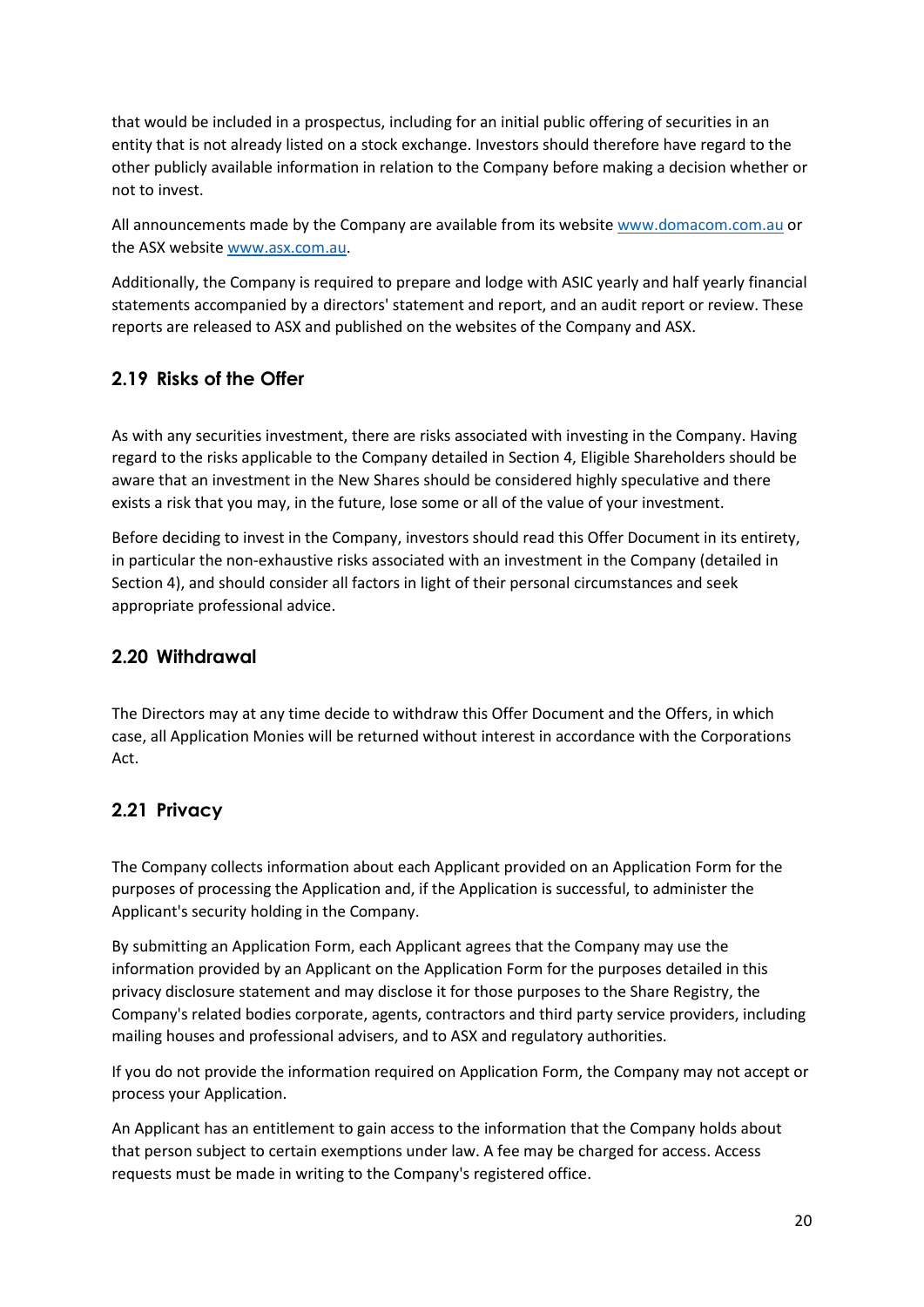# **2.22 Cleansing Notice**

The Company lodged a Cleansing Notice with ASX on 8 November 2019. The Cleansing Notice may be reviewed on the websites of the Company and ASX.

## **2.23 Enquiries concerning Offer Document or Entitlement and Acceptance Form**

If you have any questions in relation to this Offer Document or the Entitlement and Acceptance Form, please contact the Company Secretary, Philip Chard, on +61 3 8609 7077.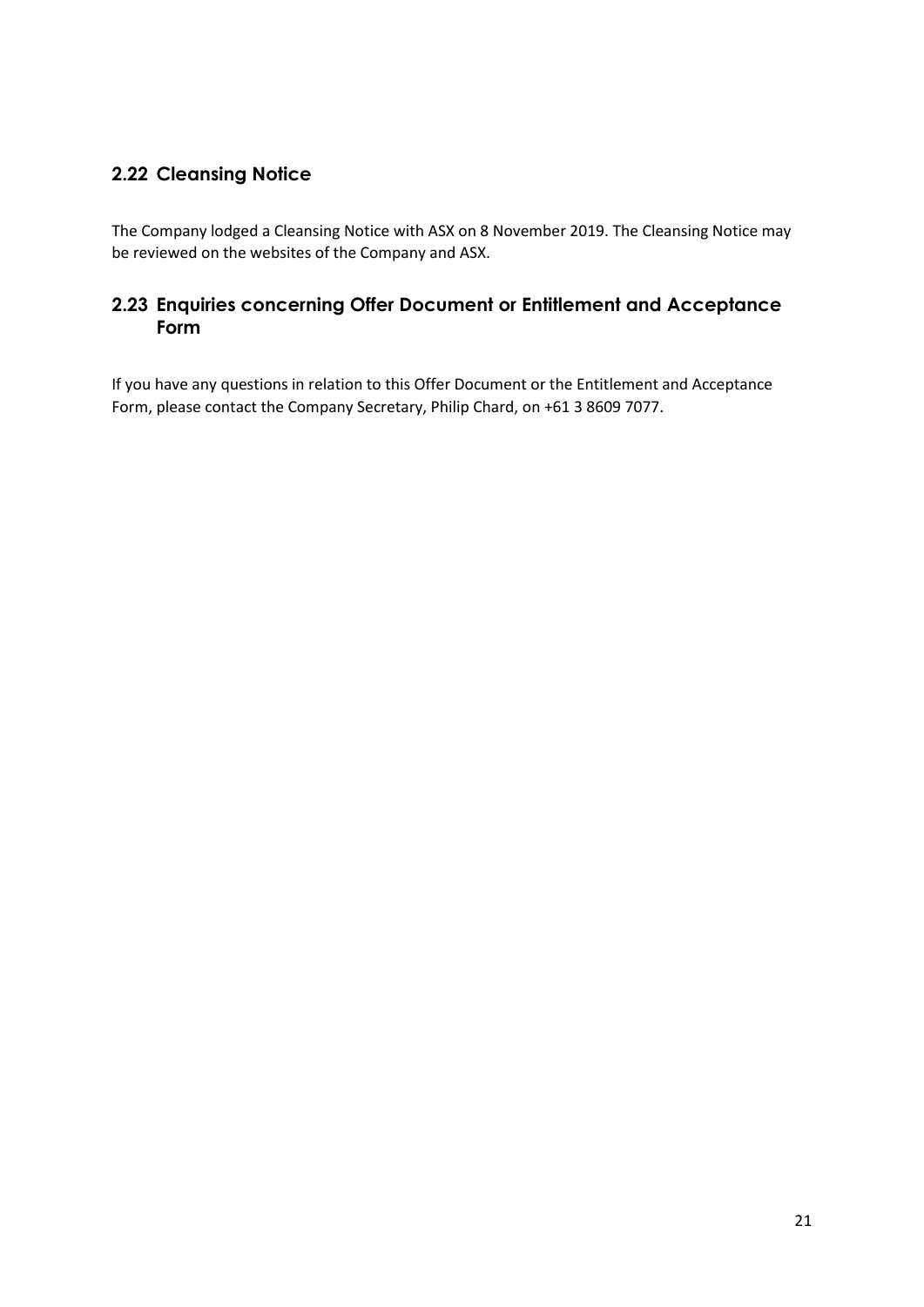# **3 ACTIONS REQUIRED BY APPLICANTS**

# **3.1 Eligible Shareholders**

Your entitlement to participate in the Entitlement Offer will be determined on the Record Date. The number of New Shares which Eligible Shareholders are entitled to is shown on the personalised Entitlement and Acceptance Form accompanying this Offer Document.

If you do not accept your Entitlement, then your percentage holding in the Company will be diluted.

If you are an Eligible Shareholder, you may:

- accept all of your Entitlement;
- accept all of your Entitlement and apply for New Shares in excess of your Entitlement by applying for Shortfall Shares;
- accept part of your Entitlement and allow the balance to lapse;
- allow all of your Entitlement to lapse.

## *(a) Acceptance of ALL of your Entitlement under the Entitlement Offer*

If you wish to accept your Entitlement in full, you should complete the Entitlement and Acceptance Form in accordance with the instructions contained in this Offer Document and detailed on the Entitlement and Acceptance Form, including the number of New Shares you wish to accept under the Entitlement Offer and the total Application Monies (calculated at \$0.07 cents per New Share accepted under the Entitlement Offer). Please read the instructions carefully.

| <b>Mailing Address</b>    | Hand Delivery Address (Between 9:00 am and |  |
|---------------------------|--------------------------------------------|--|
|                           | $5:00 \text{ pm}$                          |  |
| DomaCom Limited           | DomaCom Limited                            |  |
| C/- Boardroom Pty Limited | C/- Boardroom Pty Limited                  |  |
| GPO BOX 3993              | Level 12, 225 George Street,               |  |
| Sydney NSW 2001 Australia | Sydney NSW 2000 Australia                  |  |

## *(b) Acceptance of ALL of your Entitlement and applying for Shortfall Shares*

If you wish to accept your Entitlement in full and apply for New Shares in excess of your Entitlement by applying for Shortfall Shares (subject to the terms of the Shortfall allocation policy, including the Top-Up Facility, as described in Section 2), you should complete the Entitlement and Acceptance Form in accordance with the instructions contained in this Offer Document and detailed on the Entitlement and Acceptance Form, including the number of New Shares you wish to accept under the Entitlement Offer and apply for under the Shortfall Offer and the total Application Monies (calculated at \$0.07 cents per New Share accepted under the Entitlement Offer and applied for under the Shortfall Offer). Please read the instructions carefully. Please return the completed Entitlement and Acceptance Form, together with the Application Monies (in full) in accordance with Section 3.2, to the Share Registry so that it is received at the following address by no later than 5.00pm (AEDT) on the Closing Date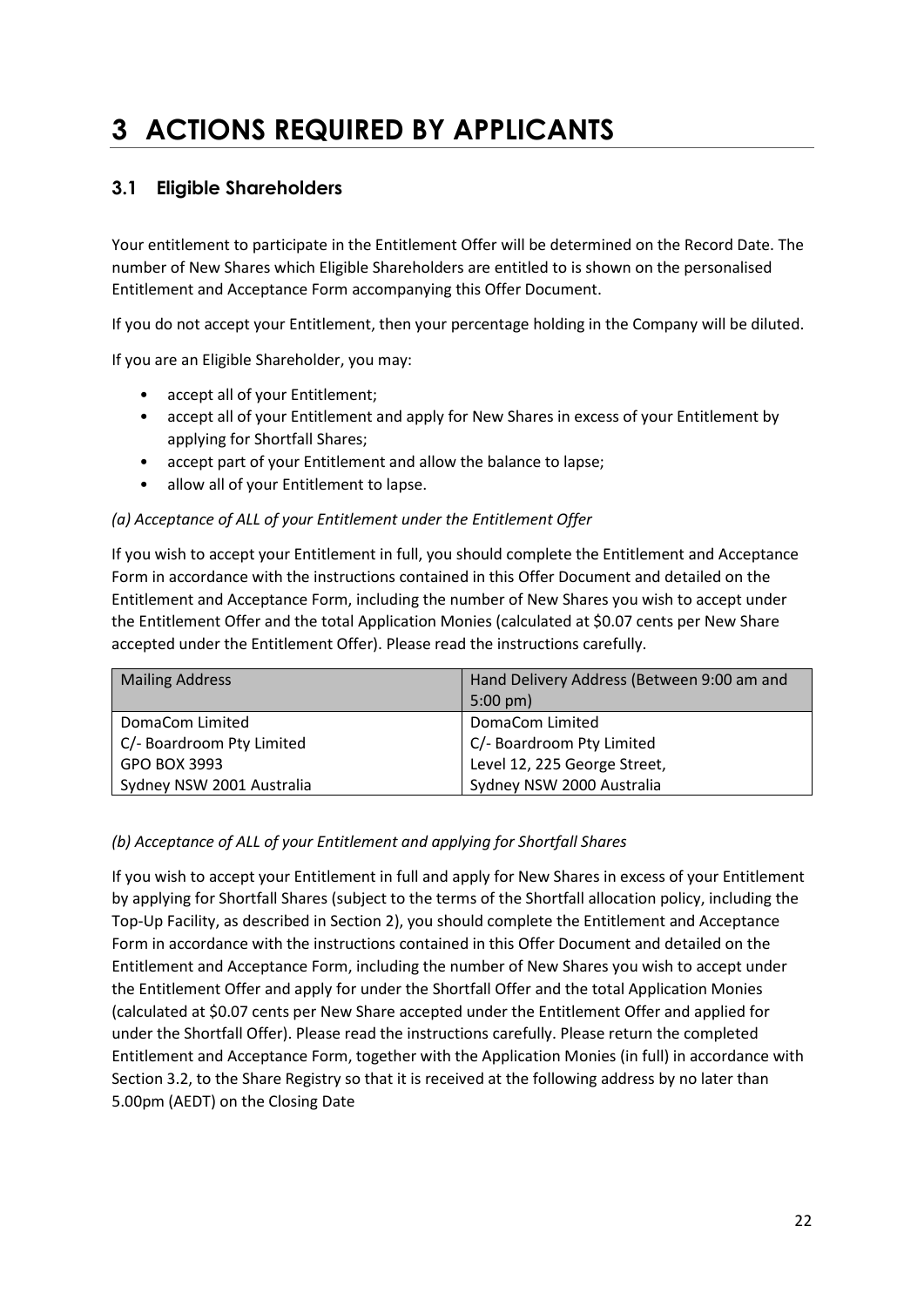| <b>Mailing Address</b>    | Hand Delivery Address (Between 9:00 am and<br>$5:00 \text{ pm}$ |
|---------------------------|-----------------------------------------------------------------|
| DomaCom Limited           | DomaCom Limited                                                 |
| C/- Boardroom Pty Limited | C/- Boardroom Pty Limited                                       |
| GPO BOX 3993              | Level 12, 225 George Street,                                    |
| Sydney NSW 2001 Australia | Sydney NSW 2000 Australia                                       |

## *(c) Acceptance of PART of your Entitlement and allowing the balance to lapse*

If you wish to accept part of your Entitlement and allow the balance to lapse, you should complete the Entitlement and Acceptance Form in accordance with the instructions contained in this Offer Document and detailed on the Entitlement and Acceptance Form, including the number of New Shares you wish to accept under the Entitlement Offer and the total Application Monies (calculated at \$0.07 cents per New Share accepted under the Entitlement Offer). Please read the instructions carefully.

Please return the completed Entitlement and Acceptance Form, together with the Application Monies (in full) in accordance with Section 3.2, to the Share Registry so that it is received at the following address by no later than 5.00pm (AEDT) on the Closing Date. Mailing Address Hand Delivery Address (between Sydney

| <b>Mailing Address</b>    | Hand Delivery Address (Between 9:00 am and<br>$5:00 \text{ pm}$ |
|---------------------------|-----------------------------------------------------------------|
| DomaCom Limited           | DomaCom Limited                                                 |
| C/- Boardroom Pty Limited | C/- Boardroom Pty Limited                                       |
| GPO BOX 3993              | Level 12, 225 George Street,                                    |
| Sydney NSW 2001 Australia | Sydney NSW 2000 Australia                                       |

## *(d) Allowing all of your Entitlement to lapse*

If you do not wish to accept any of your Entitlement, you are not obliged to do anything. The number of Shares you currently hold and the rights attaching to those Shares will not be affected should you choose not to accept your Entitlement, however, your percentage holding in the Company will be diluted.

## *(e) Enquiries concerning your Entitlement*

If you have any queries concerning your Entitlement, please contact the Company Secretary, Philip Chard, on +61 3 8609 7077.

## **3.2 Payment**

The offer price of New Shares under the Offers is \$0.07 cents per New Share.

Application Monies must be received by the Company by 5.00pm (AEDT) on the Closing Date.

Completed Application Forms must be accompanied by a cheque, bank draft or money order drawn in Australian dollars, made payable to DomaCom Limited' and crossed 'Not Negotiable'.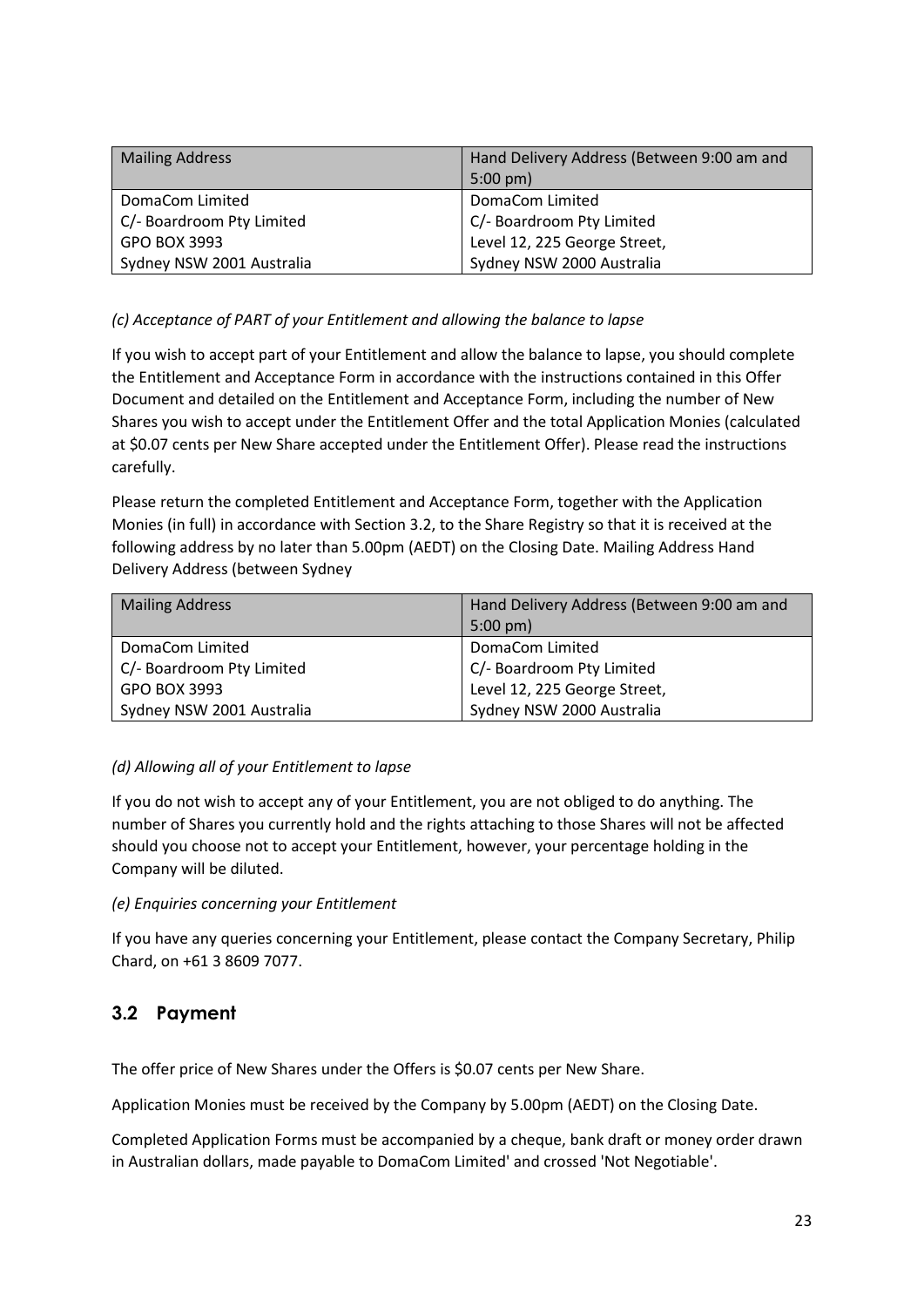Eligible Shareholders participating in the Entitlement Offer, and who wish to pay via BPAY® must follow the instructions on the Entitlement and Acceptance Form. You will be deemed to have accepted all or part of your Entitlement (as applicable) upon receipt of the BPAY® payment by the Company.

If paying via BPAY®, Eligible Shareholders should be aware that their own financial institution may implement earlier cut off times with regards to electronic payment and it is the responsibility of Eligible Shareholders to ensure that funds are submitted through BPAY® by the date and time mentioned above. If you elect to pay via BPAY®, you must follow the instructions for BPAY® set out in the Entitlement and Acceptance Form and you will not need to return the Entitlement and Acceptance Form.

The Company shall not be responsible for any postal or delivery delays, or delay in the receipt of the BPAY® payment.

# **3.3 Representations by Applicants**

By completing and returning an Application Form or by paying any Application Monies by BPAY®, in addition to the representations set out elsewhere in this Offer Document and the Application Form, you:

- a) if participating in the Entitlement Offer, represent to the Company that you are an Eligible Shareholder;
- b) acknowledge that you have received a copy of this Offer Document and the accompanying Application Forms, and read them all in their entirety;
- c) agree to be bound by the terms of the Offers, the provisions of this Offer Document and the Application Forms and the Constitution;
- d) authorise the Company to register you as the holder(s) of the New Shares allotted to you;
- e) declare that all details and statements in the Application Forms are complete and accurate;
- f) declare that you are over 18 years of age and have full legal capacity and power to perform all your rights and obligations under the Application Forms;
- g) acknowledge that once an Application Form is returned, or a BPAY® payment instruction is given in relation to any Application Monies, the Application may not be varied or withdrawn except as required by law;
- h) agree to accept and be issued up to the number of New Shares specified in the Application Forms at the issue price of \$0.07 cents per New Share;
- i) authorise the Company and its respective officers or agents to do anything on your behalf necessary for the New Shares to be issued to you, including to act on instructions of the Share Registry upon using the contact details set out in the Application Forms;
- j) if participating in the Entitlement Offer, declare that you were the registered holder at 5.00pm (AEDT) on the Record Date of the Shares indicated on your personalised Entitlement and Acceptance Form as being held by you at 5.00pm (AEDT) on the Record Date;
- k) acknowledge and agree that determination of eligibility of investors is determined by reference to a number of matters, including legal and regulatory requirements, logistical and registry constraints and the discretion of the Company and/or the Underwriter;
- l) acknowledge and agree that the information contained in this Offer Document and the Application Forms is not investment advice nor a recommendation that New Shares are suitable for you given your investment objectives, financial situation or particular needs;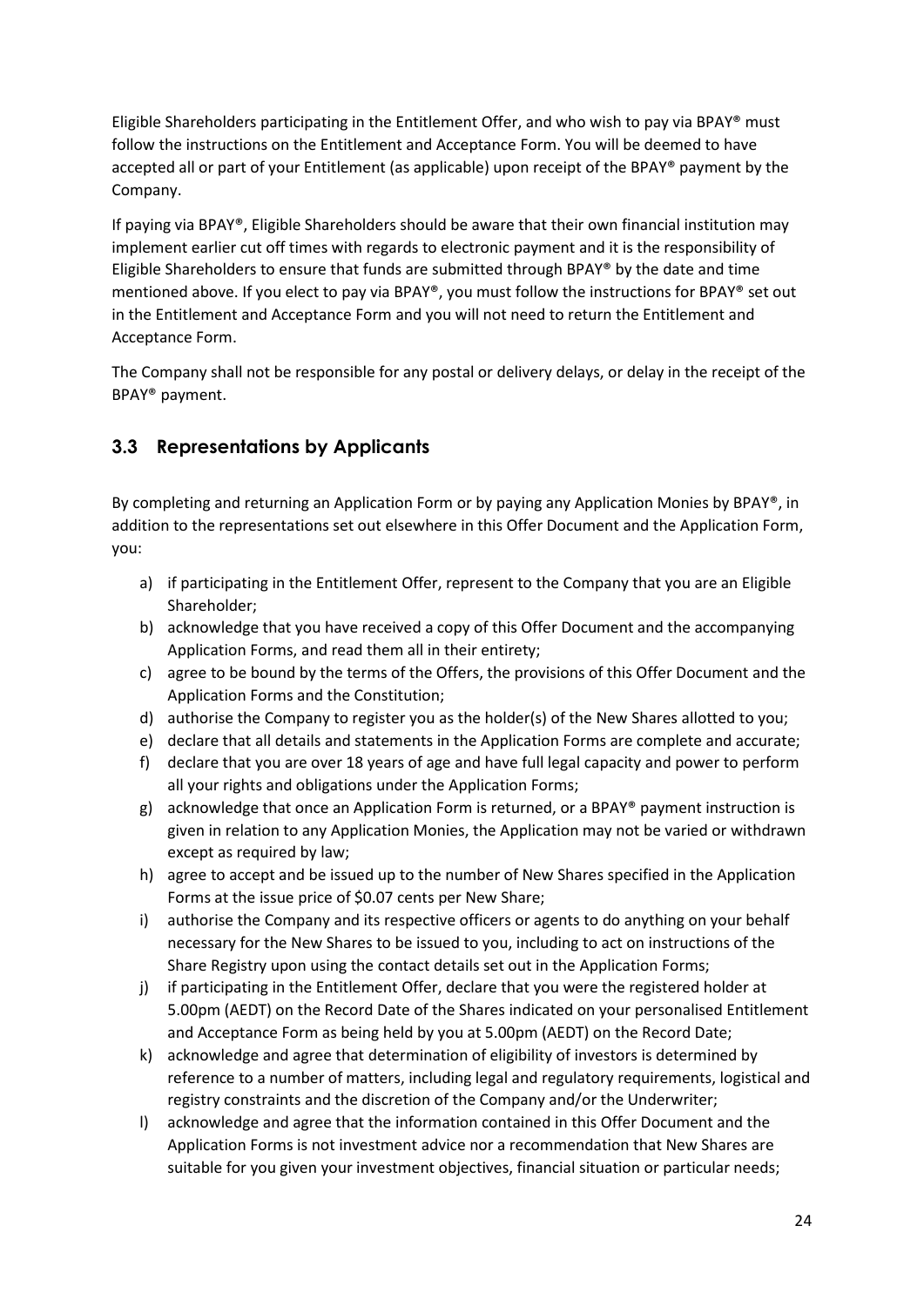- m) acknowledge and agree that this Offer Document is not a prospectus, does not contain all of the information that you may require in order to assess an investment in the Company and is given in the context of the Company's past and ongoing continuous disclosure announcements to ASX;
- n) acknowledge the statement of risks in Section 4 and that an investment in the Company is subject to risk, not all of which are included in Section 4;
- o) represent and warrant (for the benefit of the Company, the Underwriter and their respective related bodies corporate and affiliates) that you are eligible to participate in the Entitlement Offer;
- p) acknowledge that none of the Company or the Underwriter or their respective related bodies corporate and affiliates and their respective directors, officers, partners, employees, representatives, agents, consultants or advisers, guarantees the performance of the Company, nor do they guarantee the repayment of capital;
- q) agree to provide (and direct your nominee or custodian to provide) any requested substantiation of your eligibility to participate in the Entitlement Offer and of your holding of Shares on the Record Date;
- r) authorise the Company to correct any errors in your Application Forms or other form provided by you;
- s) represent and warrant that the law of any place does not prohibit you from being given this Offer Document and the Application Form, nor does it prohibit you from accepting New Shares and that if you participate in the Entitlement Offer, that you are eligible to do so;
- t) represent and warrant that you have not and will not send any materials relating to the Entitlement Offer to any person (including nominees or custodians) where to do so would breach applicable laws;
- u) represent and warrant that if in the future you decide to sell or otherwise transfer the New Shares, you will only do so in regular way transactions on the ASX where neither you nor any person acting on your behalf knows, or has reason to know, that the sale has been prearranged with, or that the purchaser is, a person in the United States or is acting on behalf of a person in the United States or that the sale is otherwise illegal;
- v) agree to provide (and direct your nominee or custodian to provide) any requested substantiation of your eligibility to participate in the Entitlement Offer and/or of your holding of Shares on the Record Date.

# **3.4 Brokerage**

No brokerage or stamp duty is payable by Eligible Shareholders who accept their Entitlement.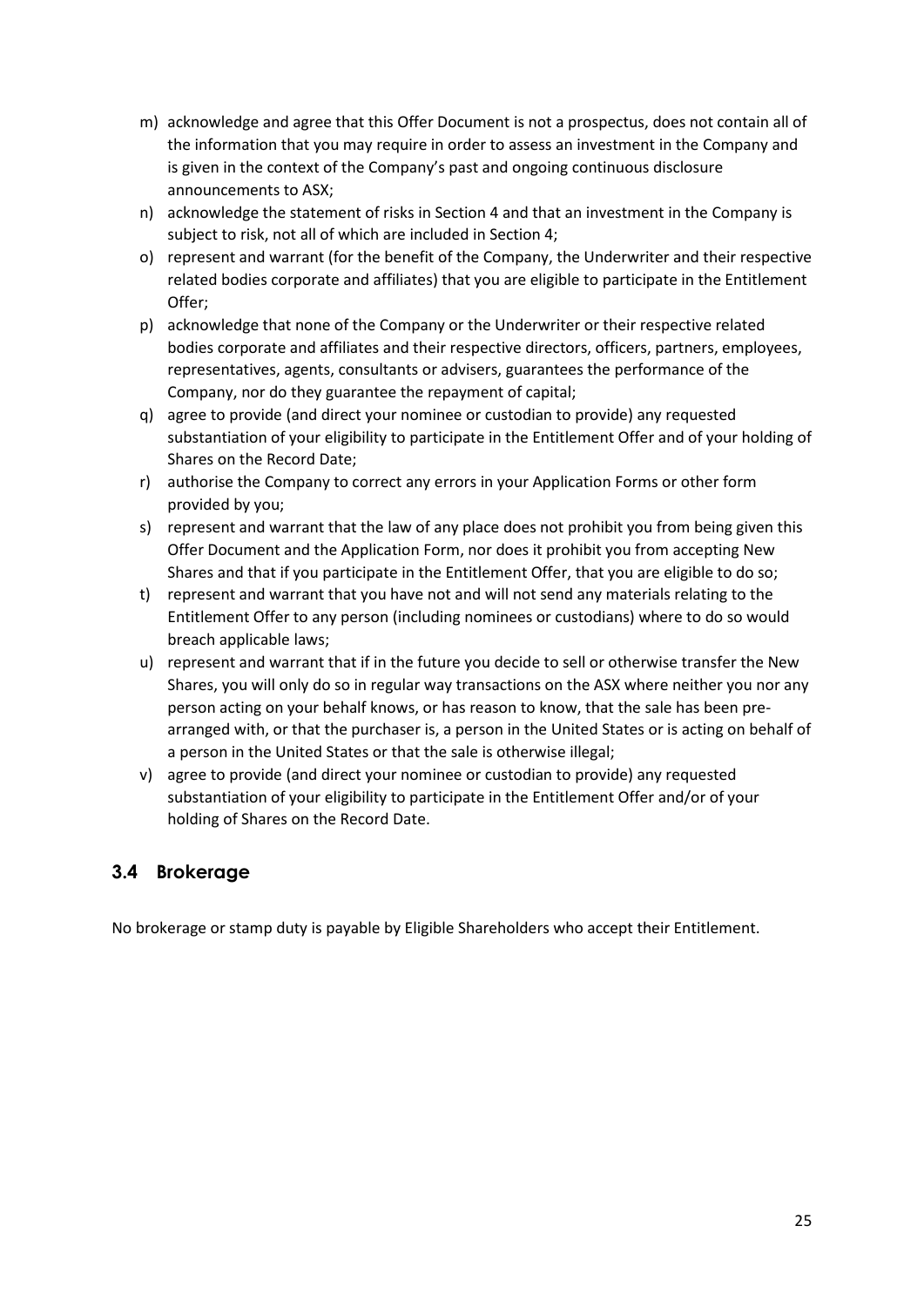# **4 RISKS**

# **4.1 Introduction**

The New Shares are considered highly speculative and carry no guarantee with respect to the payment of dividends or returns of capital. An investment in the Company is not risk free and the Directors strongly recommend that potential investors consult their professional advisers and consider the risks described below, together with information contained elsewhere in this Offer Document, before deciding whether to accept their Entitlement or otherwise apply for New Shares.

The proposed future activities of the Company are subject to a number of risks and other factors which may impact its future performance. Some of these risks can be managed and mitigated by planning and the use of safeguards and appropriate controls. However, many of the risks are outside the control of the Company or the Directors and cannot be mitigated.

# **4.2 Investment highly speculative**

The below list of risks ought not to be taken as exhaustive of the risks faced by the Company or by existing or prospective investors in the Company. The following risks, and others not specifically referred to, may in the future materially affect the financial performance of the Company and the value of the New Shares. The New Shares carry no guarantee with respect to the payment of dividends, returns of capital or the market value of those Shares. Eligible investors should consider that the investment in the Company is highly speculative and should consult their professional advisers before deciding whether to apply for New Shares.

# **4.3 Specific investment risks**

## **4.3.1 Failure to attract customers and grow assets under management**

DomaCom is dependent on growing its customer base, increasing the number and value of properties and other assets in the DomaCom Fund and in turn the assets under management based on which it derives a management fee in order to more than offset its running expenses. Failure to attract customers and grow funds under management will negatively impact the DomaCom Group's financial position and prospects.

Failure to attract customers to the DomaCom Fund may also impact the secondary market on the Platform, which in turn could impact the ability of investors to trade Fractional Interests on the price achieved. The reputational consequences of this could negatively impact DomaCom Fund's growth and accordingly DomaCom revenues and financial position.

## **4.3.2 Competition**

While DomaCom Australia believes it is the first to operate a fractional investment platform in the form of a registered managed investment scheme in Australia, there is a risk that existing financial service providers or new players enter this market or duplicate DomaCom's technology and business model.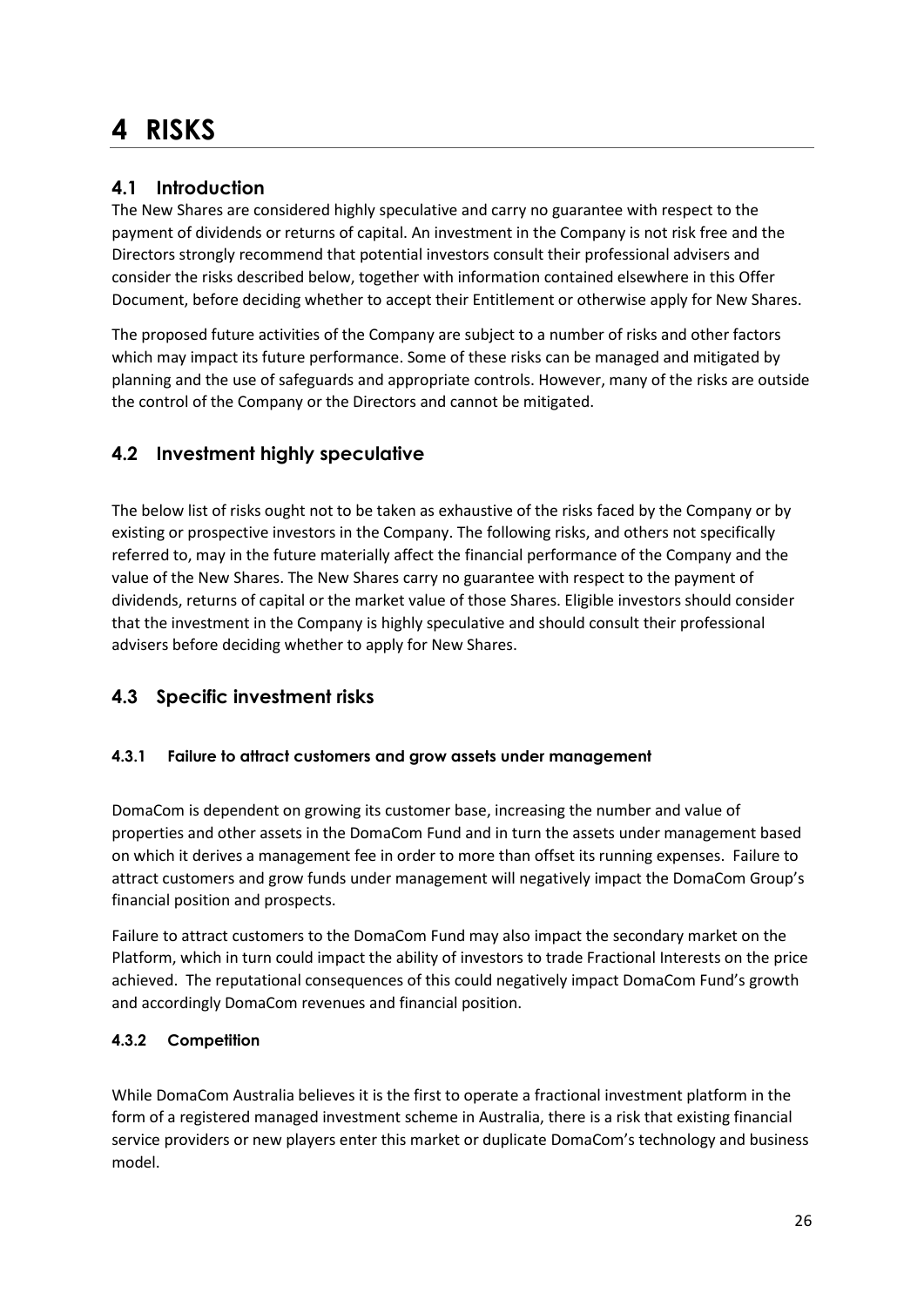The key industries in which the DomaCom Group operates are all competitive markets which are expected to remain competitive. Examples of factors that may impact on DomaCom Group's competitive position include:

- level of innovation relative to that of competitors:
- commercial factors, including pricing and liability terms;
- ability to keep up with technological or regulatory change;
- ability to respond to client preferences for products and services; and
- ability to maintain strong relationships with existing clients by upholding the consistency and quality of its services.

In addition, the DomaCom Group needs to respond effectively to any changes in the competitive landscape, which may evolve as a result of a number of factors, including the entry of new competitors into the market and the consolidation of existing market participants.

Increased competition may adversely affect DomaCom's business, financial performance and financial condition. Increased competition may also result in pressure on the management fees charged by DomaCom Australia.

## **4.3.3 Termination of the Investment Management Agreement**

DomaCom Australia is the investment manager appointed by the Responsible Entity of the DomaCom Fund under the investment management agreement dated 18<sup>th</sup> October 2017. If the Responsible Entity as trustee of the DomaCom Fund terminates the Investment Management Agreement, DomaCom Australia would lose its primary source of income.

## **4.3.4 Reliance on platform technology**

The DomaCom Fund relies on an online technology solution which is delivered by the DomaCom Platform to facilitate the application process, the on boarding of clients and assets and regular ongoing reporting.

There is a risk of cyber-attacks which could lead to loss, theft or corruption of data. This could render the Platform unavailable for a period of time and the unauthorized disclosure of client data.

This is a risk of disruption of Platform services due to:

- Inability of the system to handle increase in capacity of clients and transactions or errors or omissions that may occur in performing certain tasks and transactions.
- A force majeure event that affects the systems and in turn the clients of or suppliers to DomaCom.

## **4.3.5 Reliance on third party suppliers**

## *4.3.5.1 IT Suppliers*

The DomaCom Group relies on certain contracts with third party suppliers to maintain and support its IT infrastructure and software, which underpins its core business activities. DomaCom's reliance on third parties to provide key services decreases its control over the delivery of these services and the quality and reliability of the services provided. DomaCom is also subject to the risk of any failures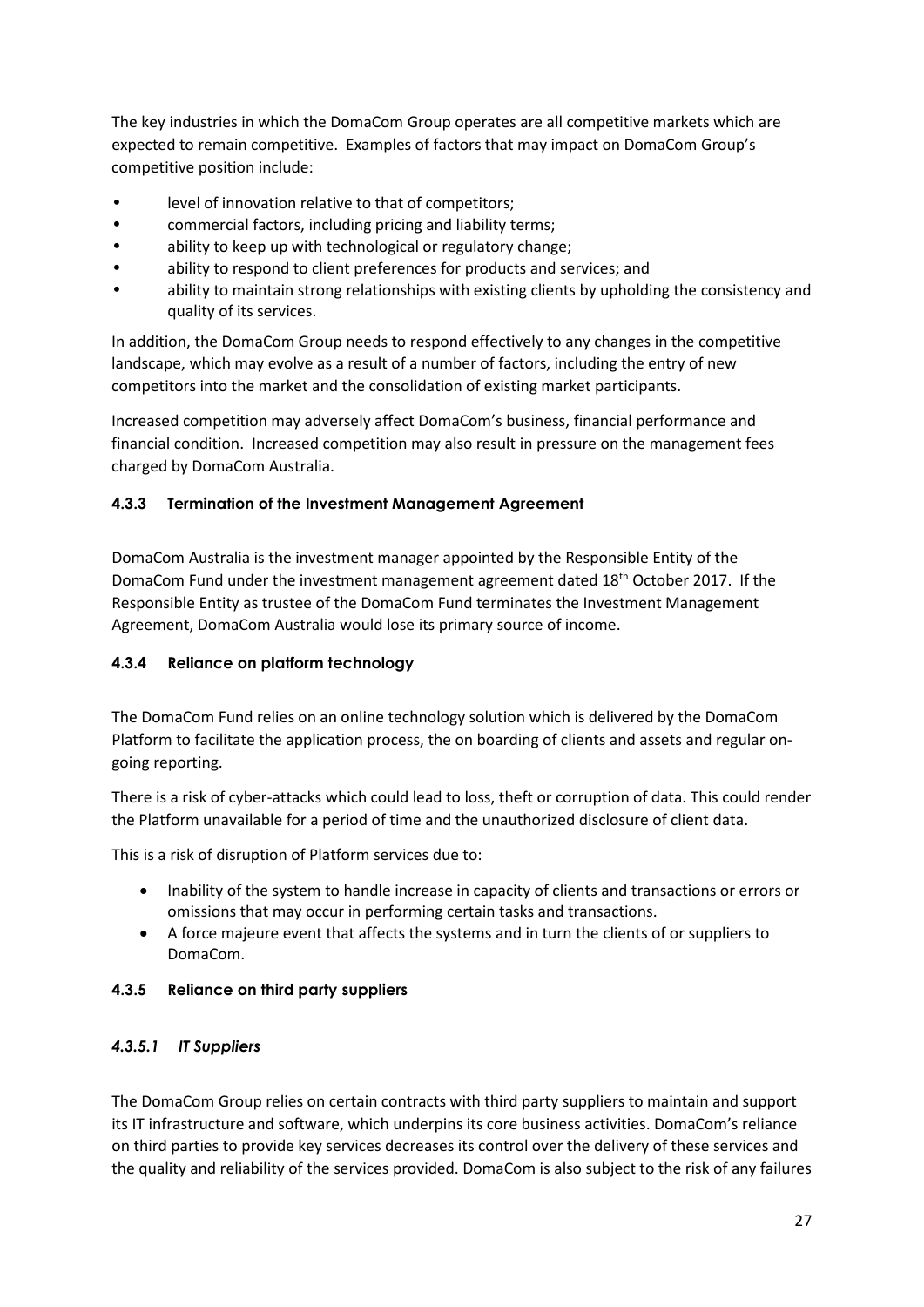in each third-party provider's systems or IT infrastructure, which may impact that third party's ability to deliver the services it is contracted to provide. Any delay, disruption or deterioration in the level of service by a third-party provider could impair DomaCom's ability to provide services to its clients at all, or to the service levels DomaCom and its clients expect. In addition, if any such contracts are terminated for any reason and an alternative source of technology or systems is not found in a timely manner or on similar commercial terms, DomaCom's operations, earnings and financial condition could be adversely impacted.

## *4.3.5.2 Performance of third-party infrastructure*

DomaCom Australia and the DomaCom Fund are dependent on the effective performance, reliability and availability of DomaCom's Platform, third party data centres and communication systems.

While DomaCom's Platform is designed to appropriately and effectively service the DomaCom Fund, changes and developments in technology, including by its competitors, or the commercial and/or regulatory environment may require DomaCom to develop and maintain new and/or enhanced technology platforms. There is a risk that DomaCom may fail to successfully achieve the required development of its technology and systems, which may, in turn, adversely affect its operations, relationship with clients, financial performance and financial condition.

Further, DomaCom's core technologies may be exposed to damage or interruption from system failures, viruses, cyber-attacks, telecommunication provider failures, disasters from natural or human causes, or other unforeseen events which may cause the systems to be unavailable from time to time. This may affect the ability of DomaCom to deliver consistent, quality services to its clients and lead to reputational damage and may also adversely impact DomaCom's operations, financial performance and financial condition.

## *4.3.5.3 Risks associated with Third Party Suppliers*

DomaCom Australia utilises a range of third-party suppliers.

DomaCom Australia could face business interruption risk, brand and reputational risk if any of the third parties failed to perform and undertake their obligations.

## **4.3.6 Product Development**

DomaCom has completed significant product development and is now in the phase of leveraging the products into their targeted markets. However, there will be a continual need to refine and enhance the products, so they remain relevant to the market.

If these enhancements take longer to develop and/or obtain necessary regulatory approvals (if applicable), this could result in further investment than anticipated and / or slower progress in sales.

## **4.3.7 Failure to be included on Approved Product Lists**

DomaCom Australia's distribution strategy is an intermediated model. By providing features that SMSF investors are looking for together with opportunities for Financial Planners to advise on and training for those advisers, DomaCom plans to leverage the networks of financial advisers to grow the DomaCom Fund. Most Australian Financial Planners are connected to Dealer Groups who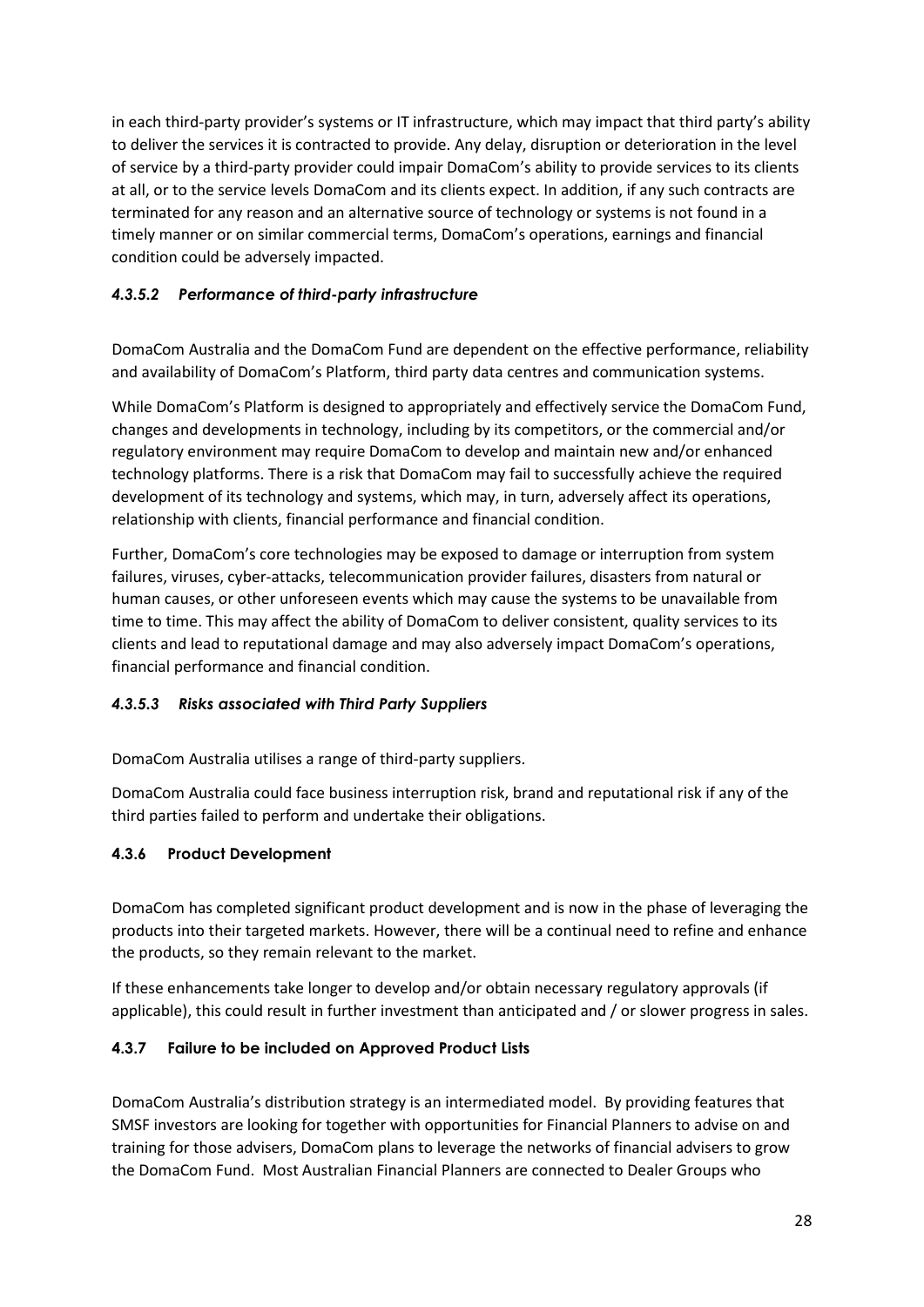provide the master AFSL through which the advisers are regulated. This means that Financial Planners can only recommend products that have been incorporated onto their Dealer Group's Approved Product List (APL). In order to qualify for inclusion on APLs DomaCom has commissioned independent research reports and will continue to need to commission such reports in the future. In the event that independent research reports are negative, the DomaCom Fund and its products may not be listed on APLs or may be removed from APLs. In such event DomaCom's financial performance and financial condition may be negatively impacted.

## **4.3.8 Regulatory changes**

DomaCom Australia operates within a registered managed investment scheme environment. Changes to laws, regulations, taxation, standards and practices applicable to the industry in which DomaCom Australia operates could adversely impact its business.

## **4.3.9 Key personnel risk**

DomaCom relies on a number of key personnel to conduct the business including certain personnel who are named as key persons on the DomaCom AFSL. If such key personnel were to leave the business or for other reasons could not perform their duties, and there was an inability to recruit suitable replacements, this could result in an inability to continue to promote or operate the DomaCom Group's business and the DomaCom Fund in accordance with DomaCom's business plan.

## **4.3.10 Compliance with regulations**

DomaCom Australia operates a registered Managed Investment Scheme that is subject to regulations, laws, standards and practices.

DomaCom Australia holds an AFSL required for the conduct of its regulated activities. Failure to comply with the terms of this licence could have significant consequences for DomaCom Australia, including removal of the AFSL resulting in DomaCom Australia no longer being able to operate or promote the DomaCom Fund. Failure to comply with the regulations could result in an inability of the business to operate, suspension of its licence and reputational damage to its brand.

DomaCom is subject to privacy laws in Australia. These laws regulate the handling of personal information and data collection. Such laws impact the way DomaCom can collect, use, analyse, transfer and share personal and other information. Any actual or perceived failure by DomaCom to comply with relevant laws and regulations may result in the imposition of fines or other penalties, client losses, a reduction in existing services, and limitations on the development of technology and services making use of such data. Any of these events could adversely impact DomaCom's business, financial condition and financial performance.

## **4.3.11 Impairment of Intangible Assets**

DomaCom's balance sheet includes intangible assets. Under Australian Accounting Standards, goodwill and indefinite life intangible assets must be regularly tested for impairment.

If impaired, DomaCom would need to write down the value of its intangible assets which would result in an expense in the income statement, thereby potentially materially impacting DomaCom's financial condition and reported earnings.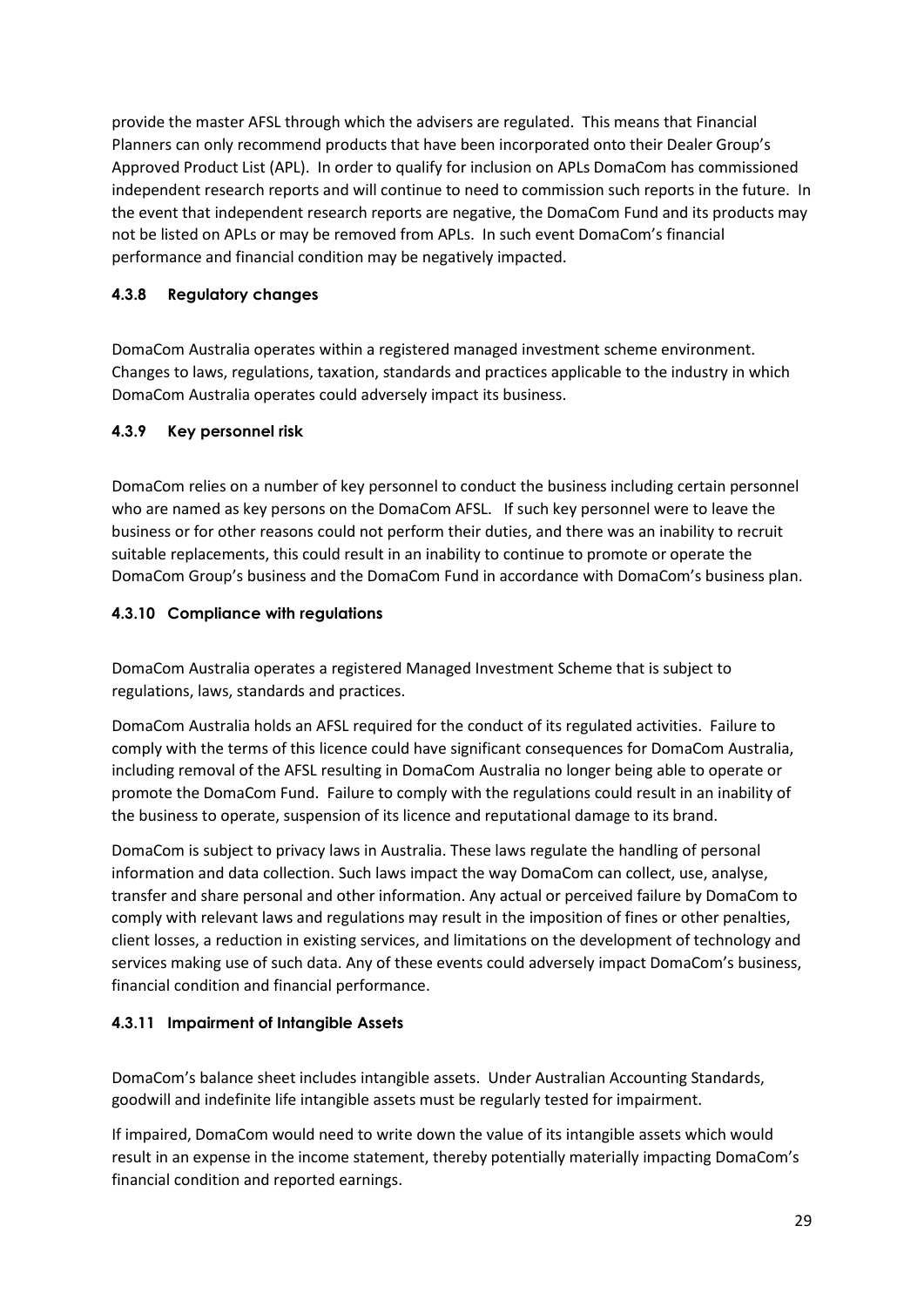## **4.3.12 Reputational damage**

DomaCom's brand is important in attracting and retaining clients to the DomaCom Fund. There is a risk that the brand may be tarnished by incidents such as negative publicity, data security breach or one-off unforeseen events that negatively impact DomaCom's operations. Even though the DomaCom Group is not involved in the selection of properties that the DomaCom Fund invests in, the failure of Fractional investments could indirectly have a negative impact on DomaCom's brand and reputation. The occurrence of any such incidents may lead to client loss and the failure to attract new clients and grow FUM, which, in turn, may have an adverse impact on DomaCom's financial performance.

## **4.3.13 Litigation**

DomaCom may in the ordinary course of business become involved in litigation and disputes, for example with its suppliers or clients. Any such litigation or dispute could involve significant economic costs and damage to relationships with suppliers, clients and/or other stakeholders. Any such outcomes may have an adverse impact on DomaCom's business, market reputation and financial condition and financial performance.

## **4.3.14 Failure to realise benefits from research and development investments**

Developing software and technology is expensive and the investment in the development of these product and service offerings often involves an extended period of time to achieve a return on investment. An important element of DomaCom's corporate strategy is to continue to make investments in innovation and related product and service opportunities through internal investments and, potentially, the acquisition of intellectual property or businesses from third parties. DomaCom believes that it must continue to dedicate resources to its innovation efforts to develop its software and technology service offering and embed its competitive position. However, DomaCom may not receive significant revenues from these investments for several years or may not realise such benefits at all.

## **4.3.15 Failure to protect intellectual property rights**

Third parties may knowingly or unknowingly infringe DomaCom's proprietary rights, and/or may challenge proprietary rights held by the DomaCom Group. In such cases, DomaCom may be required to expend significant time and expense in order to prevent infringement or to enforce its rights. If the protection of its proprietary rights is inadequate to prevent unauthorised use or appropriation by third parties, its competitors may be able to more effectively mimic its products, services, and methods of operation. Any of these events could have an adverse effect on its business, financial condition and financial performance.

## **4.3.16 Infringement of third-party intellectual property rights**

DomaCom may receive notices from third parties claiming infringement of their intellectual property rights and/or breach of its agreements with them. DomaCom cannot assure Applicants that such claims may not arise, including from its competitors, or that such claims may not require protracted negotiation, including litigation, to resolve, or the payment of monetary damages or the satisfaction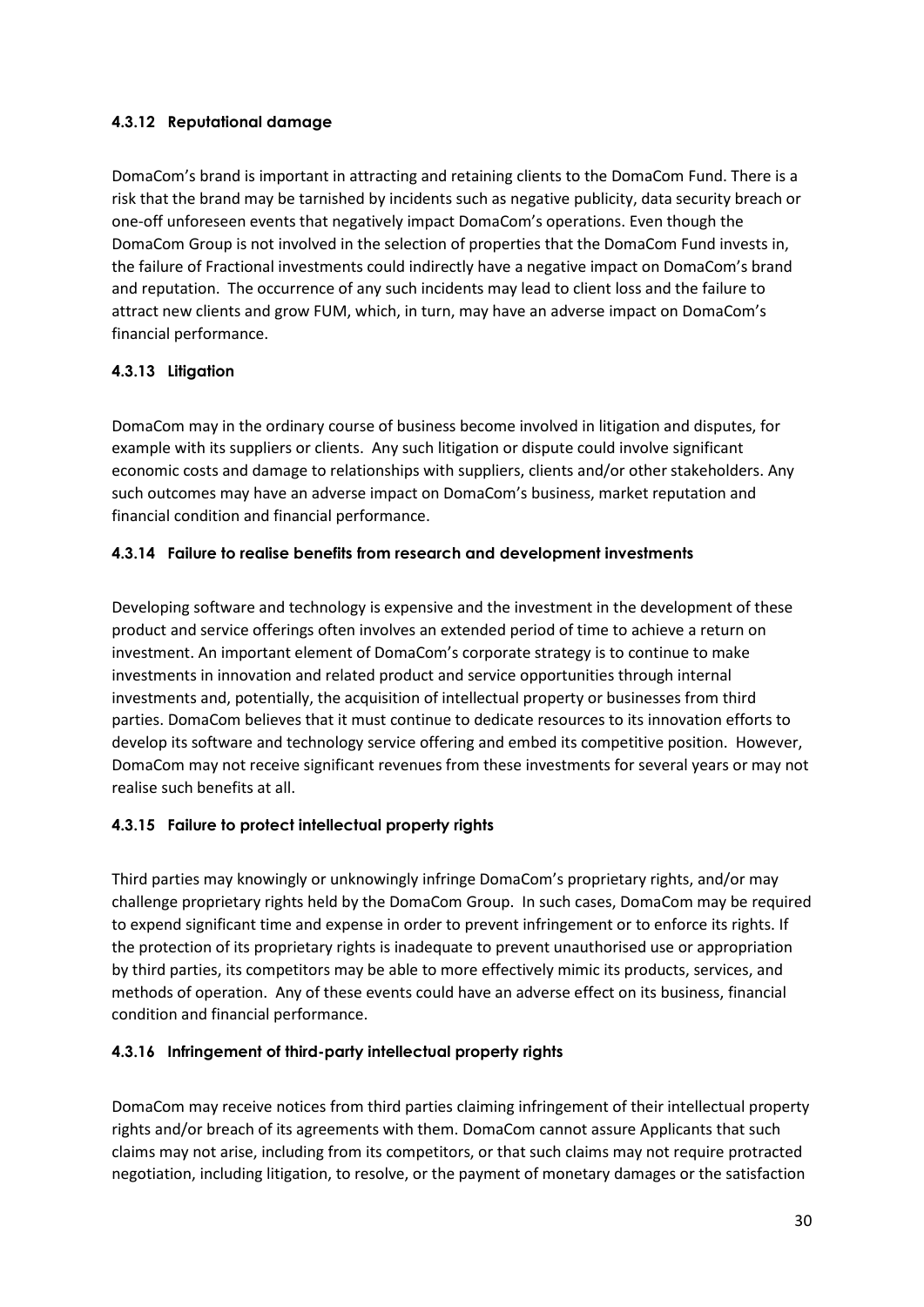of indemnification obligations in its agreements with suppliers. In addition, such claims may increase as DomaCom continues to grow and enter new markets. In such cases, if a determination was made that DomaCom had infringed such third-party rights, DomaCom's business and financial condition may be adversely affected.

## **4.3.17 Failure to execute the planned growth strategy**

DomaCom's growth strategy is focused on growing the number of members of the DomaCom Fund and the value of FUM. To the extent DomaCom is not able to execute its strategy, its business and growth prospects may be adversely impacted. This in turn could impact its financial position.

## **4.4 General investment risks**

## **4.4.1 Price of Shares**

The Shares are subject to general market risks applicable to all securities listed on a stock exchange. This may result in fluctuations in the Share price that are not explained by the performance of the Company.

The price at which Shares are quoted on the ASX may increase or decrease due to a number of factors, some of which may not relate directly or indirectly to the Company's performance or prospects.

There is no assurance that the price of the Shares will increase in the future, even if the Company's financial position or performance improve.

Some of the factors which may affect the price of the Shares include:

- fluctuations in the domestic and international markets for listed stocks;
- general economic conditions, including interest rates, inflation rates, exchange rates, commodity and oil prices or changes to government;
- fiscal, monetary or regulatory policies, legislation or regulation;
- inclusion in or removal from market indices;
- the nature of the markets in which the Company operates;
- general operational and business risks;
- variations in sector performance, which can lead to investors exiting one sector to prefer another; and
- initiatives by other sector participants which may lead to investors switching from one stock to another.

## **4.4.2 General Economic Conditions**

Deterioration of general economic conditions may also affect the Company's business operations, and the consequent returns from an investment in Shares.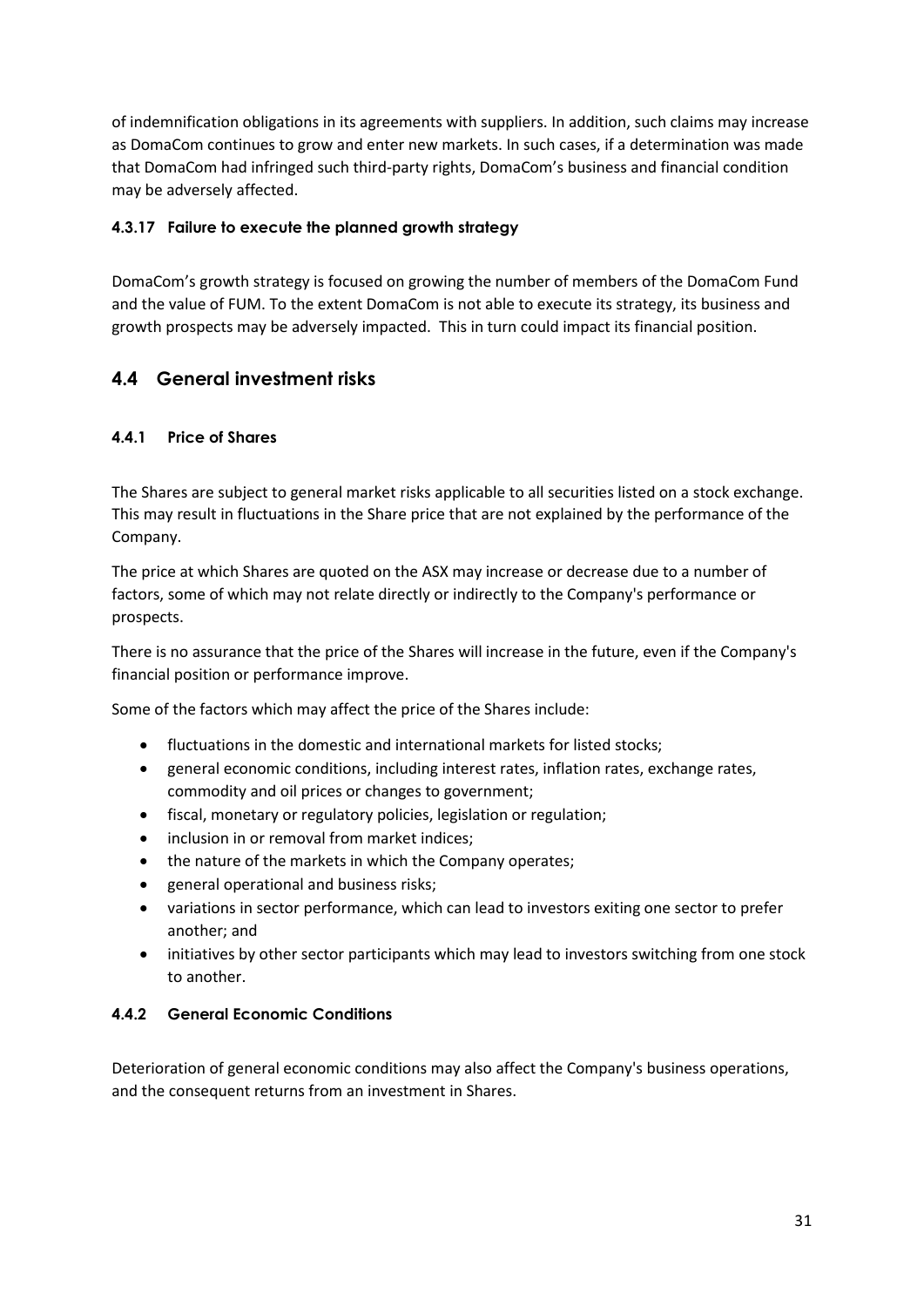## **4.4.3 Insurance**

No assurance can be given that the Company will obtain insurance cover for all risks faced by the Company or that any insurance cover it arranges will be adequate and available to cover all possible claims. The occurrence of an event that is not covered or fully covered by insurance could have a material adverse effect on the business, financial condition and results of the Company.

### **4.4.4 Changes to Regulations, accounting standards and taxation**

There is always a risk that a change may occur in the applicable laws and regulations, across accounting standards and within the Australian taxation regime. These changes could have an impact on DomaCom's business and in turn its share price.

### **4.4.5 Force majeure events**

Events may occur within or outside Australia that could impact upon global, Australian or other local economies relevant to the Company's financial performance, the operations of the Company and the price of the Shares. These events include but are not limited to acts of terrorism, an outbreak of international hostilities, fires, floods, earthquakes, labour strikes, civil wars, natural disasters, outbreaks of disease or other man-made or natural events or occurrences that can have an adverse effect on the Company's ability to conduct business and its ability to achieve its goals and objectives.

### **4.4.6 Shareholder dilution**

In the future, the Company may elect to issue further Shares in connection with fundraisings, including to raise proceeds for acquisitions. While the Company will be subject to the constraints of the Listing Rules regarding the percentage of its capital it is able to issue within a 12-month period (other than where exceptions apply), Shareholders may be diluted as a result of such fundraisings.

### **4.4.7 Liquidity of shares**

There can be no guarantee that there will be an active market in DomaCom Shares and therefore shareholders may have an inability to sell their shares and realise their investment in the Company.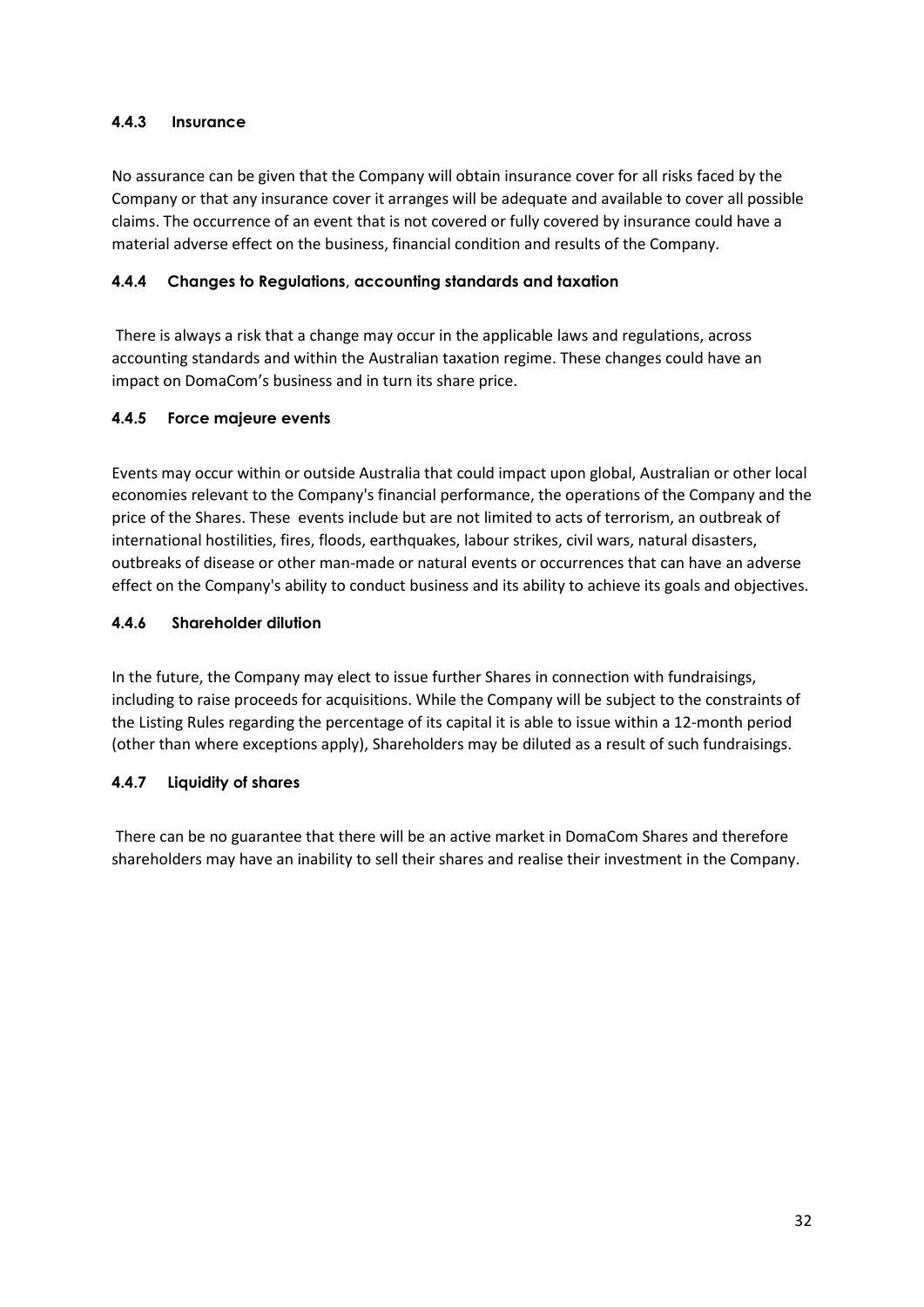# **5 ASX ANNOUNCEMENT**

# **DomaCom completes \$6m Recapitalisation**

## **Highlights**

- Fully underwritten pro-rata non-renounceable entitlement offer to raise approximately \$3 million.
- Approximately 42.8 million shares to be issued at an issue price of \$0.07 per New Share.
- Equity raising will enable DomaCom to invest further in the DomaCom Platform and support growth in sales in target markets.

DomaCom Limited (ASX: DCL) (**DomaCom**) is pleased to announce the launch of the \$3 million equity raising which completes the total \$6 million recapitalisation of the company proposed in the announcement made on 16 September 2019.

## **Summary of the Offer**

DomaCom will be conducting a pro-rata non-renounceable entitlement offer of 1 new fully paid ordinary share (**New Shares**) in DomaCom for every 4.72 existing shares held at 5.00pm (AEDT) on Friday, 15 November 2019 (**Record Date**) at an issue price of \$0.07 per New Share (**Issue Price**) to raise approximately \$3 million (before costs) (**Entitlement Offer** or the **Equity Raising**). The Equity Raising is fully underwritten by Ascot Securities Pty Ltd (**Underwriter**).

Approximately 42.8 million New Shares are anticipated to be issued under the Entitlement Offer. Each New Share issued under the Entitlement Offer will, from its issue date, rank equally with existing DomaCom shares on issue. Upon completion of the Entitlement Offer, DomaCom will have approximately 245.1 million Shares on issue.

Based on DomaCom's closing share price as at 6<sup>th</sup> November 2019, the Issue Price for the Equity Raising represents a 34.4% discount to the 5-day volume weighted average market price of DomaCom shares.

## **Use of Funds**

Following the Equity Raising, DomaCom will be well placed to continue the development and integration of the DomaCom Platform and support the growth in sales in both the superannuation and retirement markets via its innovative products. The proceeds from the Equity Raising are intended to be used to fund:

| <b>Description</b>                                                                 |               |
|------------------------------------------------------------------------------------|---------------|
| Investment in DomaCom Platform                                                     | Up to 700,000 |
| Sales and marketing of product offerings into targeted markets                     | Up to 940,000 |
| Working capital $1$                                                                | Up to 940,000 |
| Estimated underwriting costs and other costs of the Entitlement Offer <sup>2</sup> | 420,000       |
| <b>Total</b>                                                                       | 3,000,000     |

1: Working capital includes costs associated with staffing, office, corporate, service providers and administration.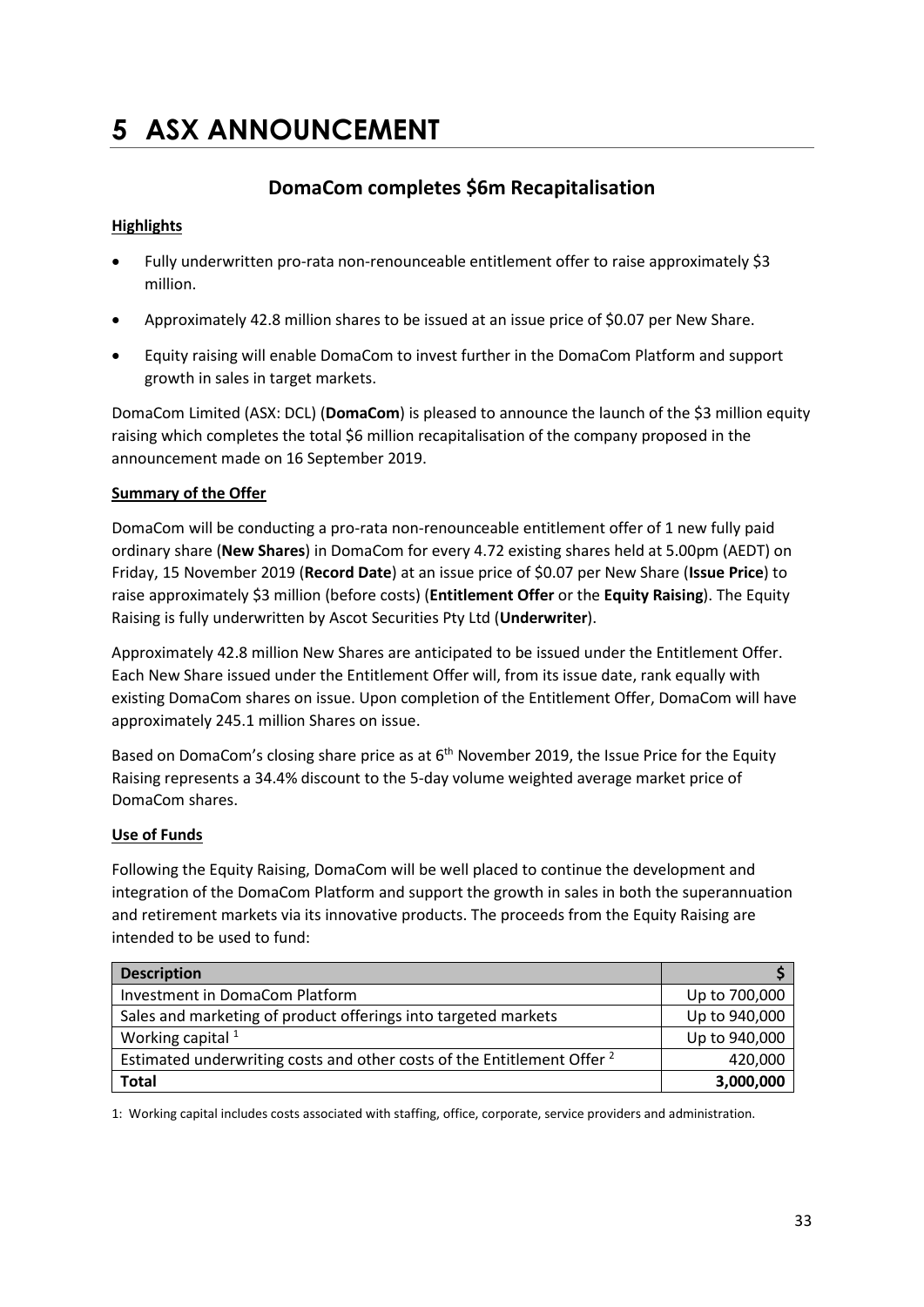2: Includes underwriting fees payable by the Company to the underwriter of 10% of the New Issue, legal costs and regulatory costs. In addition, a further amount of up to \$150,000 may be payable to the Underwriter. This has not been included in the above table as the amount is dependent on the amount of shares to be taken up by the Underwriter and therefore is unknown.

## **Details of the Offer**

The Entitlement Offer will be open from Tuesday, 19 November 2019 to 5:00pm (AEDT) on Thursday, 5 December 2019 to eligible shareholders on the Record Date (unless extended by the Board).

Participation in the Entitlement Offer will be open to DomaCom shareholders who are registered holders of shares on the Record Date (**Eligible Shareholders**). Refer to the Company's Appendix 3B lodged with this announcement for further information.

Any shares under the Entitlement Offer that are not applied for will form a shortfall. The offer to issue shortfall shares will be a separate offer and Eligible Shareholders under the Entitlement Offer will be invited to apply for additional shares in the shortfall (if applicable) **(Shortfall Offer**).

Shortfall shares will be allocated in priority to Eligible Shareholders who apply for shortfall shares under the Shortfall Offer. All decisions regarding the allocation of Shortfall Shares will be made by the Underwriter and will be final and binding on all Eligible Shareholders

The Entitlement Offer is non-renounceable, and entitlements will not be tradeable on ASX or otherwise transferable. Eligible Shareholders who do not take up their entitlements will not receive any value for those entitlements that they do not take up. Shareholders who are not eligible to receive entitlements will not receive any value for the Entitlements they would have received had they been eligible.

Further information will be sent to Eligible Shareholders under the Entitlement Offer in the form of an Offer Document, including a personalised entitlement and acceptance form, which are expected to be despatched on Tuesday, 19 November 2019. A copy of the Offer Document will be made available on ASX's website on Tuesday, 19 November 2019.

## **HALO Technologies**

As set out in in the announcement made on 16<sup>th</sup> September 2019, DomaCom has secured HALO Technologies (**HALO**) as a cornerstone investor.

DomaCom has appointed HALO's CEO Matthew Roberts and George Paxton to the Board of DomaCom Limited as non-executive directors.

Matthew Roberts is the Managing Director of diversified financial services group Amalgamated Australian Investment Group Ltd (aaig). He is a Director of stockbroking firm Ascot Securities Pty Ltd; and of leading fintech businesses HALO Technologies and Macrovue, investment platforms designed for self-directed investors and self-funded retirees. Matthew has over 20 years' experience in financial services and has worked on transactions worth several billions of dollars in that time. He has specialised in unique business structures, mergers, acquisitions, and the growth and development of companies in Australia, Europe, and the United States. Matthews indirectly owns 51% of HALO Technologies and therefore currently is deemed to have an interest in DomaCom Limited through the 40,431,267 ordinary shares held by HALO Investment Co Pty Limited.

George Paxton is a Fund Manager and an Executive Director of a number of companies within the Financial Services Industry including aaig. He is also a Director of trading participant Ascot Securities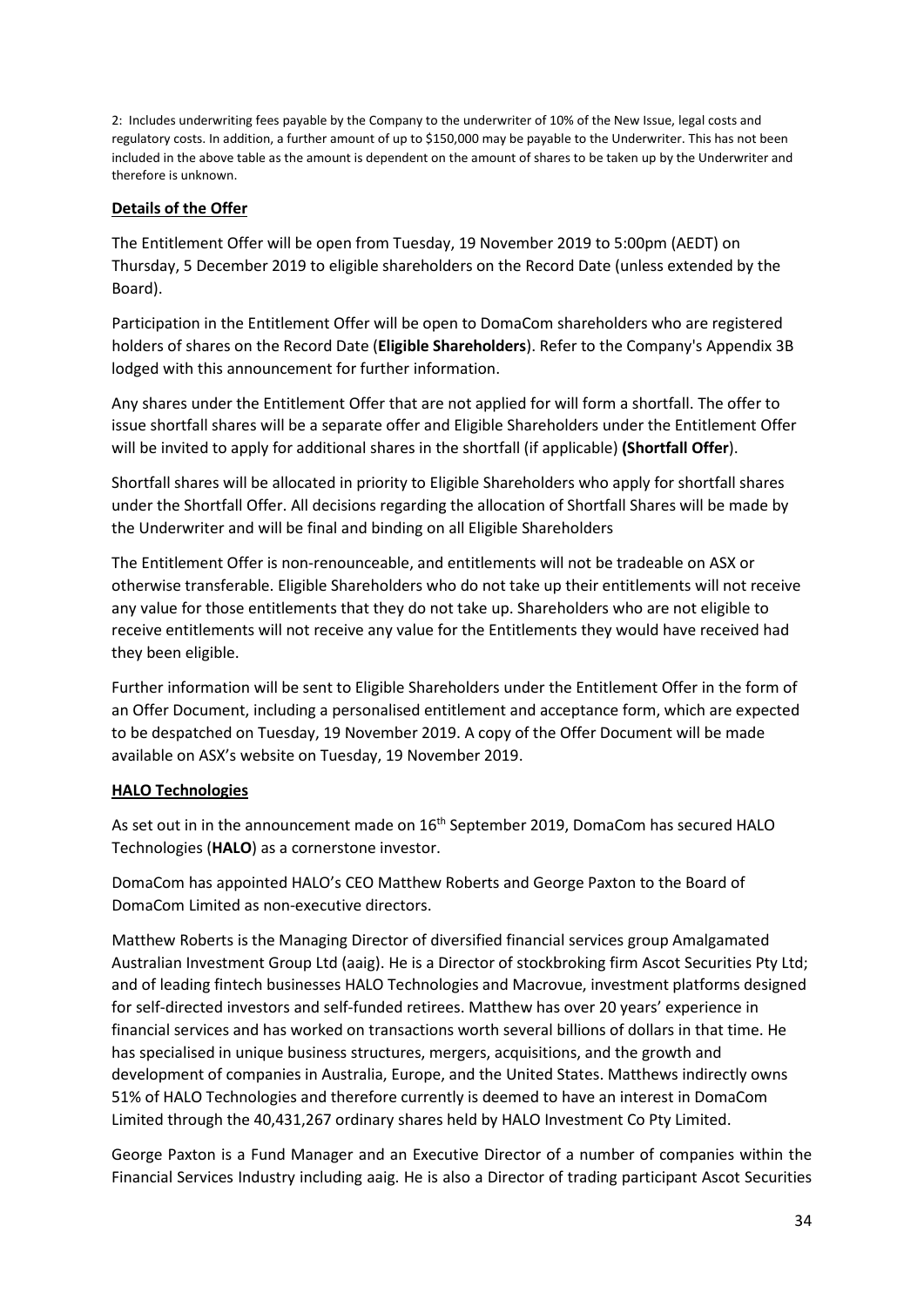Pty Ltd and of fintech businesses HALO Technologies Pty Ltd and Macrovue Ltd. He has experience in the entirety of the lifecycle of a corporate transaction utilising his skillset that includes acquisition sourcing, due diligence, valuation and negotiation.

HALO will have an exclusive 5-year initial licence that will allow them to develop, promote and operate a liquidity facility service based on the current secondary market capabilities available to investors in the DomaCom Fund. The facility will include the payment of license fees to DomaCom and charging of brokerage by HALO at a commercial rate. HALO will have the ability to extend the licence term subject to achieving specified trading volume requirements.

DomaCom's CEO, Mr Arthur Naoumidis, said: "The Equity Raising represents another major milestone for DomaCom. This Equity Raising allows DomaCom to further expand the innovative product offerings that have been developed and to strengthen the balance sheet."

"We are also delighted to have the ability to provide existing shareholders the opportunity to invest further in DomaCom at this exciting time."

## **Key dates**

| Event                                                           | Date                     |
|-----------------------------------------------------------------|--------------------------|
| Execute underwriting agreement, announce Entitlement Offer,     | Friday 8 November 2019   |
| deliver Appendix 3B to ASX                                      |                          |
| Notice sent to Eligible Shareholders containing information     | Monday 11 November 2019  |
| required by Appendix 3B                                         |                          |
| 'Ex' date (date from which securities commence trading without  | Thursday 14 November     |
| the entitlement to participate in the Offer)                    | 2019                     |
| Record Date for determining entitlements                        | Friday 15 November 2019  |
| Dispatch of offer document and personalised Entitlement and     | Tuesday 19 November 2019 |
| Acceptance Forms to Eligible Shareholders and Entitlement Offer |                          |
| opens                                                           |                          |
| Release Offer Document                                          |                          |
| Closing date of Entitlement Offer (5.00pm AEDT)                 | Thursday 5 December 2019 |
| New shares quoted on deferred settlement basis                  | Friday 6 December 2019   |
| Notify ASX of undersubscriptions and announcement of Shortfall  | Tuesday 10 December 2019 |
| Offer (if applicable)                                           |                          |
| Issue date                                                      | Wednesday 11 December    |
|                                                                 | 2019                     |

An indicative timetable of key dates in relation to the Entitlement Offer is set out below.

The above dates are indicative only and are subject to change. Unless otherwise indicated all times are stated in Melbourne time. The Company reserves the right to vary any and all the above dates and times without prior notice subject to the Listing Rules, the Corporations Act and any other applicable laws.

## **Potential Control Implications of the Entitlement Offer**

The Entitlement Offer is fully underwritten by Ascot Securities Pty Limited (**Underwriter**).

The effect of these underwriting arrangements is that, depending on the extent eligible shareholders take up their entitlement and apply for Shortfall Shares (and in consequence the extent to which the Underwriter or any sub underwriter are required to subscribe for any shortfall):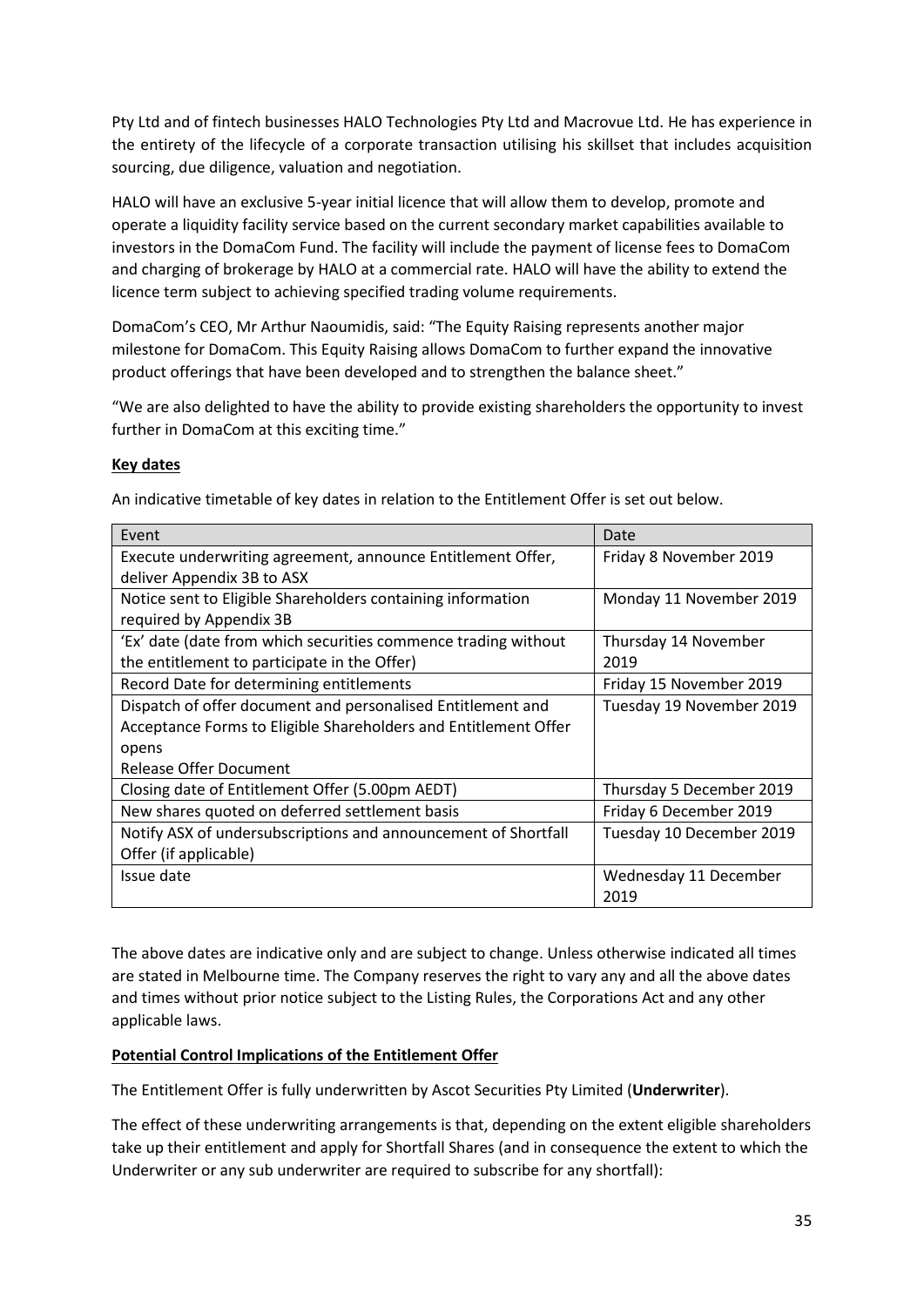- the voting power of the Underwriter could increase within a range from 0% to 17.5%; and
- the aggregate voting power of HALO Technologies Pty Ltd and its associates could increase within a range from 19.9% to 34.0%.

## **Further information**

Should you have any queries in relation to the Entitlement Offer, please contact DomaCom's Company Secretary, Philip Chard, on +61 3 8609 7077 or alternatively by email to philip.chard@domacom.com.au. Alternatively, contact your stockbroker, solicitor, accountant or other professional adviser.

## **About DomaCom:**

DomaCom Australia Limited AFSL 444365 is the owner and operator of the DomaCom investment platform (www.domacom.com). The platform seeks to provide the SMSF market and other longterm investors the opportunity to make fractional investments in a range of asset classes including property related investments, mortgage backed securities and debt securities they choose via a unique trust structure. Investments in DomaCom platform are facilitated in the DomaCom Fund ARSN 167 020 626 (Fund), a licensed managed Investment scheme registered with ASIC. The trustee and responsible entity of the Fund is Melbourne Securities Corporation Ltd AFSL 428289, a part of MSC Group.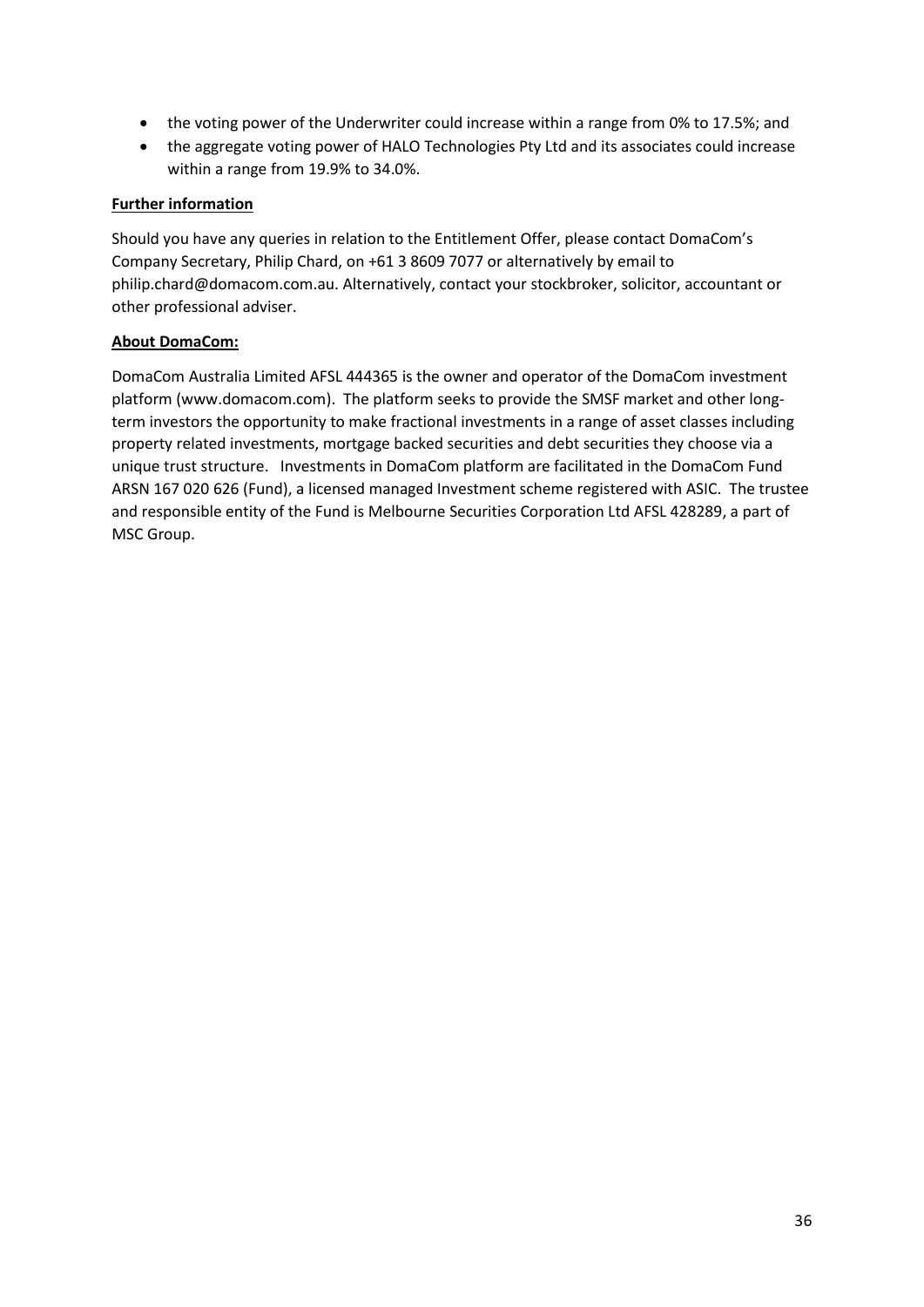# **6 GLOSSARY**

In this Offer Document, unless the context otherwise requires:

**\$** means Australian dollars.

**AASB** means the Australian Accounting Standards Board.

**AEDT** means Australian Eastern Daylight Time.

**AFSL** means Australian Financial Services License

**Approved Product List (APL)** means a list of financial products that a Dealer Group has approved for use by financial advisers authorised to operate under that Dealer Group's licence

**Applicant** means a person who submits an Application Form.

**Application** means a valid acceptance of New Shares under the Entitlement Offer made pursuant to an Entitlement and Acceptance Form or a valid application for Shortfall Shares under the Shortfall Offer made pursuant to an Entitlement and Acceptance Form.

**Application Form** means an Entitlement and Acceptance Form.

**Application Monies** means application monies for New Shares received by the Company from an Applicant.

**ASIC** means Australian Securities and Investments Commission

**ASX** means ASX Limited ABN 98 008 624 691 and where the context permits, the market operated by it.

**Board** means the board of Directors.

**Business Day** means Monday to Friday inclusive, except New Year's Day, Good Friday, Easter Monday, Christmas Day, Boxing Day, and any other day that ASX declares is not a business day.

**CHESS** means the ASX Clearing House Electronic Subregister System.

**Cleansing Notice** means the notice lodged by the Company with ASX in accordance with section 708AA(2)(f) of the Corporations Act in respect of the Entitlement Offer.

**Closing Date** means the date referred to as such in the Indicative Timetable.

**Company** means DomaCom Limited ACN 604 384 885.

**Constitution** means the constitution of the Company as at the date of this Offer Document.

**Corporations Act** means the Corporations Act 2001 (Cth).

**Director** means a director of the Company.

**DomaCom Australia** means DomaCom Australia Limited ACN 153 951 770, a wholly owned subsidiary of DomaCom Limited that holds an AFSL 444365 which authorises DomaCom Australia to deal in financial products, make a market and operate the DomaCom Fund.

**DomaCom Limited, DomaCom or the Company** means DomaCom Limited ACN 604 384 885.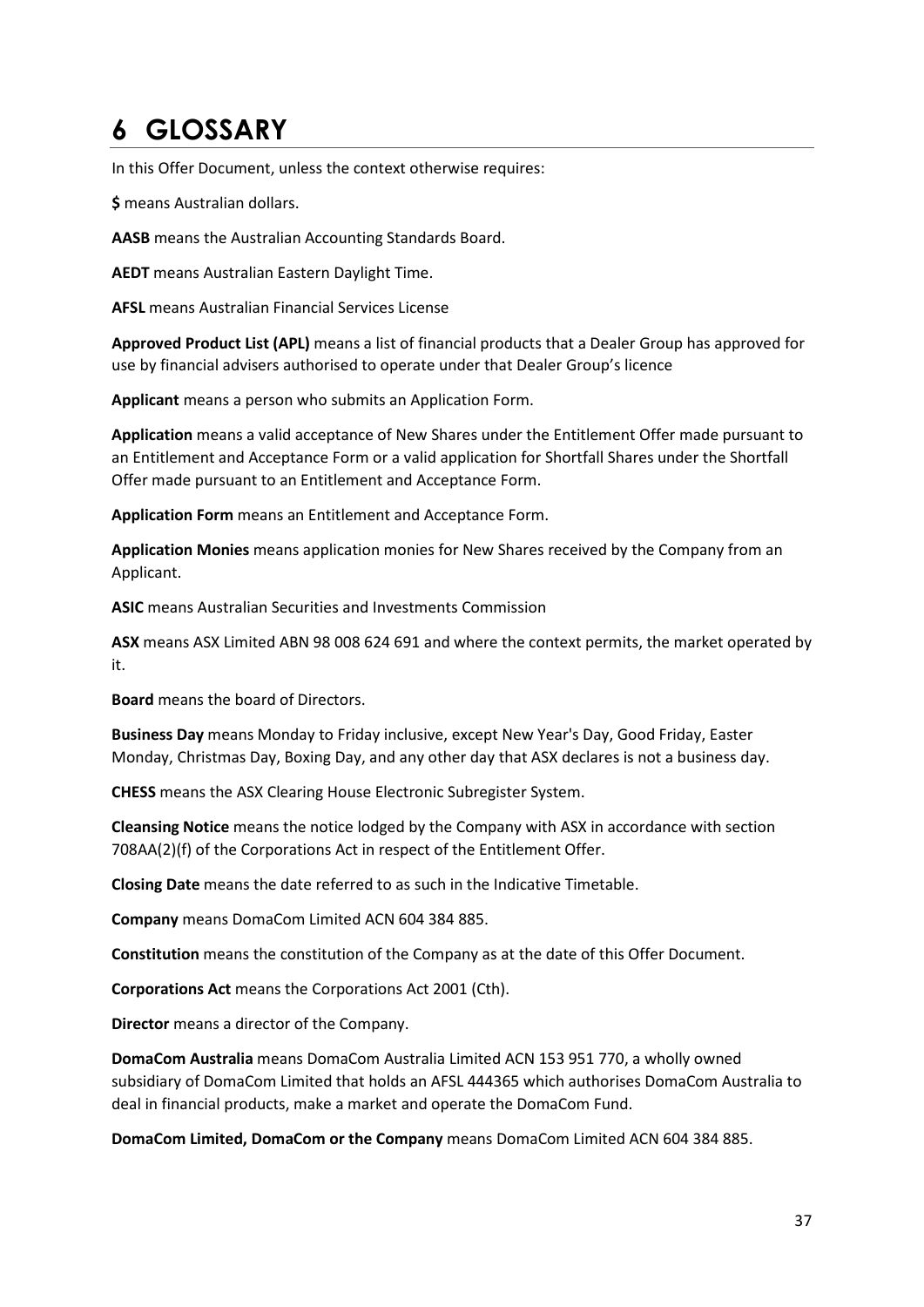**DomaCom Fund or / Fund** means the DomaCom Fund ARSN 167 020 626, a managed investment scheme registered under the Corporations Act.

**DomaCom Group** means DomaCom and each of its subsidiaries.

**Eligible Shareholder** means a person who is a Shareholder at 5.00pm (AEDT) on the Record Date;

**Entitlement** means a Shareholder's entitlement to subscribe for New Shares under the Entitlement Offer.

**Entitlement and Acceptance Form** means the entitlement and acceptance form attached to, or accompanying this Offer Document, that sets out the entitlement of an Eligible Shareholder to subscribe for New Shares pursuant to the Entitlement Offer and provides for the possibility of applying for Shortfall as described in this Offer Document.

**Entitlement Offer** has the meaning given to that term in Section 1.

**Fractional Investments** means where an investor holds a part or a fraction of an investment in conjunction with other investors.

**Indicative Timetable** means the indicative timetable on page 7 of this Offer Document.

**Issuer Sponsored** means securities issued by an issuer that are held in uncertificated form without the holder entering into a sponsorship agreement with a broker or without the holder being admitted as an institutional participant in CHESS.

**Listing Rules** means the official listing rules of the ASX.

**Managed Investment Scheme** means a scheme as defined under section 9 of the Corporations Act.

**New Share** means a Share offered pursuant to this Offer Document.

**Offers** means the Entitlement Offer and the Shortfall Offer

**Offer Document** means this offer document dated Tuesday, 19 November 2019. Offers means the Entitlement Offer and Shortfall Offer.

**Official Quotation** means quotation of Shares on the official list of ASX.

**Opening Date** means the date referred to as such in the Indicative Timetable.

**Record Date** means the date referred to as such in the Indicative Timetable.

**Responsible Entity** means the responsible entity of the DomaCom Fund, being Melbourne Securities Corporation Limited AFSL 428289.

**Schedule** means the schedule to this Offer Document.

**Section** means a section of this Offer Document.

**Share** means a fully paid ordinary share in the capital of the Company.

**Share Registry** means Boardroom Pty Ltd ABN 14 003 209 836.

**Shareholder** means a registered holder of Shares.

**Shortfall** means the New Shares not applied for under the Entitlement Offer.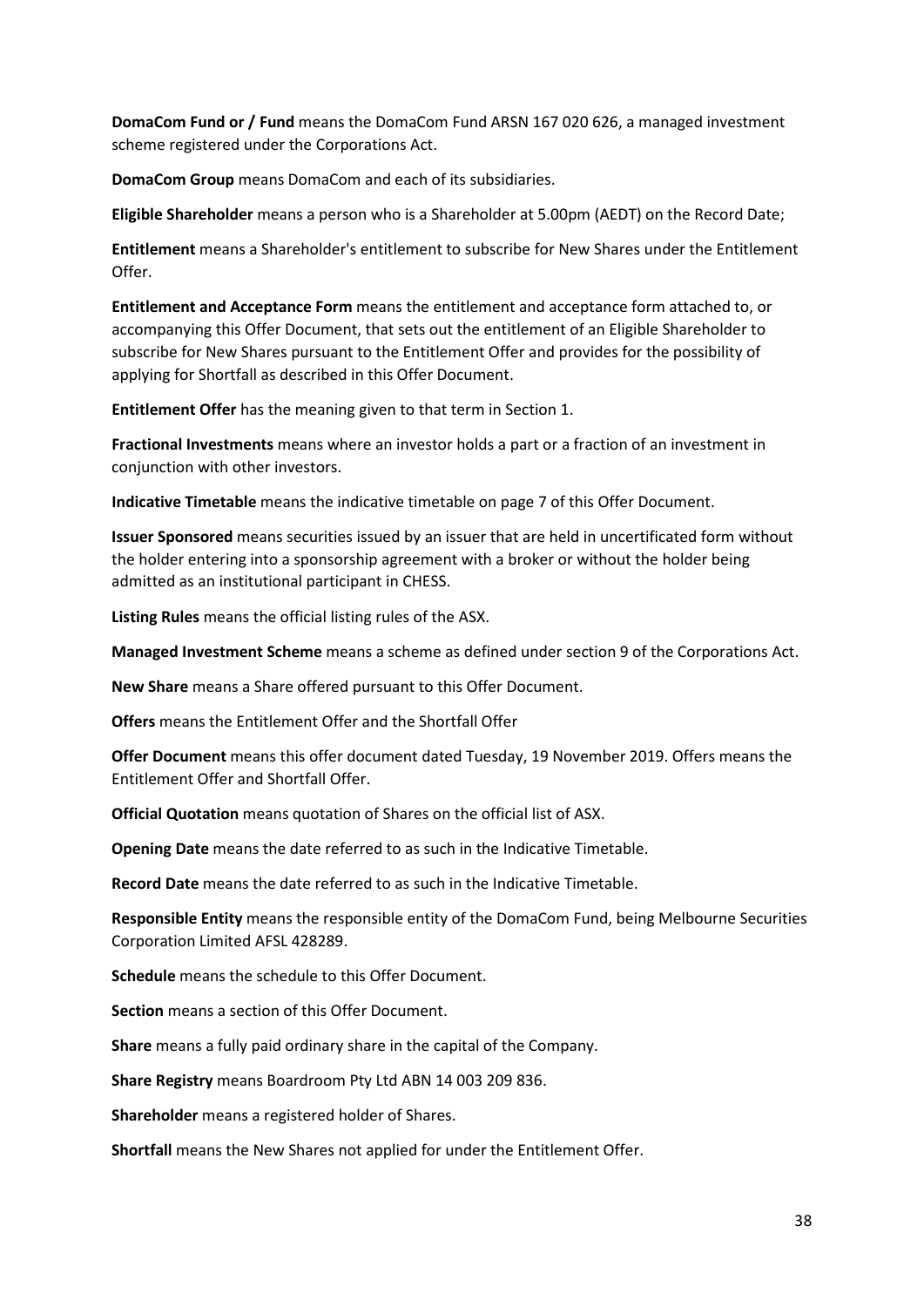**Shortfall Offe**r has the meaning given to that term in Section 2.

**Shortfall Shares** means the New Shares constituting the Shortfall.

**SMSF** means Self-Managed Superannuation Fund.

**Underwriter** means Ascot Securities Pty Ltd ABN 45 075 902 206.

**Underwriting Agreement** means the underwriting agreement between the Company and the Underwriter dated 8 November 2019.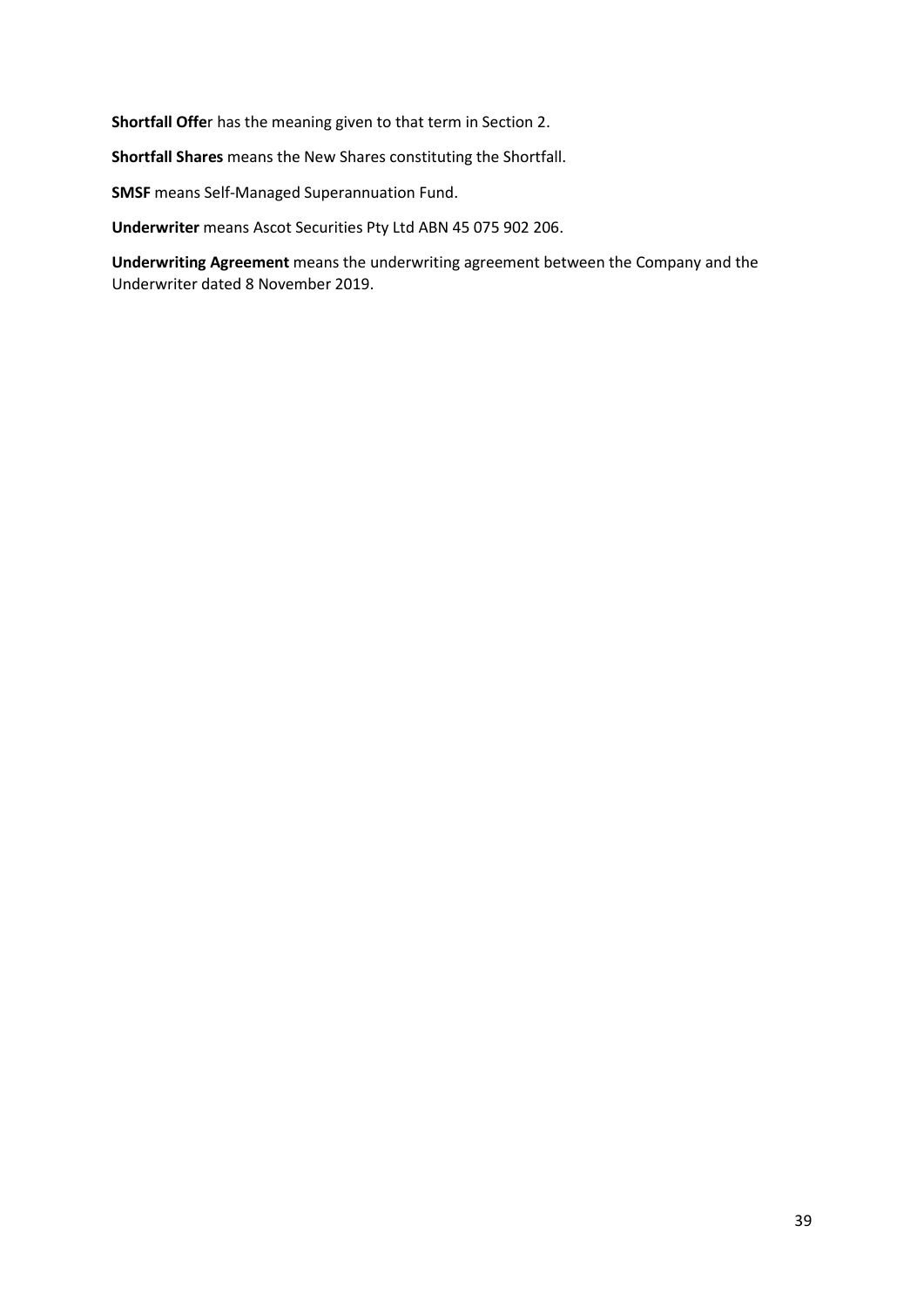

**ABN: 69 604 384 885**

# ENTITLEMENT AND ACCEPTANCE FORM - ENTITLEMENT OFFER

**Entitlement No.**

**Subregister**

**SRN/HIN.**

**Number of Shares held at 7pm (AEDT) on 15 November 2019**

## **Offer Closes: 5 December at 5:00pm (AEDT)**

NON-RENOUNCEABLE PRO-RATA RIGHTS ISSUE AT AN ISSUE PRICE OF \$0.07 EACH ON THE BASIS OF 1 NEW SHARE FOR EVERY 4.72 ORDINARY SHARES HELD, TO RAISE UP TO APPROXIMATELY \$3,000,000.00, PAYABLE IN FULL UPON ACCEPTANCE OF THIS OFFER (**ENTITLEMENT OFFER)**

### **A Rights Acceptance**

If you wish to accept your **FULL ENTITLEMENT,** please complete and return this form **WITH YOUR PAYMENT FOR THE AMOUNT SHOWN BELOW**. The return of this form by the Closing Date being by 5pm on 5 December 2019 with payment will constitute acceptance of the Entitlement Offer. Your signature is only required when an alteration to your address is indicated by you over the page.

| <b>Entitlement to New Shares on the</b><br>basis of 1 New Share for every 4.72<br><b>Ordinary Shares held</b> | <b>Price Per Share</b> | <b>Amount Payable for Full Acceptance,</b><br>at \$0.07 per New Share |
|---------------------------------------------------------------------------------------------------------------|------------------------|-----------------------------------------------------------------------|
|                                                                                                               | $$0.07$ per Share =    |                                                                       |

If you wish to accept **PART OF YOUR ENTITLEMENT ONLY,** please complete this form showing in the box below the **NUMBER OF NEW SHARES BEING ACCEPTED** and the appropriate amount payable.

| <b>Number of New Shares accepted</b>                  | <b>Price Per Share</b> | <b>Amount Enclosed</b> |
|-------------------------------------------------------|------------------------|------------------------|
|                                                       | $$0.07$ per Share =    |                        |
| <b>Apply for Shortfall Shares (if available)</b><br>B |                        |                        |

If you wish to apply for additional shares to your Entitlement above, please insert the number of additional shares in the box below and the appropriate amount payable. These additional shares will only be allotted if available and will be at the discretion of the Underwriter.

| <b>Number of Additional Shares</b><br><b>Applied for</b> | <b>Price Per Share</b> | <b>Amount Enclosed</b> |
|----------------------------------------------------------|------------------------|------------------------|
|                                                          | $$0.07$ per Share =    |                        |

### **C Payment**

Payment may only be made by electronic BPAY, cheque or bank draft. Cash will not be accepted via the mail or at the DomaCom Limited Share Registry. Payments cannot be made at any bank.

## **Payment Option 1 – BPAY**



**Biller Code: Ref:**

#### **Telephone & Internet Banking - BPAY**

Contact your bank, credit union or building society to make this payment from your cheque or savings account.

More info[: www.bpay.com.au](http://www.bpay.com.au/)

<sup>®</sup> Registered to BPAY Ltd ABN 69 079 137 518

To pay via BPAY please contact your participating financial institution.

**If paying by BPAY you do not need to return the Entitlement and Acceptance Form.**

If paying by BPAY the amount of your payment received in the account divided by the issue price will be deemed to be the total number of shares you are applying for. Applicants should be aware that their own financial institutions may impose earlier cut off times regarding electronic payment, and should therefore take this into consideration when making payment.

### **Payment Option 2 – Cheque (Record cheque details below)**

| <b>DRAWER</b> | <b>CHEQUE NO.</b> | <b>BSB NO.</b> | <b>ACCOUNT NO.</b> | <b>AMOUNT \$AUD</b> |
|---------------|-------------------|----------------|--------------------|---------------------|
|               |                   |                |                    |                     |

• Only cheques or bank drafts in Australian dollars and drawn on a bank or financial institution in Australia will be accepted.

• Your cheque or bank draft must be made payable to **"DomaCom Limited"** and crossed "Not Negotiable."

• Please ensure that you submit the correct amount. Incorrect payments may result in your application being rejected.

## **THIS FORM CONTINUES OVERLEAF**